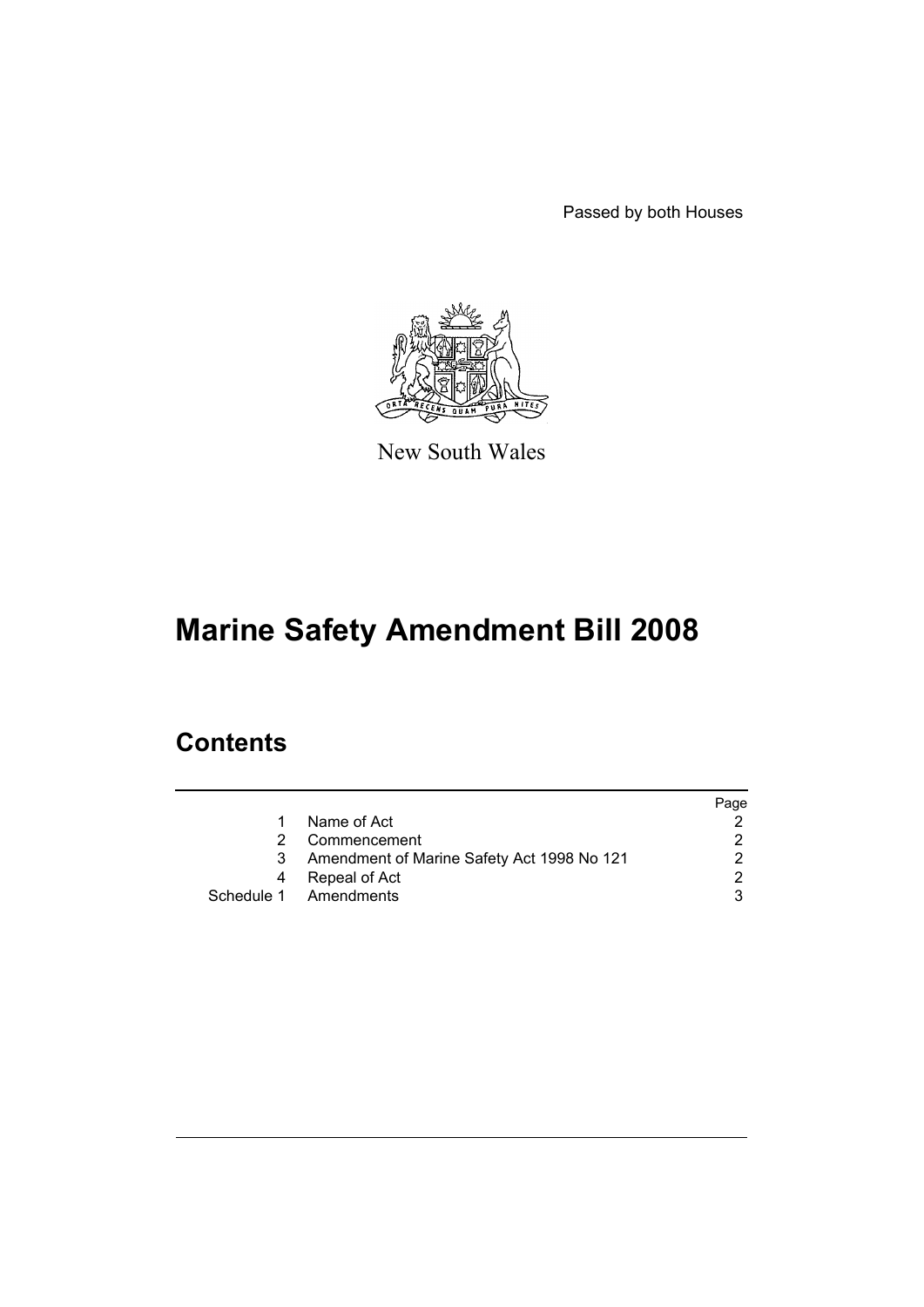*I certify that this public bill, which originated in the Legislative Assembly, has finally passed the Legislative Council and the Legislative Assembly of New South Wales.*

> *Clerk of the Legislative Assembly. Legislative Assembly, Sydney, , 2008*



New South Wales

# **Marine Safety Amendment Bill 2008**

Act No , 2008

An Act to amend the *Marine Safety Act 1998* with respect to boating safety and marine safety licences; and for other purposes.

*I have examined this bill and find it to correspond in all respects with the bill as finally passed by both Houses.*

*Assistant Speaker of the Legislative Assembly.*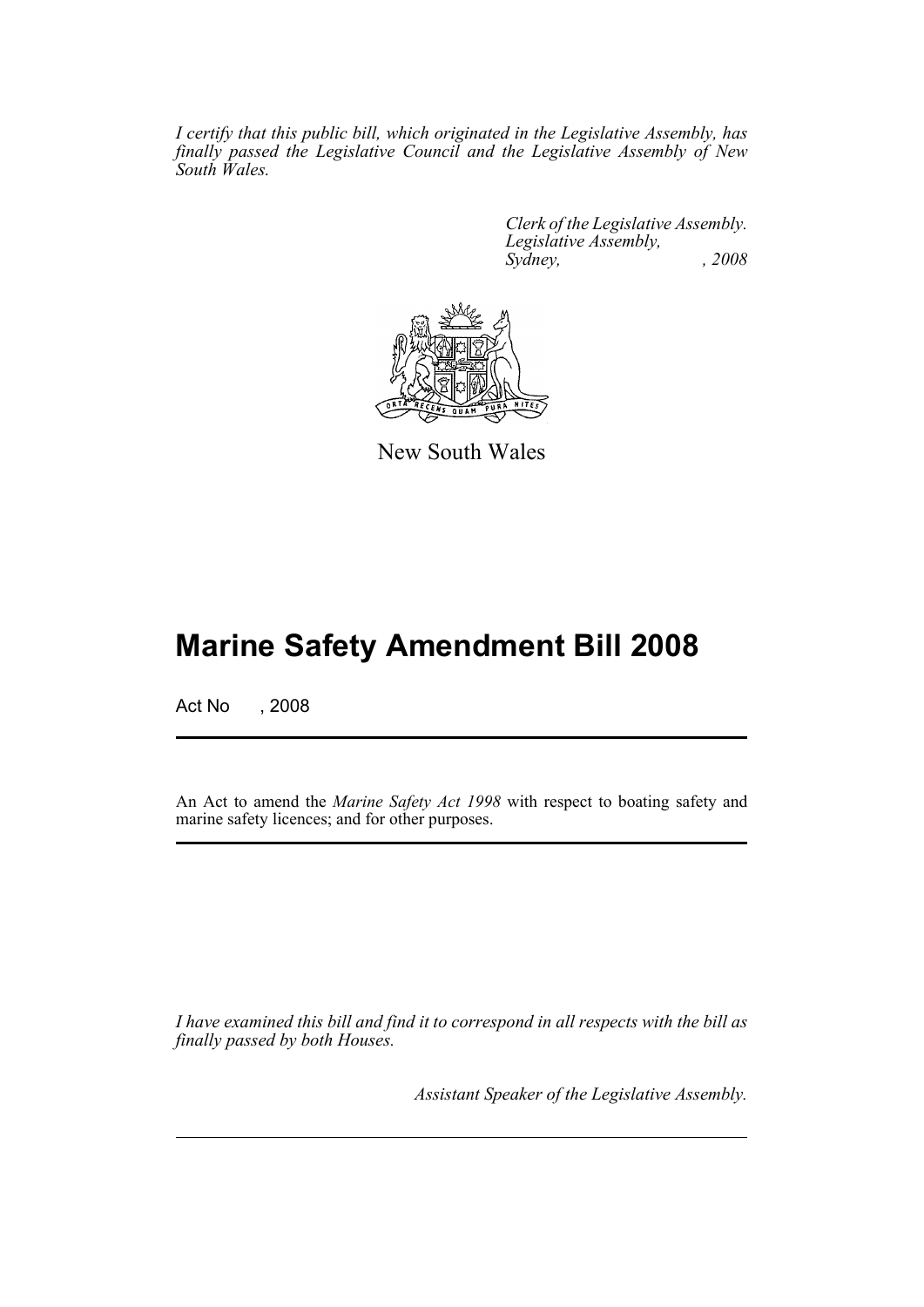# <span id="page-2-0"></span>**The Legislature of New South Wales enacts:**

# **1 Name of Act**

This Act is the *Marine Safety Amendment Act 2008*.

# <span id="page-2-1"></span>**2 Commencement**

This Act commences on a day or days to be appointed by proclamation.

# <span id="page-2-2"></span>**3 Amendment of Marine Safety Act 1998 No 121**

The *Marine Safety Act 1998* is amended as set out in Schedule 1.

# <span id="page-2-3"></span>**4 Repeal of Act**

- (1) This Act is repealed on the day following the day on which all of the provisions of this Act have commenced.
- (2) The repeal of this Act does not, because of the operation of section 30 of the *Interpretation Act 1987*, affect any amendment made by this Act.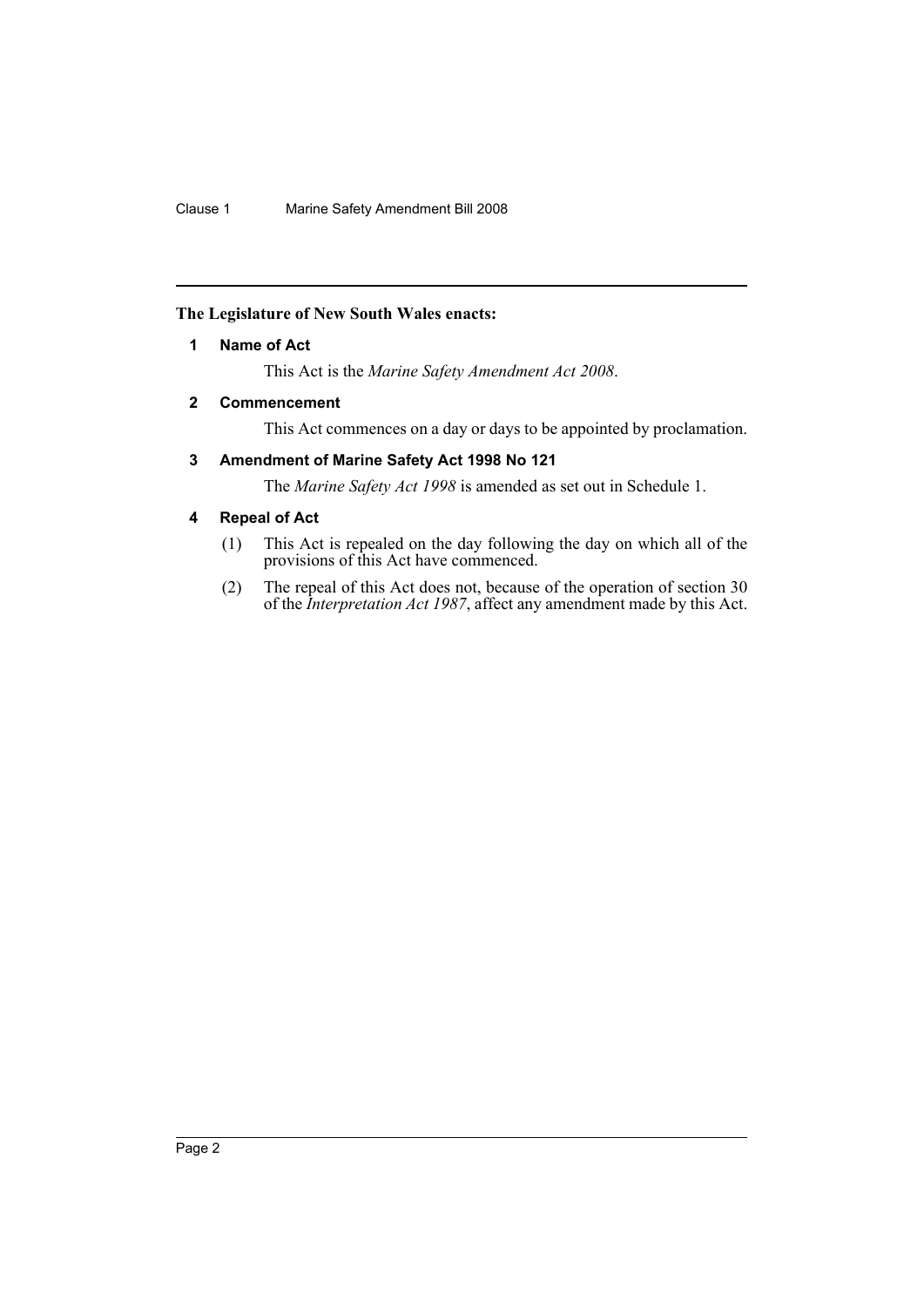Amendments **Amendments** Schedule 1

# <span id="page-3-0"></span>**Schedule 1 Amendments**

(Section 3)

# **[1] Section 4 Definitions**

Insert "and includes a fishing fleet support vessel within the meaning of that Act" after "Commonwealth" in the definition of *Australian fishing vessel* in section  $4(1)$ .

# **[2] Section 4 (1), definition of "commercial vessel"**

Omit the definition. Insert instead:

*commercial vessel* means:

- (a) any vessel used or intended to be used for or in connection with any business or commercial activity, including (but) not limited to) a vessel used or intended to be used wholly or principally for:
	- (i) carrying passengers or cargo for hire or reward, whether within or outside State waters or in the course of overseas or interstate voyages, or
	- (ii) providing services to vessels for reward, or
- (b) a vessel used or intended to be used by the Crown in any capacity.

# **[3] Section 4 (1)**

Insert in alphabetical order:

*pleasure craft* has the same meaning as in the *Navigation Act 1912* of the Commonwealth.

# **[4] Section 4 (1)**

Omit the definition of *Uniform Shipping Laws Code* and the note to that definition.

# **[5] Section 9**

Omit the section. Insert instead:

# **9 Application of Act to Defence Force vessels**

- (1) Except as provided by this section, this Act does not apply to or in respect of a vessel belonging to the Defence Force of Australia or to the naval, military or air forces of any other country.
- (2) Parts 2 and 3, Division 4 of Part 8 and Schedule 1 apply to and in respect of a vessel belonging to the Defence Force of Australia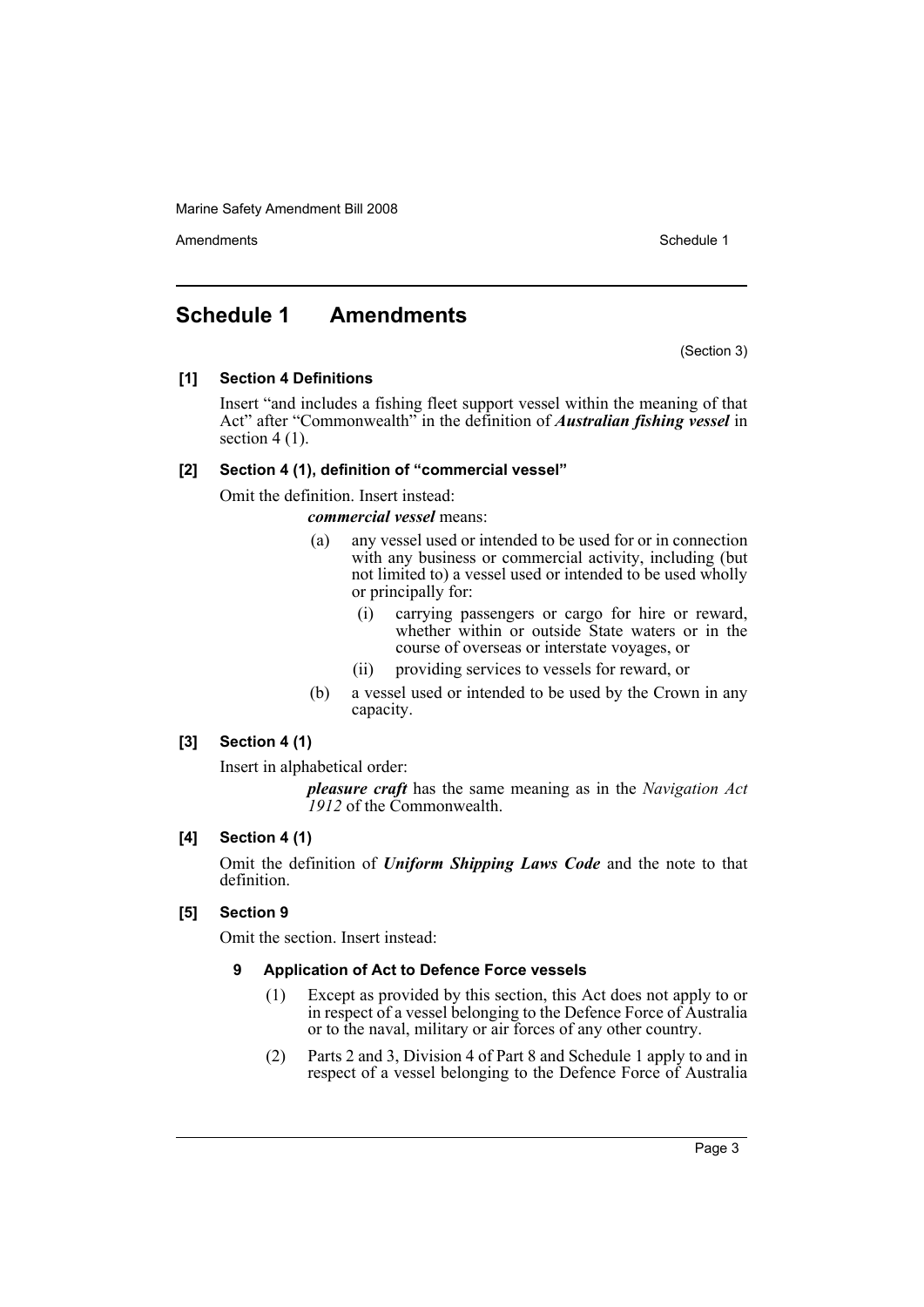Schedule 1 Amendments

(other than a commissioned vessel) and to its master, crew and passengers.

(3) In this section, a reference to a *commissioned vessel* includes a reference to any vessel carried on board or launched from a commissioned vessel.

**Note.** Section 31 of the *Interpretation Act 1987* provides for an Act to be construed so as not to exceed the legislative power of Parliament.

#### **[6] Section 11 Speed limits, no wash zones and other restrictions on operation of vessels in navigable waters by display of notice**

Omit section 11 (4). Insert instead:

(4) A person who operates a vessel to which a notice under this section applies in contravention of the notice is guilty of an offence.

Maximum penalty:

- (a) in the case of a notice restricting the creation of wash by vessels—50 penalty units, or
- (b) in any other case—10 penalty units.

#### **[7] Section 12 Restrictions on operation of vessels in navigable waters during special events by publication of notice**

Omit section 12 (3). Insert instead:

- (3) Such a notice is to be published:
	- (a) in a newspaper circulating throughout the State or, if the Minister approves in a particular case or class of cases, in a newspaper circulating in the locality concerned, and
	- (b) in such other manner as the Minister considers appropriate.

# **[8] Section 13**

Omit the section. Insert instead:

# **13 Reckless, dangerous or negligent navigation and other acts**

- (1) A person must not operate a vessel in any navigable waters:
	- (a) negligently, or
	- (b) recklessly, or

(c) at a speed or in a manner dangerous to the public.

Maximum penalty:

(a) if the operation of the vessel occasions death or grievous bodily harm—1,000 penalty units (where the vessel is a seagoing ship), 100 penalty units (where the vessel is any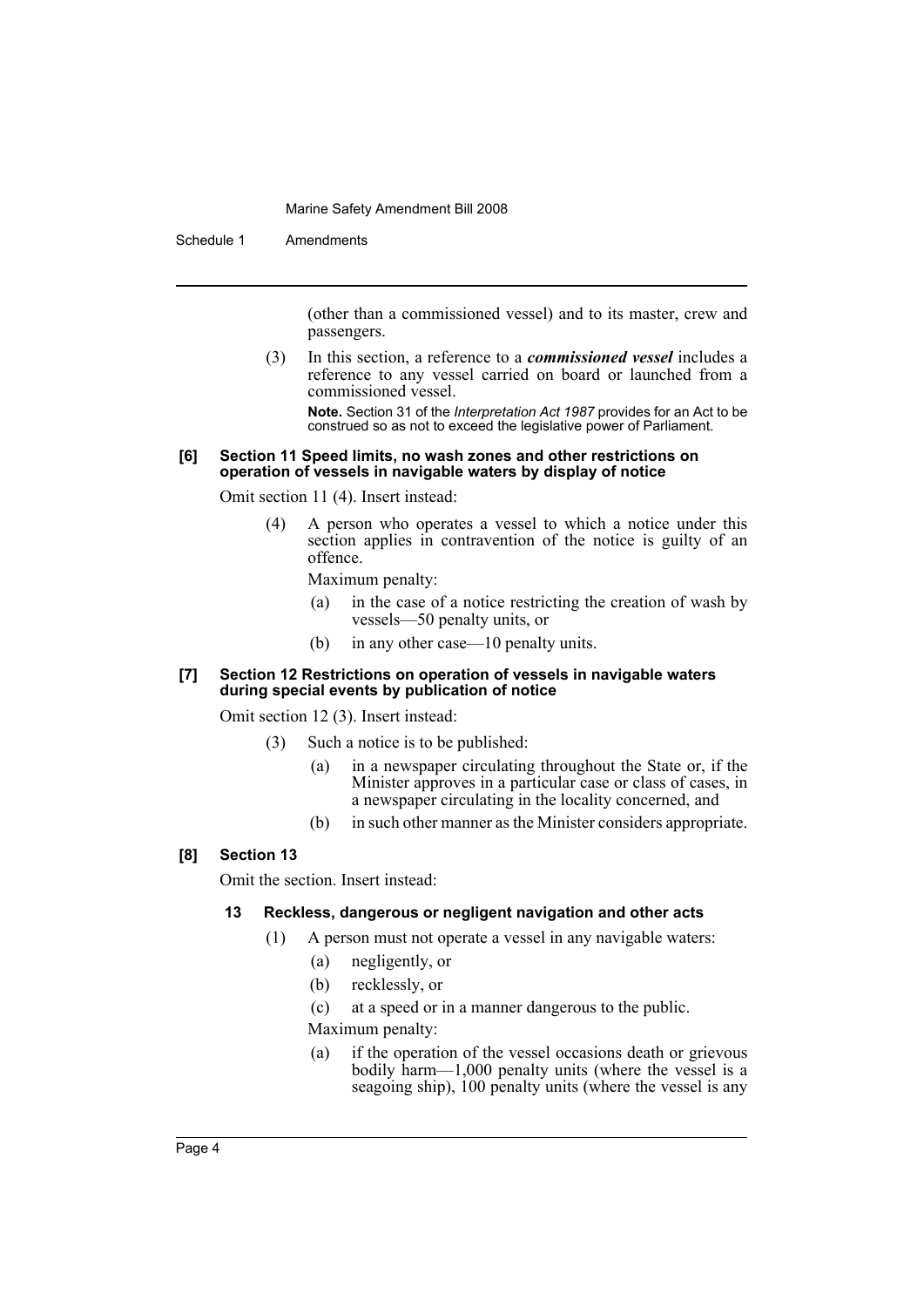Amendments **Amendments** Schedule 1

other commercial vessel) or 50 penalty units (where the vessel is a recreational vessel), or imprisonment for 2 years, or both, or

- (b) if the operation of the vessel does not occasion death or grievous bodily harm—1,000 penalty units (where the vessel is a seagoing ship), 100 penalty units (where the vessel is any other commercial vessel) or 50 penalty units (where the vessel is a recreational vessel).
- (2) A person who is on a vessel in navigable waters, or is being towed by such a vessel, must not do anything that is dangerous to the public.

Maximum penalty: 50 penalty units.

- (3) In considering whether an offence has been committed under this section, the court is to have regard to all the circumstances of the case, including the following:
	- (a) the nature and condition of the waters in which the offence is alleged to have been committed,
	- (b) the amount of traffic that actually is at the time, or which might reasonably be expected to be, in those waters.
- (4) The higher maximum penalty under paragraph (a) of the maximum penalty in subsection (1) does not apply unless it is alleged in the charge for the offence that the conduct concerned occasioned death or grievous bodily harm.
- (5) In this section:

*dangerous to the public* includes anything that causes or is likely to cause injury to any person or damage to any property.

*grievous bodily harm* includes any permanent or serious disfigurement.

*seagoing ship* means a commercial vessel of more than 45.72 metres in length that is used or intended to be used to carry cargo or passengers for hire or reward and that normally operates on voyages between ports.

# **[9] Section 15A**

Insert after section 15:

#### **15A Power to give directions relating to safety on navigable waters**

(1) An authorised officer may give a direction to a person in, on or near navigable waters if the officer believes on reasonable grounds that: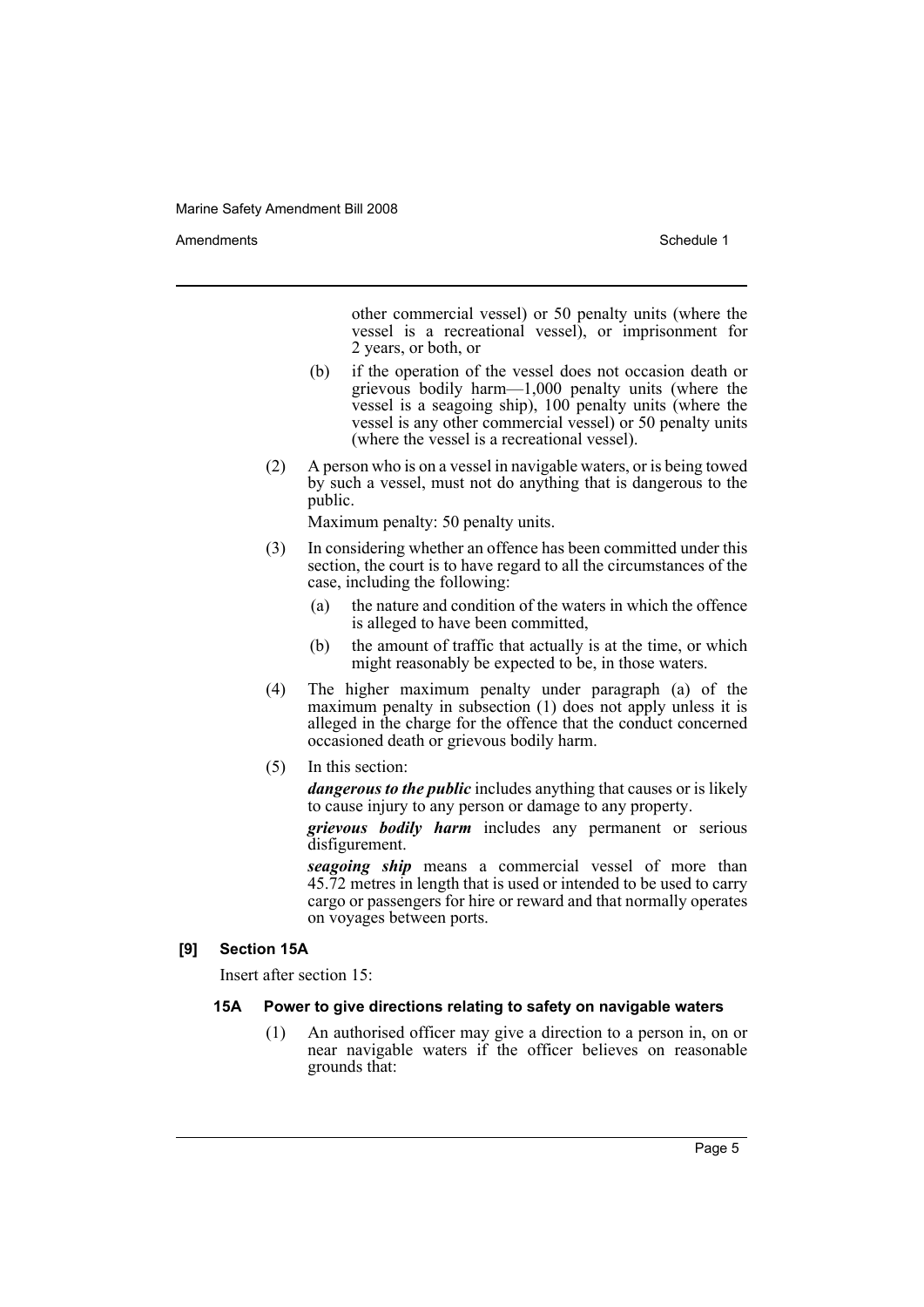Schedule 1 Amendments

- (a) the giving of the direction is necessary to ensure the safety of any person, or to prevent damage to property, in, on or near navigable waters, and
- (b) the direction is reasonable in the circumstances for achieving that objective.
- (2) A person must not fail to comply with a direction given under this section to the person, whether or not the person may contravene another provision of the marine legislation by obeying the direction.

Maximum penalty: 30 penalty units.

- (3) A person is not guilty of an offence against subsection (2) unless the authorised officer:
	- (a) warned the person at the time of giving the direction that failure to comply with the direction may constitute an offence, and
	- (b) identified himself or herself as an authorised officer.
- (4) It is a defence to the prosecution of a person for an offence against a provision of the marine legislation if, at the time of the offence, the person was obeying a direction given under this section.
- (5) Despite any other provision of this section, a direction given under this section has no effect to the extent to which it is inconsistent with a direction given by a harbour master under Part 7.
- (6) In this section:
	- (a) a reference to a person in, on or near navigable waters includes a reference to a person on a vessel, water skis or other apparatus, in, on or near navigable waters, and
	- (b) a reference to property in, on or near navigable waters includes a reference to property on a vessel.

# **[10] Section 18 Regulation of organised aquatic activities in navigable waters**

Omit the definition of *aquatic activity* in section 18 (1). Insert instead:

*aquatic activity* means:

- (a) a race, competition or exhibition (whether or not involving vessels or equipment) that is conducted in or on any navigable waters, or
- (b) any other activity (whether or not involving vessels or equipment) that is conducted in or on any navigable waters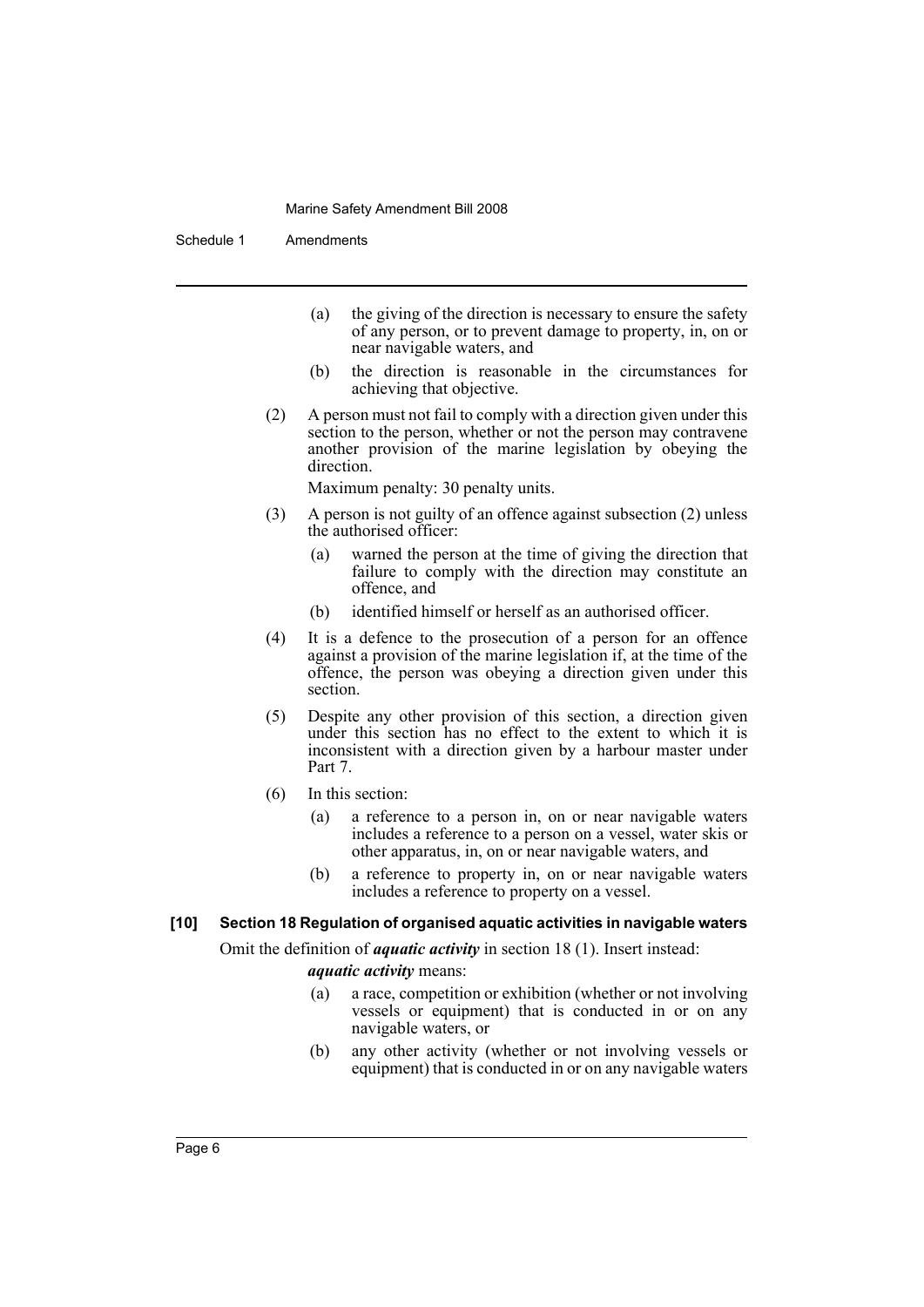Amendments **Schedule 1** and the set of the set of the set of the set of the set of the set of the set of the set of the set of the set of the set of the set of the set of the set of the set of the set of the set of the set

and that restricts the availability of those waters for normal use by the public.

# **[11] Section 18 (4)**

Insert after section 18 (3):

- (4) A licence or other approval issued by the Minister for the purposes of this section may include an exemption from a requirement of this Act or the regulations in respect of any or all of the following:
	- (a) the holder of the licence or approval,
	- (b) any person or class of persons involved in the conduct of, or taking part in, the aquatic activity to which the licence or approval relates,
	- (c) any vessel used in connection with that activity.

# **[12] Part 3**

Omit the Part. Insert instead:

# **Part 3 Boating safety—alcohol and other drug use**

# **Division 1 Interpretation**

# **20 Definitions**

(1) In this Part and in Schedule 1:

*breath analysing instrument* has the same meaning as in the *Road Transport (Safety and Traffic Management) Act 1999*. *breath test* has the same meaning as in the *Road Transport (Safety and Traffic Management) Act 1999*.

*drug* has the same meaning as it has in the *Road Transport (Safety and Traffic Management) Act 1999*.

*juvenile* means a person who is not more than 16 years of age. *major offence* means:

- (a) the crime of murder or manslaughter or an offence against section 33, 35, 53 or 54 or any other provision of the *Crimes Act 1900*, being a crime or offence by which the death of or bodily harm to another person was caused by or arose out of the operation of a vessel, or
- (b) an offence against this Part.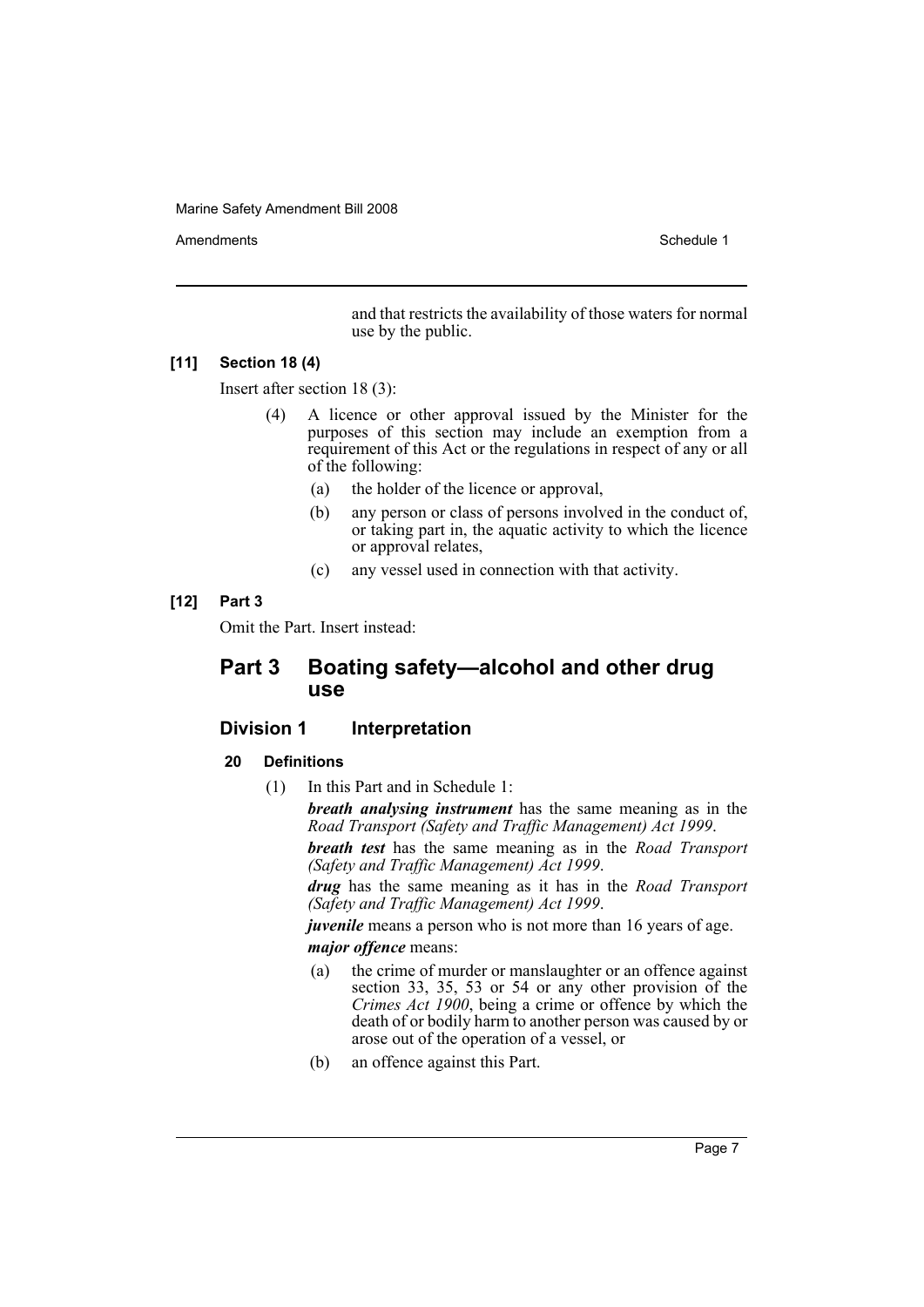Schedule 1 Amendments

*operate a vessel* includes:

- (a) being towed by a vessel, whether on a water ski, aquaplane, paraflying device or other device, or
- (b) act as observer on a vessel, for safety purposes, of any person being towed by the vessel, or
- (c) supervise a juvenile operator of a motor vessel.
- (2) A reference in this Part to a major offence includes a reference to any such offence committed before the commencement of this Part.

**Note.** A reference to a major offence includes an offence against Part 2 of the *Marine (Boating Safety—Alcohol and Drugs) Act 1991* committed before the repeal of that Act by this Act (see clause 3 of Schedule 4).

- (3) An offence against a provision of this Part or Schedule 1 is a *second or subsequent offence* only if, within the period of 5 years immediately before a person is convicted of the offence, the person was convicted of another offence against the same provision or of a major offence.
- (4) An offence against a provision of this Part or Schedule 1 is a *first offence* if it is not a second or subsequent offence.

#### **21 Application of Part and Schedule 1**

- (1) This Part and Schedule 1 apply to all vessels. However, this Part and Schedule 1 do not apply to a surfboard or similar device used by a swimmer or surfer to support the swimmer or surfer in the water (other than a sailboard or a device being towed by a vessel).
- (2) This Part and Schedule 1 apply to a vessel only while the vessel is underway.
- (3) This Part and Schedule 1 apply to all waters, whether or not they are navigable waters.

# **22 Prescribed concentrations of alcohol**

In this Part and in Schedule 1:

- (a) *youth range prescribed concentration of alcohol* means a concentration of more than zero grammes, but less than 0.02 grammes, of alcohol in 210 litres of breath or 100 millilitres of blood, and
- (b) *special range prescribed concentration of alcohol* means a concentration of 0.02 grammes or more, but less than 0.05 grammes, of alcohol in 210 litres of breath or 100 millilitres of blood, and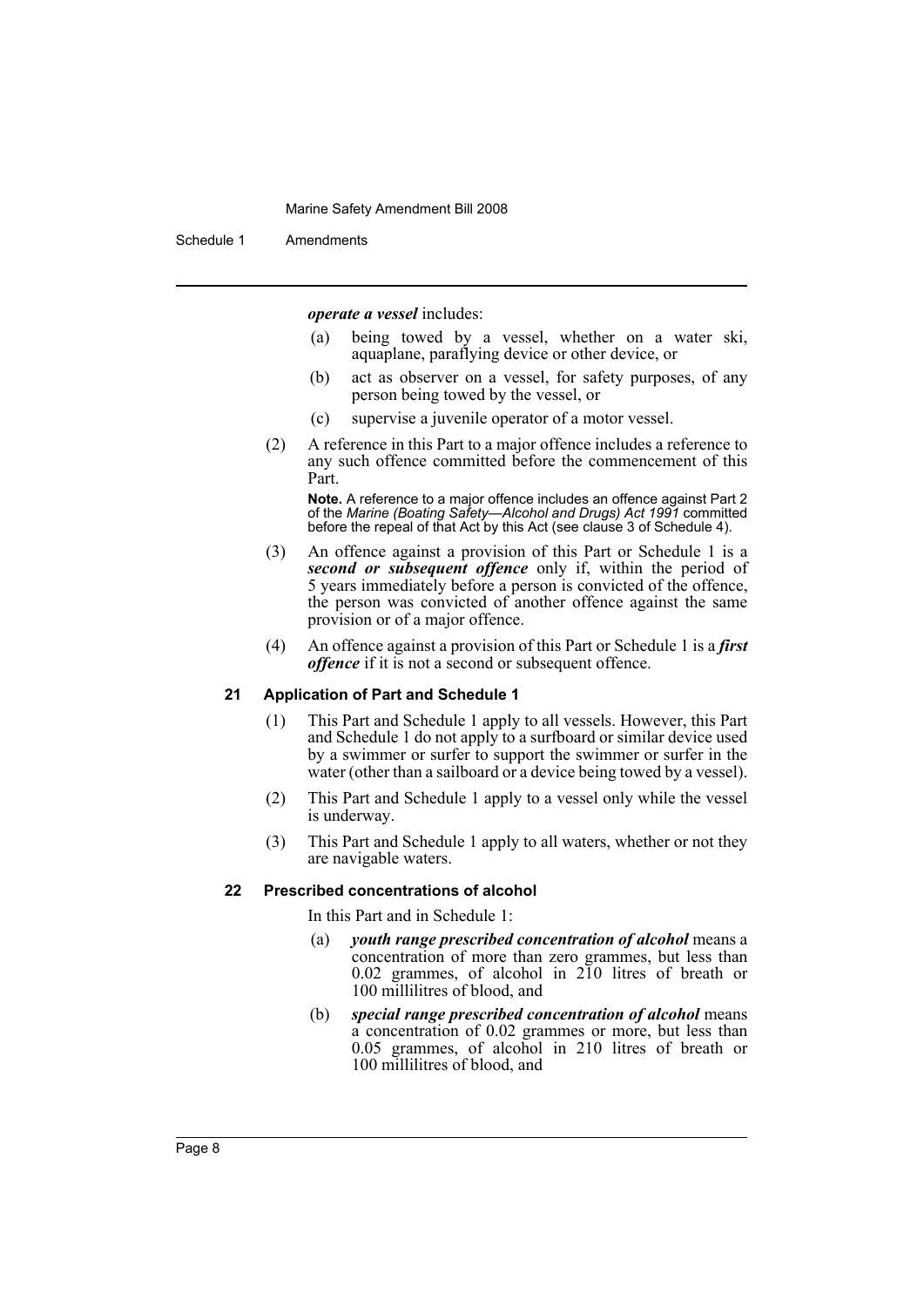Amendments **Amendments** Schedule 1

- (c) *low range prescribed concentration of alcohol* means a concentration of 0.05 grammes or more, but less than 0.08 grammes, of alcohol in 210 litres of breath or 100 millilitres of blood, and
- (d) *middle range prescribed concentration of alcohol* means a concentration of 0.08 grammes or more, but less than 0.15 grammes, of alcohol in 210 litres of breath or 100 millilitres of blood, and
- (e) *high range prescribed concentration of alcohol* means a concentration of 0.15 grammes or more of alcohol in 210 litres of breath or 100 millilitres of blood.

# **23 Measurement of alcohol concentrations**

- (1) For the purposes of this Part and Schedule 1, the concentration of alcohol present in a person's breath or blood may be expressed as follows:
	- (a) in the case of a sample of breath that is measured by a breath analysing instrument or other breath testing device that provides a reading or result by reference to alcohol present in the breath—the amount of alcohol in grammes in 210 litres of breath,
	- (b) in the case of a sample of breath that is measured by a breath analysing instrument or other breath testing device that provides a reading or result by reference to alcohol present in the blood—the amount of alcohol in grammes in 100 millilitres of blood,
	- (c) in the case of a sample of blood—the amount of alcohol in grammes in 100 millilitres of blood.
- (2) An amount of alcohol in grammes present in breath when measured by reference to 210 litres of breath is equivalent to the same amount of alcohol in grammes present in blood when measured by reference to 100 millilitres of blood.
- (3) Accordingly, any offence under this Part relating to the presence of a specified concentration of alcohol in a person's breath or blood at the time of the occurrence of a particular event is a single offence regardless of whether the concentration of alcohol concerned is measured by reference to the amount of alcohol present in breath or in blood (or both).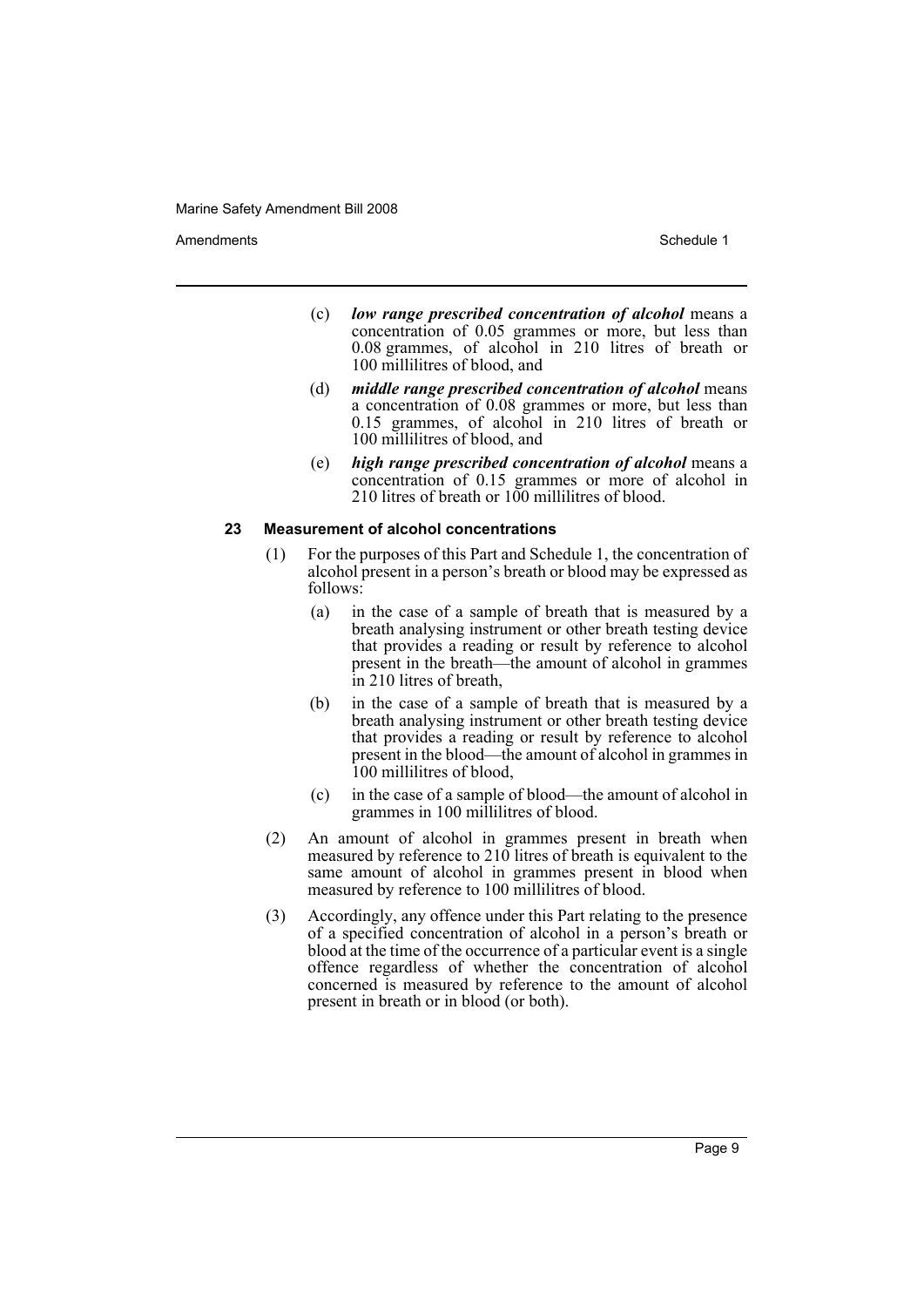Schedule 1 Amendments

# **Division 2 Offences involving prescribed concentrations of alcohol**

#### **24 Presence of prescribed concentration of alcohol in person's breath or blood**

#### (1) **Offence—youth range prescribed concentration of alcohol**

A person who is under 18 years of age must not operate a vessel in any waters while there is present in his or her breath or blood the youth range prescribed concentration of alcohol.

Maximum penalty: 10 penalty units (in the case of a first offence) or 20 penalty units (in the case of a second or subsequent offence).

#### (2) **Offence—special range prescribed concentration of alcohol**

A person must not operate a vessel in any waters while there is present in his or her breath or blood the special range prescribed concentration of alcohol if:

- (a) the person is under 18 years of age, or
- (b) the person is operating the vessel for commercial purposes.

Maximum penalty: 10 penalty units (in the case of a first offence) or 20 penalty units (in the case of a second or subsequent offence).

# (3) **Offence—low range prescribed concentration of alcohol**

A person must not operate a vessel in any waters while there is present in his or her breath or blood the low range prescribed concentration of alcohol.

Maximum penalty: 10 penalty units (in the case of a first offence) or 20 penalty units (in the case of a second or subsequent offence).

# (4) **Offence—middle range prescribed concentration of alcohol**

A person must not operate a vessel in any waters while there is present in his or her breath or blood the middle range prescribed concentration of alcohol.

Maximum penalty: 20 penalty units or imprisonment for 9 months or both (in the case of a first offence) or 30 penalty units or imprisonment for 12 months or both (in the case of a second or subsequent offence).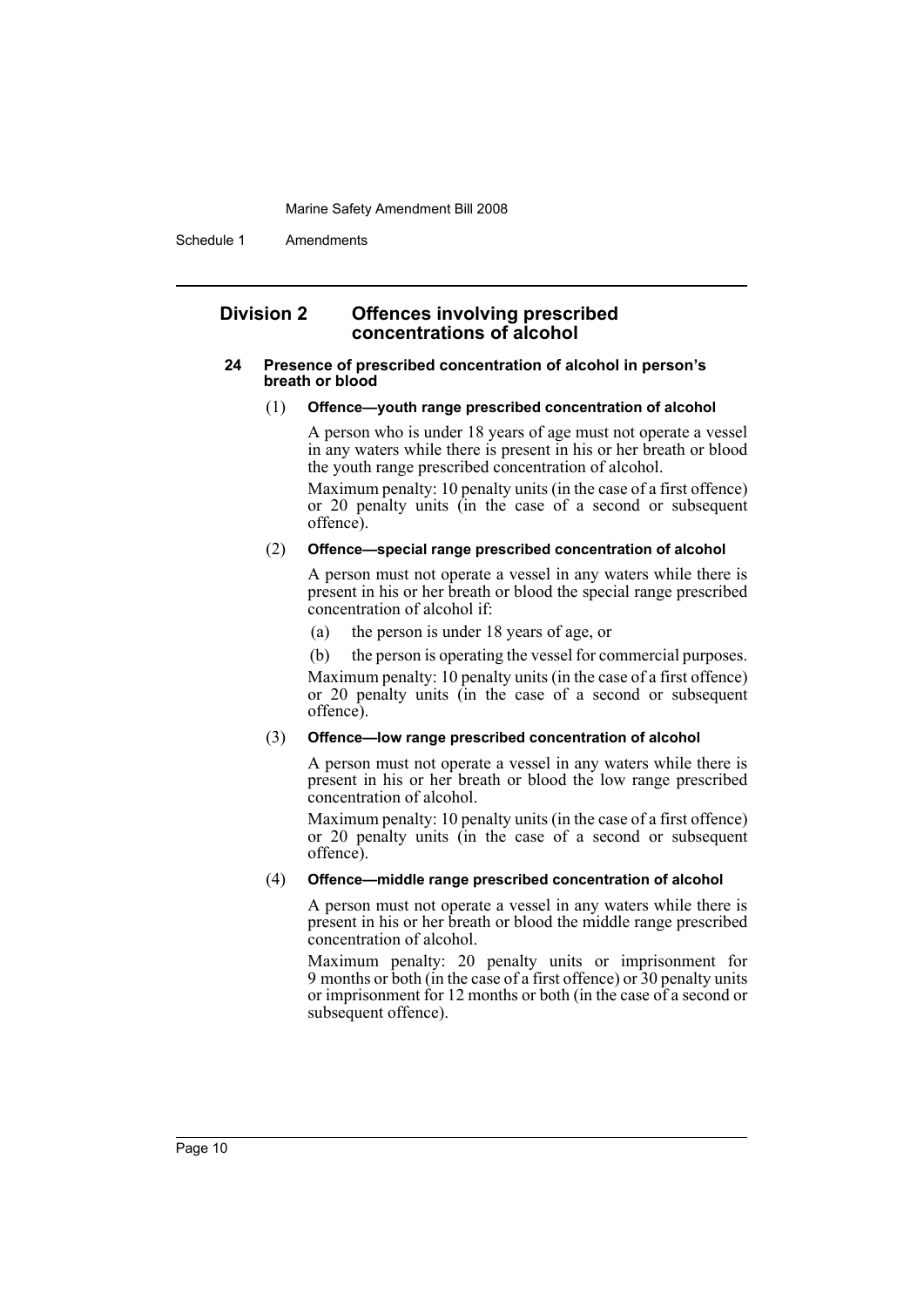Amendments **Amendments** Schedule 1

# (5) **Offence—high range prescribed concentration of alcohol**

A person must not operate a vessel in any waters while there is present in his or her breath or blood the high range prescribed concentration of alcohol.

Maximum penalty: 30 penalty units or imprisonment for 18 months or both (in the case of a first offence) or 50 penalty units or imprisonment for 2 years or both (in the case of a second or subsequent offence).

# **25 Alternative verdicts for lesser offences**

#### (1) **Alternative verdict for lesser offence in prosecution for middle range prescribed concentration of alcohol**

If, on a prosecution of a person for an offence under section 24 (4), the court is satisfied that, at the time the person operated the vessel, there was not present in the person's breath or blood the middle range prescribed concentration of alcohol but there was present in the person's breath or blood the low range prescribed concentration of alcohol, the court may convict the person of an offence under section 24 (3).

#### (2) **Alternative verdict for lesser offence in prosecution for high range prescribed concentration of alcohol**

If, on a prosecution of a person for an offence under section  $24(5)$ , the court is satisfied that, at the time the person operated the vessel, there was not present in the person's breath or blood the high range prescribed concentration of alcohol:

- (a) if the court is satisfied that the middle range prescribed concentration of alcohol was present in the person's breath or blood—the court may convict the person of an offence under section 24 (4), or
- (b) if the court is satisfied that the low range prescribed concentration of alcohol was present in the person's breath or blood—the court may convict the person of an offence under section 24 (3).

#### (3) **Alternative verdict for lesser offence in prosecution of special category persons**

If, on a prosecution of a person for an offence under section  $24(3)$ ,  $(4)$  or  $(5)$ , the court is satisfied that, at the time the person operated the vessel:

(a) the person was under 18 years of age or the person was operating the vessel for commercial purposes, and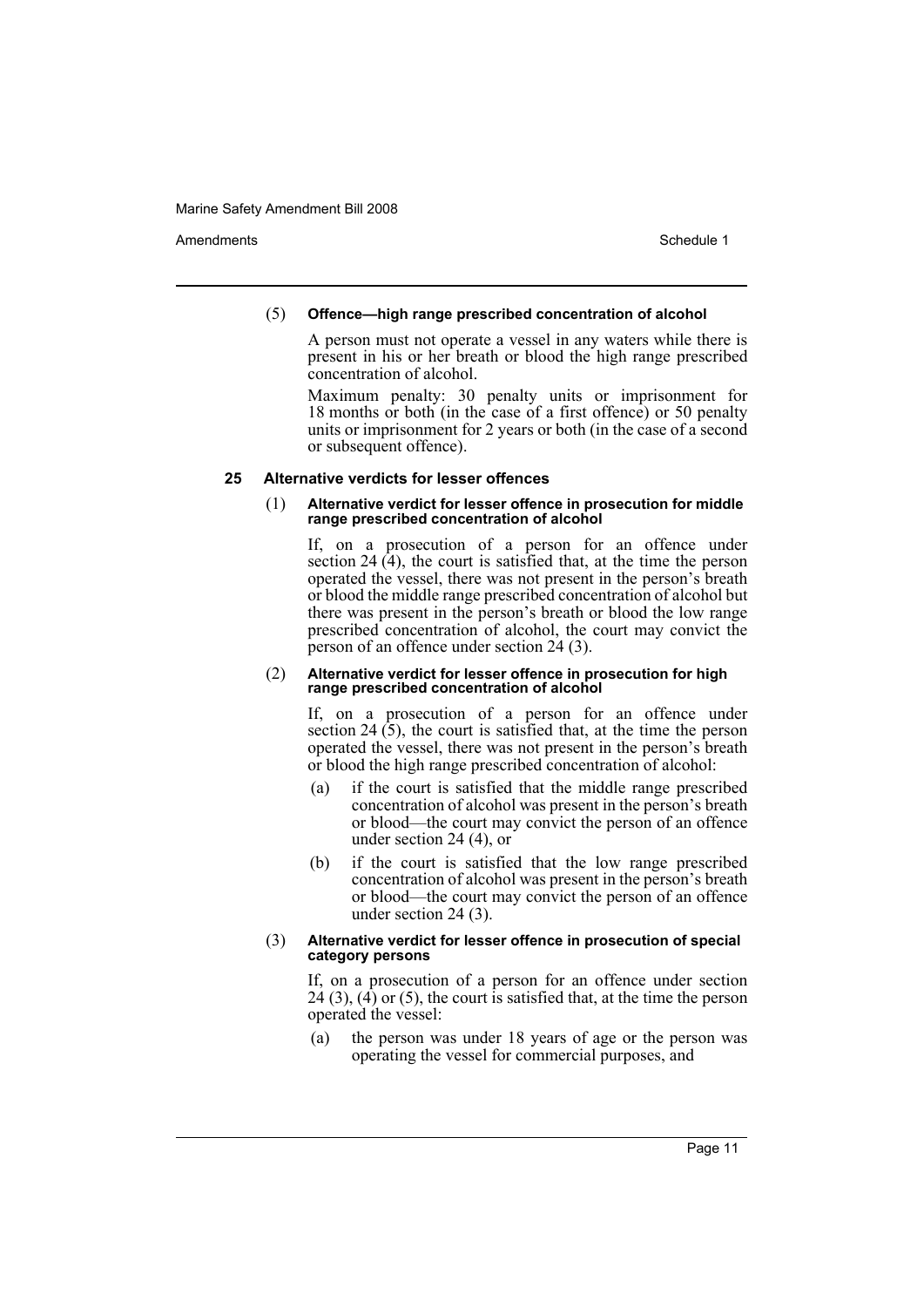#### Schedule 1 Amendments

(b) there was not present in the person's breath or blood the high range prescribed concentration of alcohol, the middle range prescribed concentration of alcohol or the low range prescribed concentration of alcohol, but that there was present in the person's breath or blood the special range prescribed concentration of alcohol,

the court may convict the person of an offence under section 24 (2).

#### (4) **Alternative verdict for lesser offence in prosecution of persons under 18**

If, on a prosecution of a person for an offence under section 24  $(2)$ ,  $(3)$ ,  $(4)$  or  $(5)$ , the court is satisfied that, at the time the person was operating the vessel:

- (a) the person was under 18 years of age, and
- (b) there was not present in the person's breath or blood the high range prescribed concentration of alcohol, the middle range prescribed concentration of alcohol, the low range prescribed concentration of alcohol or the special range prescribed concentration of alcohol, but that there was present in the person's breath or blood the youth range prescribed concentration of alcohol,

the court may convict the person of an offence under section 24 (1).

# **26 Presence of higher concentration of alcohol not defence**

- (1) It is not a defence to a prosecution for an offence under section 24 (1) if the defendant proves that, at the time he or she was operating the vessel, there was present in the defendant's breath or blood a concentration of alcohol of 0.02 grammes or more in 210 litres of breath or 100 millilitres of blood.
- (2) It is not a defence to a prosecution for an offence under section 24 (2) if the defendant proves that, at the time he or she was operating the vessel, there was present in the defendant's breath or blood a concentration of alcohol of 0.05 grammes or more in 210 litres of breath or 100 millilitres of blood.
- (3) It is not a defence to a prosecution for an offence under section 24 (3) if the defendant proves that, at the time he or she was operating the vessel, there was present in the defendant's breath or blood a concentration of alcohol of 0.08 grammes or more in 210 litres of breath or 100 millilitres of blood.
- (4) It is not a defence to a prosecution for an offence under section 24 (4) if the defendant proves that, at the time he or she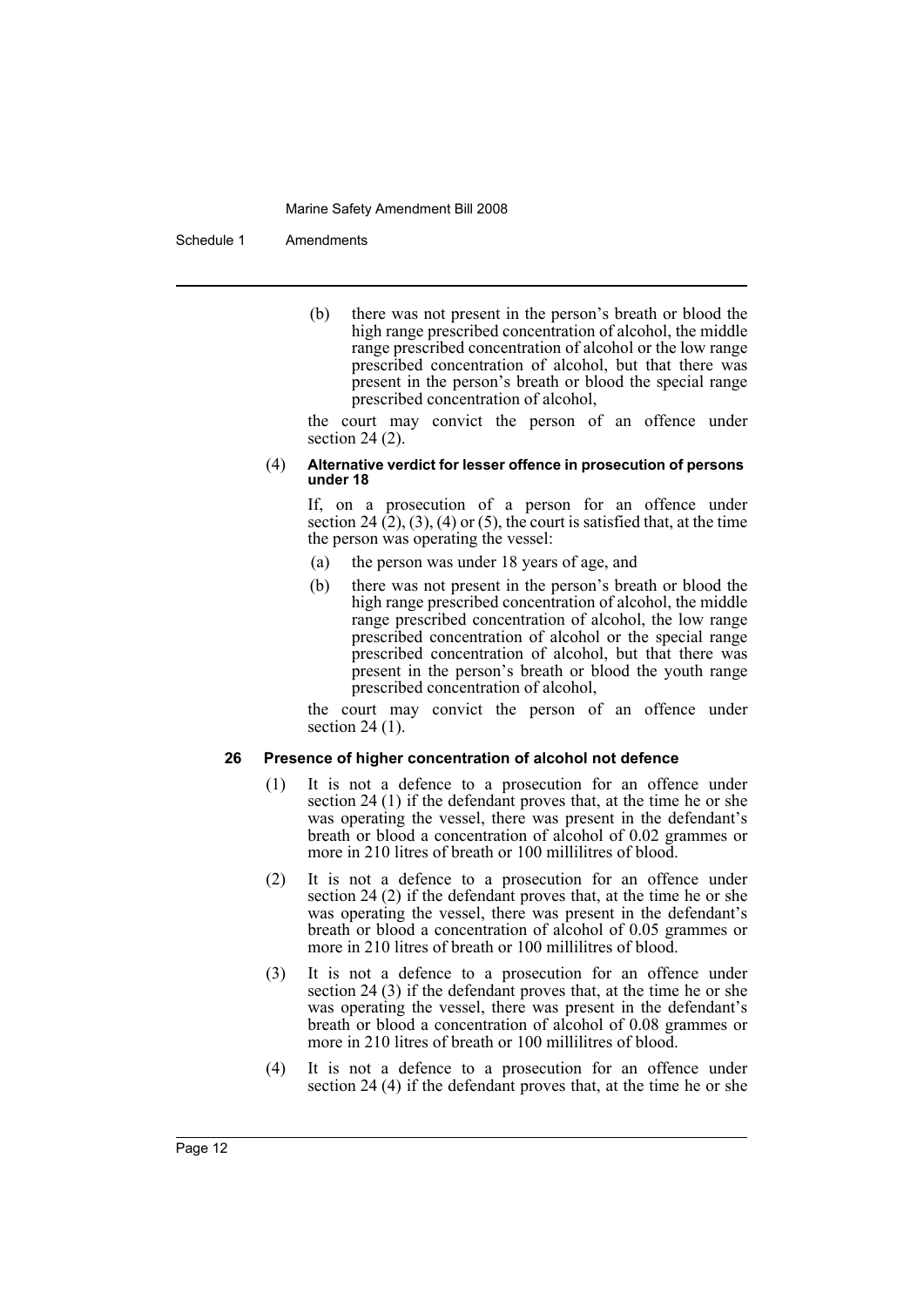Amendments **Amendments** Schedule 1

was operating the vessel, there was present in the defendant's breath or blood a concentration of alcohol of 0.15 grammes or more in 210 litres of breath or 100 millilitres of blood.

#### **27 Defence for offence relating to youth range prescribed concentration of alcohol**

It is a defence to a prosecution for an offence under section 24 (1) if the defendant proves that, at the time the defendant was operating the vessel, the presence in the defendant's breath or blood of the youth range prescribed concentration of alcohol was not caused (in whole or in part) by any of the following:

- (a) the consumption of an alcoholic beverage (otherwise than for the purposes of religious observance),
- (b) the consumption or use of any other substance (for example, food or medicine) for the purpose of consuming alcohol.

# **Division 3 Offences involving operating a vessel under the influence of alcohol or other drug**

# **28 Operating vessel under influence of alcohol or other drug**

- (1) A person must not operate a vessel in any waters while under the influence of alcohol or any other drug. Maximum penalty: 15 penalty units.
- (2) The master of a vessel must not permit a person to operate in any waters a vessel in the charge of the master if the master is aware, or has reasonable cause to believe, that the person is under the influence of alcohol or any other drug. Maximum penalty: 15 penalty units.
- (3) If a person is charged with an offence under this section:
	- (a) the court attendance notice may allege the person was under the influence of more than one drug and is not liable to be dismissed on the ground of uncertainty or duplicity if each of those drugs is described in the court attendance notice, and
	- (b) the offence is proved if the court is satisfied beyond reasonable doubt that the defendant was under the influence of:
		- (i) a drug described in the court attendance notice, or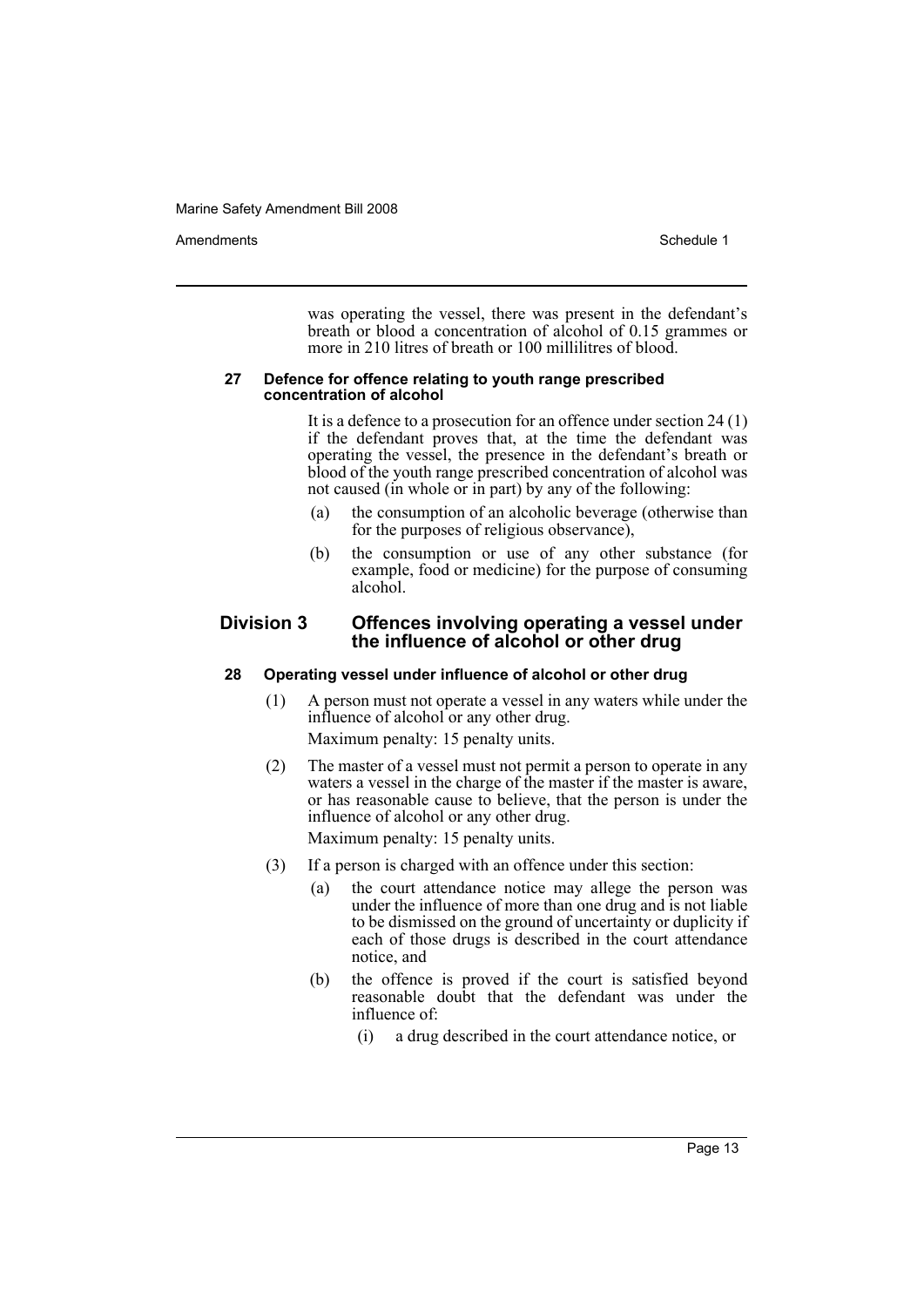Schedule 1 Amendments

(ii) a combination of drugs any one or more of which was or were described in the court attendance notice.

# **Division 4 Related matters**

# **28A Cancellation and suspension of marine safety licences**

- (1) If a person is convicted of an offence against this Part in relation to the operation of a vessel and, at the time the offence was committed, the person was required by or under this Act to hold a marine safety licence in order to operate the vessel, the court may, by order:
	- (a) cancel or suspend the licence, and
	- (b) disqualify the convicted person from holding or obtaining a marine safety licence for a period specified by the court.
- (2) The holder of a marine safety licence referred to in subsection (1) who is convicted of an offence under this Part (*the convicted person*) is automatically disqualified from holding or obtaining such a licence for a period of:
	- (a) 3 months—if during the period of 5 years before the conviction he or she has not been convicted of any other major offence, or
	- (b) 12 months—if during the period of 5 years before the conviction he or she has been convicted of any other major offence.
- (3) However, the court before which the person is convicted may order that the convicted person be disqualified under subsection (2) for a shorter period specified in the order.
- (4) Any disqualification under this section is in addition to any penalty imposed for the offence.

# **28B Application of section 10 of Crimes (Sentencing Procedure) Act 1999**

(1) The provisions of section 10 of the *Crimes (Sentencing Procedure) Act 1999* do not apply to or in respect of a person who is charged with an alcohol or drug offence if, at the time of or during the period of 5 years immediately before the court's determination in respect of the charge (whether such period commenced before or after the commencement of this section), the provisions of that section are or have been applied to or in respect of the person in respect of a charge for another alcohol or drug offence (whether of the same or a different kind).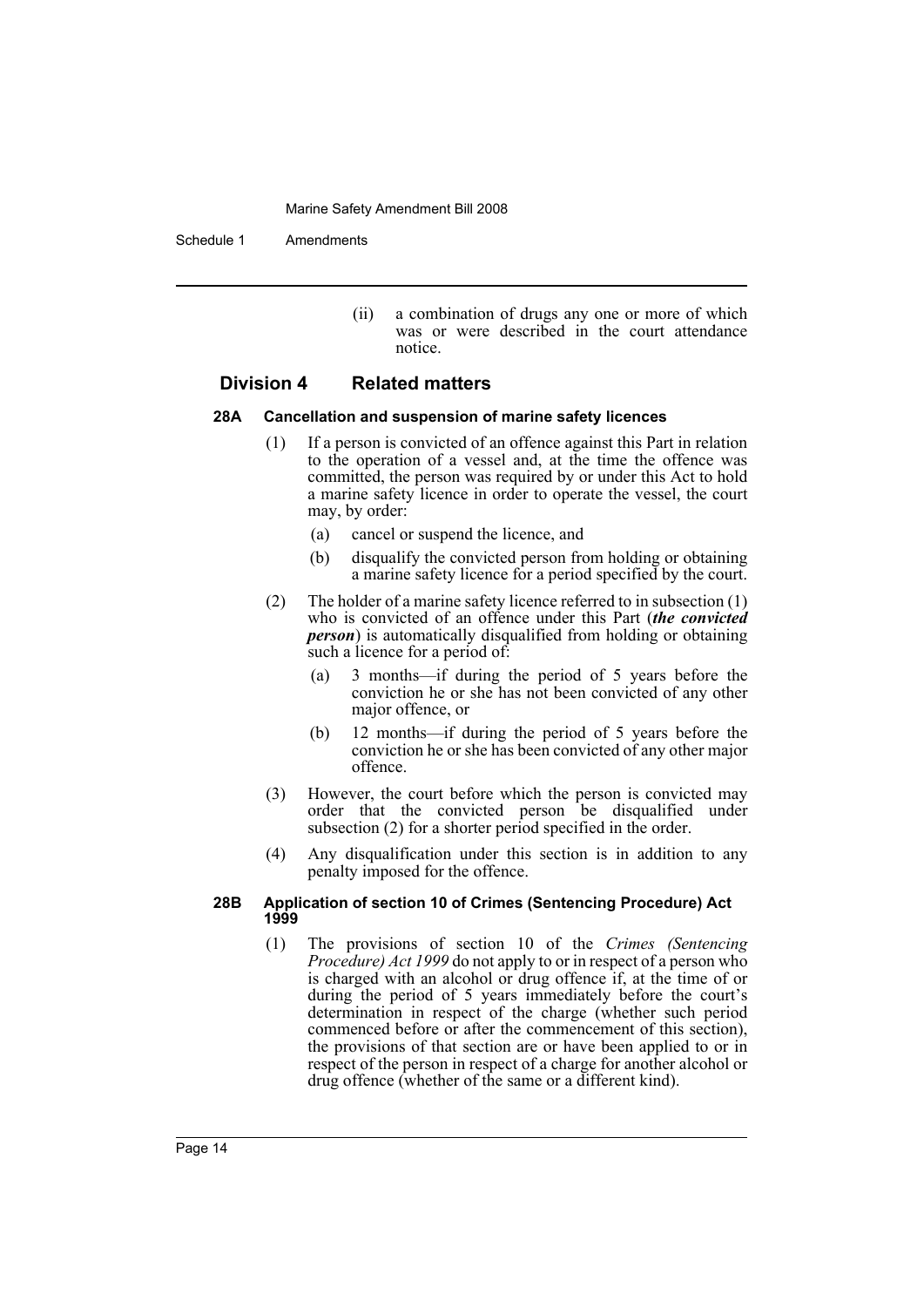Amendments **Amendments** Schedule 1

(2) In this section:

*alcohol or drug offence* means an offence under section 24 or 28 or an offence of aiding, abetting, counselling or procuring the commission of such an offence.

#### **28C Random breath testing and other matters related to alcohol and drug use**

Schedule 1 has effect.

# **[13] Section 29 Types of marine safety licences**

Omit section 29 (c).

# **[14] Section 29 (g1)**

Insert after section 29 (g):

(g1) certificate of local knowledge—being a marine safety licence that exempts a vessel whose master is the holder of the certificate from compulsory pilotage under Part 6,

# **[15] Section 34 Fees for licences**

Omit the section.

# **[16] Section 36 Special provision relating to marine pilot's licence, marine pilotage exemption certificate and certificate of local knowledge**

Omit "or marine pilotage exemption certificate".

Insert instead ", marine pilotage exemption certificate or certificate of local knowledge".

# **[17] Section 37 Regulations relating to licences**

Insert before section 37 (2) (a):

(a1) requiring a marine safety licence for the carrying out of any activity, or in relation to any other thing, that may be regulated under this Act,

# **[18] Section 37 (2) (k) and (l)**

Omit section 37 (2) (k). Insert instead:

- (k) fees and charges payable in connection with licences and applications for licences, including in relation to the inspection of vessels,
- (l) the suspension and cancellation of marine safety licences, and the disqualification of persons from holding or obtaining marine safety licences.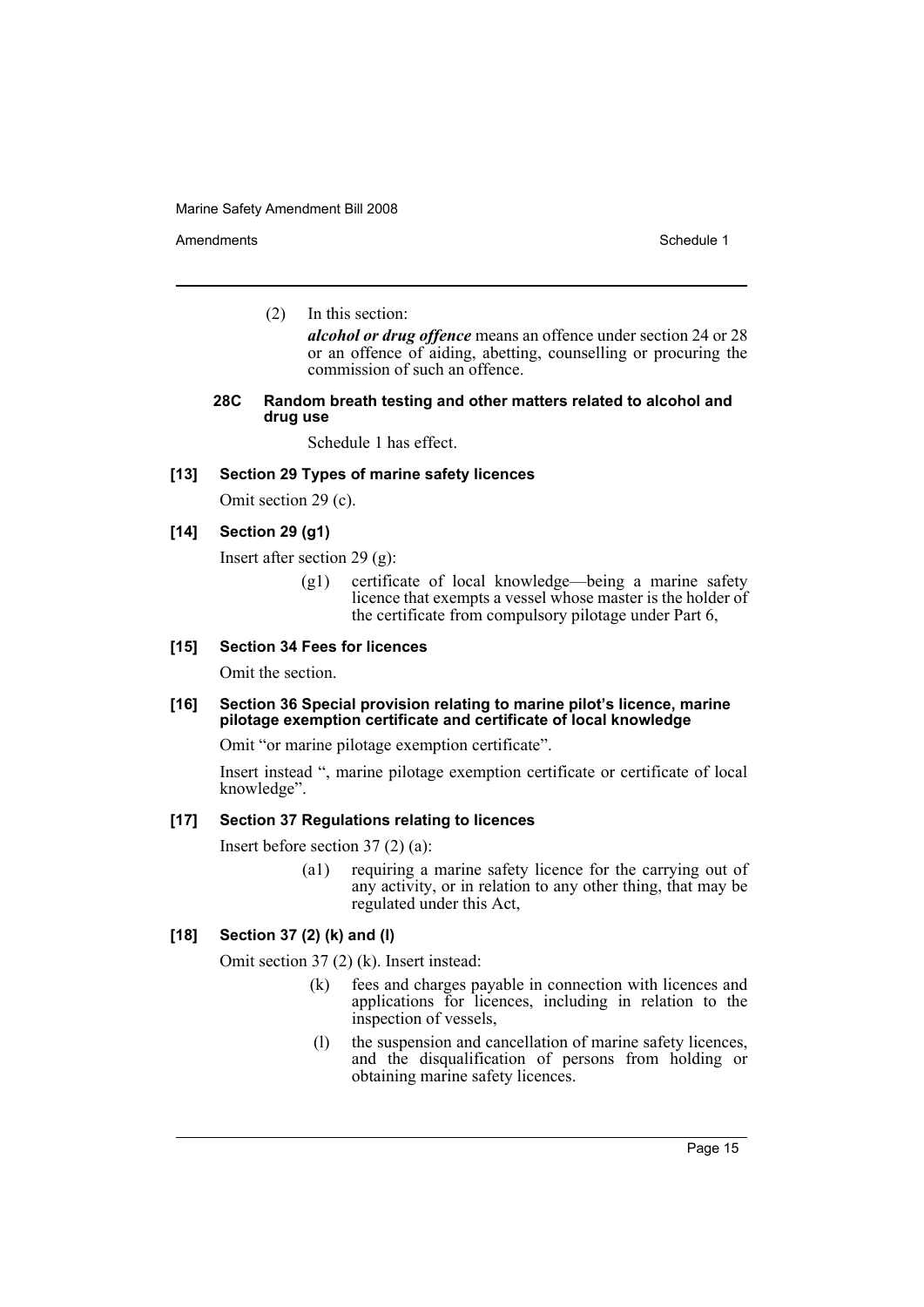Schedule 1 Amendments

# **[19] Section 38**

Omit the section. Insert instead:

#### **38 Suspension or cancellation of licences or disqualification of persons from holding licences**

- (1) The Minister may suspend or cancel a marine safety licence, or disqualify a person from holding or obtaining a marine safety licence for a specified period:
	- (a) in accordance with section 111, or
	- (b) if the person concerned is not qualified, or is no longer qualified, to hold the licence, or
	- (c) in such other circumstances as may be prescribed by the regulations.
- (2) The Minister may at any time remove the suspension of a marine safety licence, or a disqualification, imposed by the Minister under this section.

# **[20] Section 42 Rights of review**

Omit section 42 (b). Insert instead:

(b) the imposition of conditions or any other limitation or restriction on the person's marine safety licence (otherwise than by regulation),

# **[21] Section 44 Definition of "unsafe vessel"**

Omit "a danger to human life".

Insert instead "likely to endanger any person".

# **[22] Section 45 Owner or master not to operate unsafe vessel**

Omit section 45 (1) and (2). Insert instead:

- (1) The owner of a vessel must not operate the vessel if the owner knows, or ought reasonably to know, that it is an unsafe vessel. Maximum penalty: 400 penalty units or 2 years imprisonment, or both.
- (2) The master of a vessel must not operate a vessel if the master knows, or ought reasonably to know, that it is an unsafe vessel. Maximum penalty: 400 penalty units or 2 years imprisonment, or both.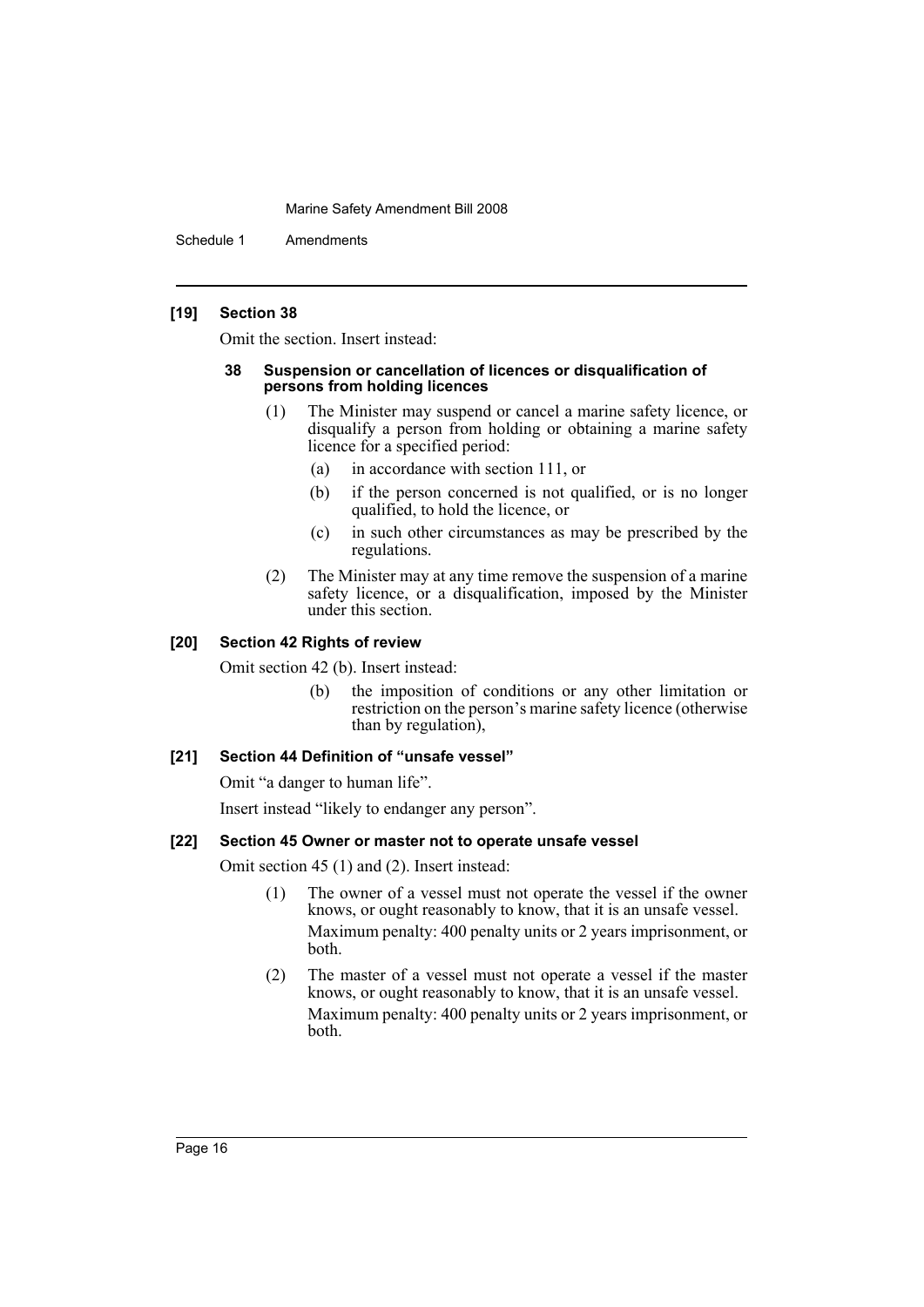Amendments **Schedule 1** and the set of the set of the set of the set of the set of the set of the set of the set of the set of the set of the set of the set of the set of the set of the set of the set of the set of the set

# **[23] Section 50 Vessels exempt from registration**

Insert ", a commercial vessel that is an Australian fishing vessel or a pleasure craft" after "recreational vessel" in section 50 (1).

# **[24] Section 51 Offence to operate unregistered vessel**

Omit "50 penalty units". Insert instead "75 penalty units".

# **[25] Part 5, Division 3, heading**

Insert "**and other requirements**" after "**certificates**".

# **[26] Sections 53 and 53A**

Omit section 53. Insert instead:

# **53 Vessels to which this Division applies**

- (1) This Division applies to commercial vessels operating in State waters.
- (2) This Division extends to:
	- (a) a commercial vessel that is an Australian fishing vessel or a pleasure craft while it is operating outside State waters, and
	- (b) any other commercial vessel while it is operating outside State waters but only if it is proceeding on a voyage that is not an overseas or interstate voyage.

#### **53A Offence to operate commercial vessel not complying with certain requirements**

- (1) The owner of a commercial vessel must not operate the vessel unless:
	- (a) the vessel complies with the requirements prescribed by the regulations relating to the design, construction or equipment of any such vessel, and
	- (b) if required by the regulations, has a survey certificate under this Act.

Maximum penalty: 100 penalty units.

- (2) The master of a commercial vessel must not operate the vessel unless:
	- (a) the vessel complies with the requirements prescribed by the regulations relating to the design, construction or equipment of any such vessel, and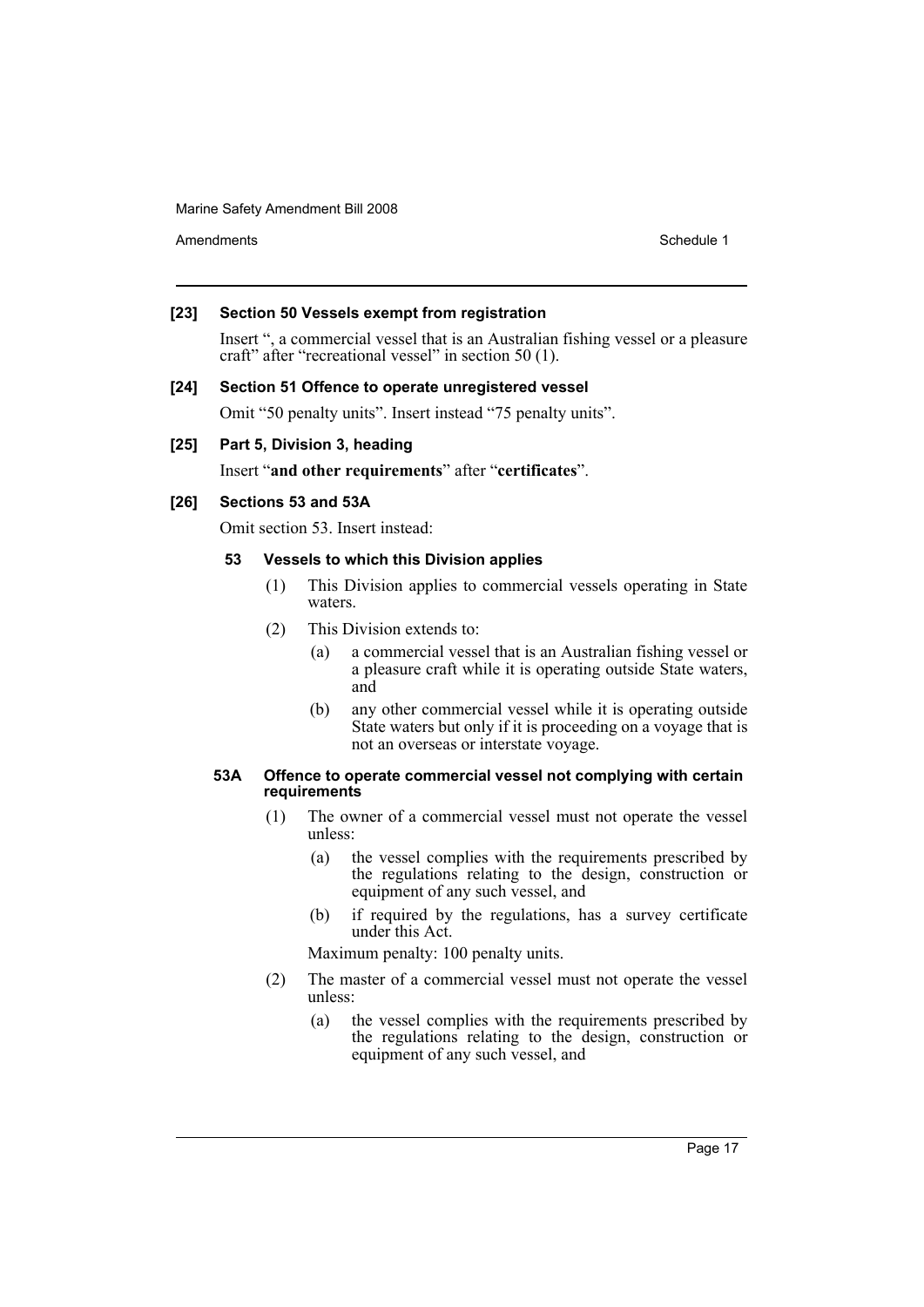Schedule 1 Amendments

(b) if required by the regulations, has a survey certificate under this Act.

Maximum penalty: 100 penalty units.

- (3) It is a defence to a prosecution under subsection (2) if the master establishes that he or she did not have any reasonable cause to believe that:
	- (a) the vessel did not comply with the requirements referred to in subsection (2) (a) or did not have a survey certificate under this Act, as the case may be, or
	- (b) any condition of an exemption granted in respect of the vessel for the purposes of this section was not being complied with at the relevant time.

**Note.** Section 139 (4) provides that an exemption granted by the regulations or by order of the Minister does not apply during any period that any condition to which the exemption is subject is not complied with.

- (4) The regulations may exempt any class of vessels from any of the requirements of subsections (1) and (2).
- (5) The Minister may exempt a vessel from any of the requirements of subsections  $(1)$  and  $(2)$  by order in writing given to the owner or master of the vessel or by a condition of the vessel's registration under this Act.

**Note.** A survey certificate for a vessel is a marine safety licence—Part 4 deals with the grant of, and other matters relating to, any such licence. A contravention of the conditions of such a licence by the holder is an offence—see section 32.

#### **[27] Section 54 Grant of survey certificate and survey schedule for commercial vessels**

Omit "and that the vessel is safe to operate" from section 54 (1).

# **[28] Section 54 (2)**

Omit the subsection.

# **[29] Section 55 Accredited surveyors of commercial vessels**

Omit the section.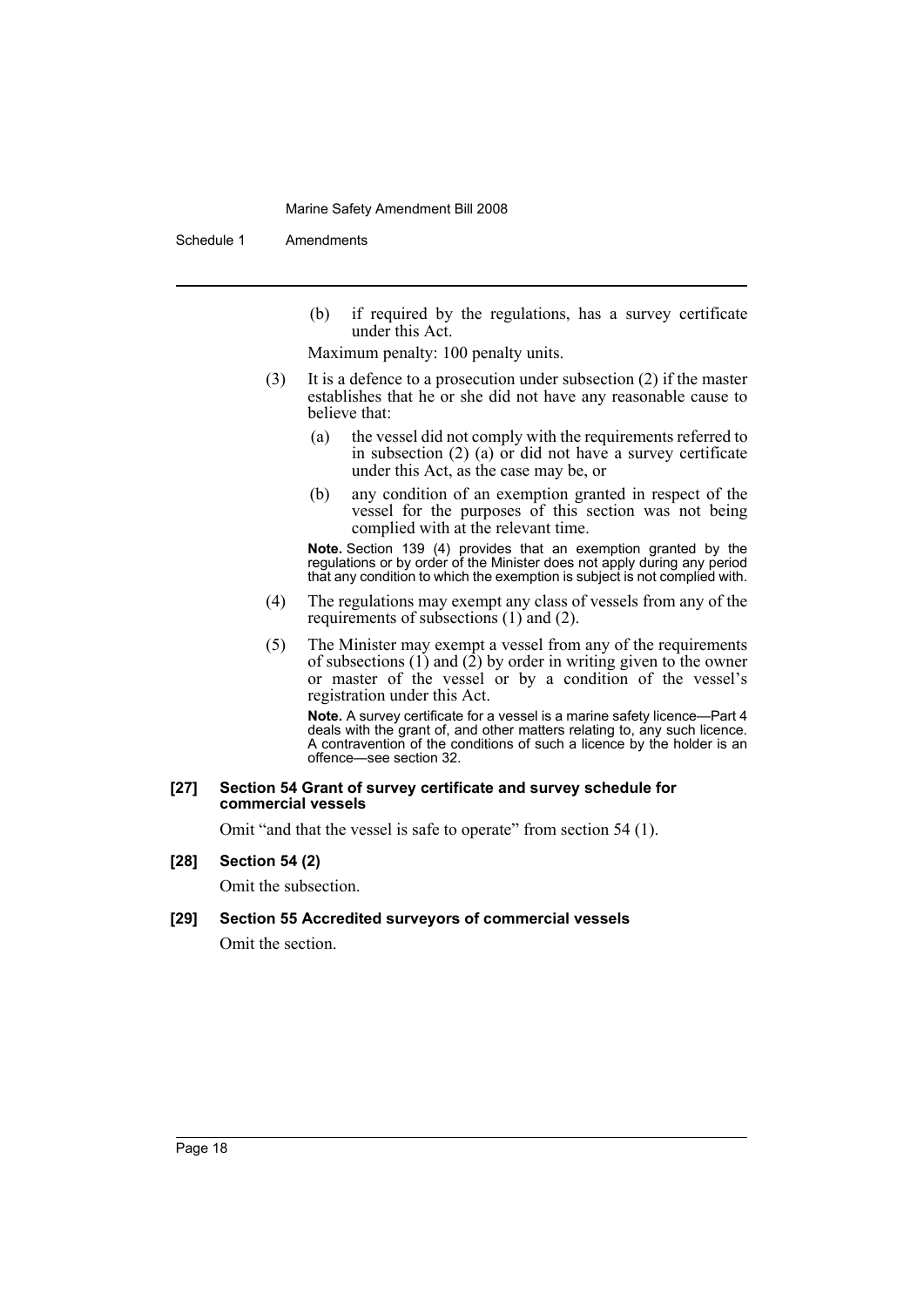Amendments **Schedule 1** and the set of the set of the set of the set of the set of the set of the set of the set of the set of the set of the set of the set of the set of the set of the set of the set of the set of the set

#### **[30] Section 56**

Omit the section. Insert instead:

#### **56 Regulations relating to commercial vessels—construction, survey and other matters**

The regulations may make provision for or with respect to the following:

- (a) the construction, design, equipment, deck or load lines, survey, identification of and inspection of, and any other matter relating to, commercial vessels to which this Division applies,
- (b) the manner in which any matter referred to in paragraph (a) is to be determined,
- (c) applications for determinations or approvals under this Act in respect of a matter referred to in paragraph (a), and appeals and reviews of decisions made in respect of such applications (including enabling a person to apply for a review of any such decision to the Administrative Decisions Tribunal),
- (d) fees in relation to any such application, appeal or review.

# **[31] Section 57 Vessels to which this Division applies**

Omit section 57 (1). Insert instead:

- (1) This Division applies to commercial vessels operating in State waters.
- (1A) This Division extends to:
	- (a) a commercial vessel that is an Australian fishing vessel or a pleasure craft while it is operating outside State waters, and
	- (b) any other commercial vessel while it is operating outside State waters but only if it is proceeding on a voyage that is not an overseas or interstate voyage.

# **[32] Section 59A**

Insert after section 59:

#### **59A Offences committed by disqualified holders of certificates of competency**

(1) A person who is disqualified by or under any Act from holding or obtaining a certificate of competency must not: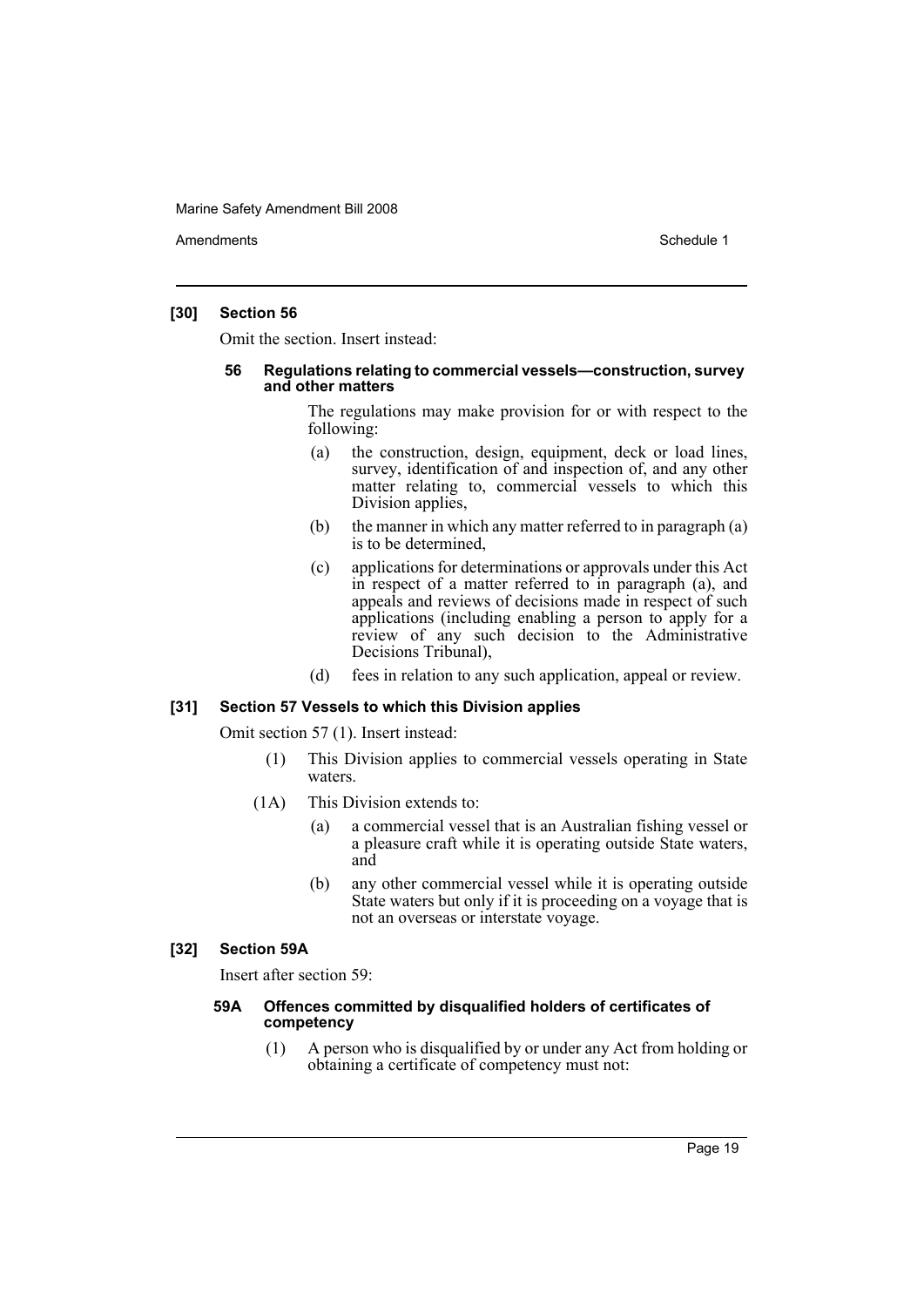Schedule 1 Amendments

- (a) operate a commercial vessel to which this Division applies during the period of disqualification, or
- (b) make an application for a certificate of competency during the period of disqualification and in respect of the application state his or her name falsely or incorrectly or omit to mention the disqualification.

Maximum penalty: 100 penalty units or imprisonment for 18 months or both (in the case of a first offence) or 125 penalty units or imprisonment for 2 years or both (in the case of a second or subsequent offence).

- (2) Subsection (1) does not apply to the operation of a vessel in circumstances prescribed by the regulations.
- (3) An offence under this section is a second or subsequent offence for the purposes of this section if it is the second or subsequent occasion on which the person is convicted of any offence under subsection (1) within the period of 5 years immediately before the person is convicted of the offence.
- (4) If a person is convicted by a court of an offence under subsection  $(1)$ , the person:
	- (a) is disqualified by the conviction (and without any specific order) for the relevant disqualification period from the date of expiration of the existing disqualification or suspension or from the date of such conviction, whichever is the later, from holding a certificate of competency, and
	- (b) may also be disqualified, for such additional period as the court may order, from holding a certificate of competency.
- (5) The disqualification referred to in subsection (4) is in addition to any penalty imposed for the offence.
- (6) Subsection (1) applies to a person who is disqualified from holding a certificate of competency by a court in Australia or under any law in this State or another State or Territory.
- (7) In this section, the *relevant disqualification period* is:
	- (a) in the case of a first offence under subsection  $(1)$  12 months, or
	- (b) in the case of a second or subsequent offence under subsection (1)—2 years.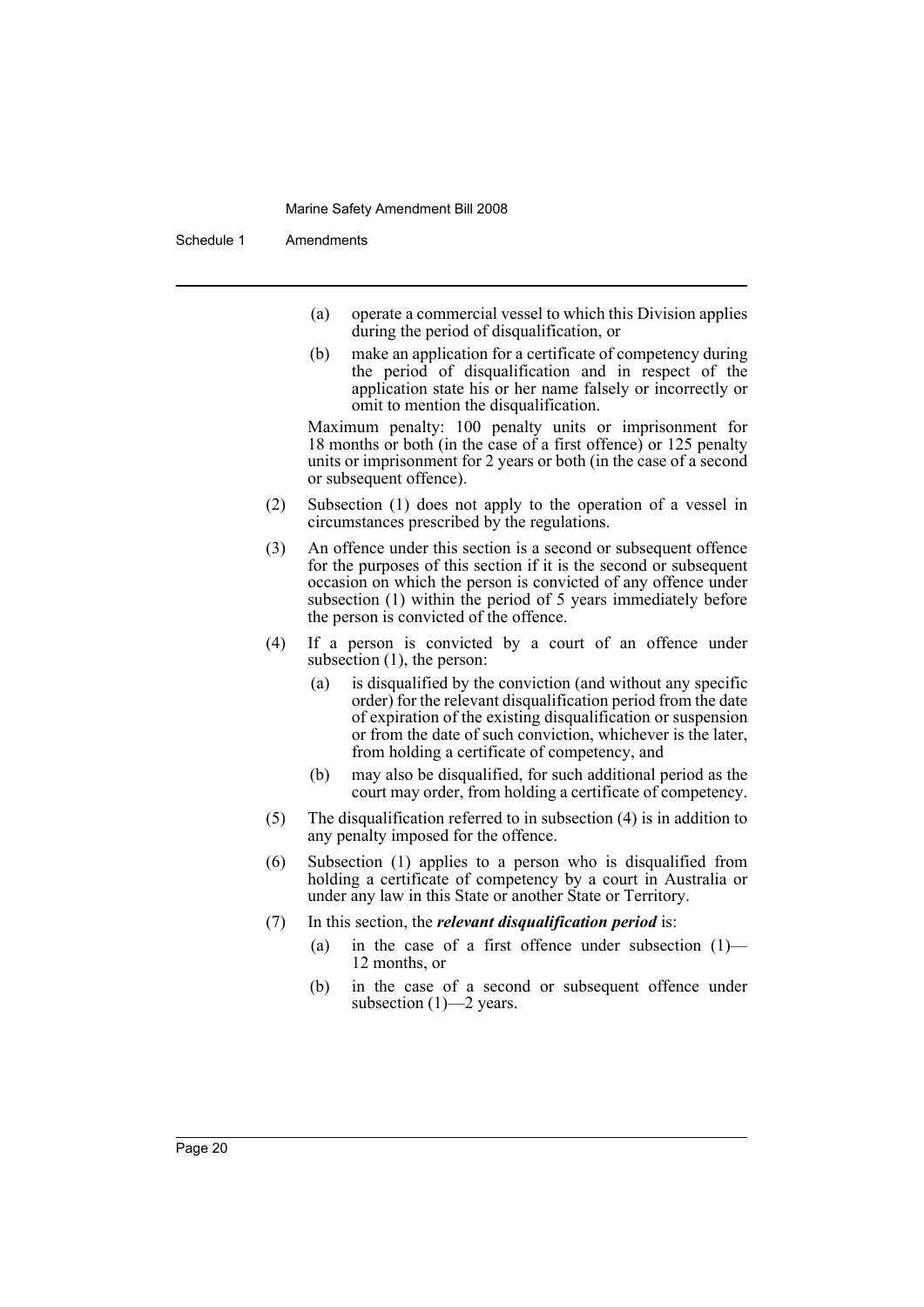Amendments **Amendments** Schedule 1

#### **[33] Section 60**

Omit the section. Insert instead:

#### **60 Crewing of commercial vessels to which this Division applies**

The regulations may make provision for or with respect to the following:

- (a) the crew to be carried in a commercial vessel to which this Division applies,
- (b) the manner in which the number and type of crew to be carried in a commercial vessel to which this Division applies are to be determined,
- (c) the constitution of safety crewing committees and the functions to be exercised by such committees,
- (d) applications for determinations or approvals under this Act relating to the crew to be carried in a commercial vessel to which this Division applies, and appeals and reviews of decisions made in respect of such applications (including enabling a person to apply for a review of any such decision to the Administrative Decisions Tribunal),
- (e) fees in relation to any such application, appeal or review,
- (f) the keeping of records in relation to the crew carried in a commercial vessel to which this Division applies and the production and inspection of any such records.

# **[34] Section 63**

Omit the section. Insert instead:

#### **63 Offence to operate recreational vessel without appropriate boat driving licence**

A person must not operate a recreational vessel to which this Division applies as its master unless the person is the holder of a boat driving licence under this Act of an appropriate type which authorises the person to operate the vessel.

Maximum penalty: 15 penalty units.

**Note.** A boat driving licence is a marine safety licence—Part 4 deals with the grant of, and other matters relating to, any such licence.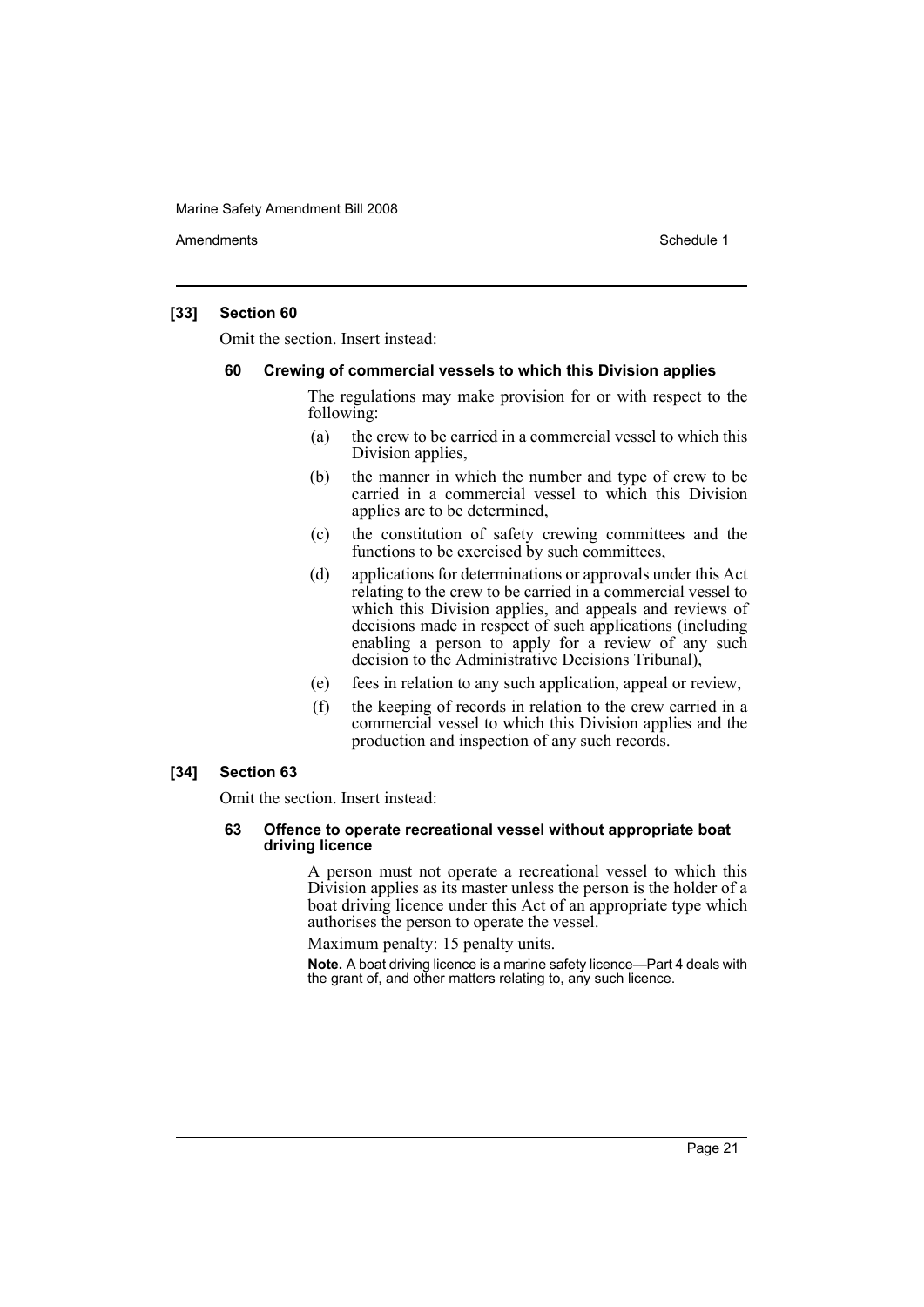Schedule 1 Amendments

#### **[35] Section 63A**

Insert after section 63:

#### **63A Offences committed by disqualified holders of boat driving licences**

- (1) A person who is disqualified by or under any Act from holding or obtaining a boat driving licence under this Act must not:
	- (a) operate a recreational vessel to which this Division applies as its master during the period of disqualification, or
	- (b) make an application for a boat driving licence under this Act during the period of disqualification and in respect of the application state his or her name falsely or incorrectly or omit to mention the disqualification.

Maximum penalty: 100 penalty units or imprisonment for 18 months or both (in the case of a first offence) or 125 penalty units or imprisonment for 2 years or both (in the case of a second or subsequent offence).

- (2) Subsection (1) does not apply to the operation of a vessel in circumstances prescribed by the regulations.
- (3) An offence under this section is a second or subsequent offence for the purposes of this section if it is the second or subsequent occasion on which the person is convicted of any offence under subsection (1) within the period of 5 years immediately before the person is convicted of the offence.
- (4) If a person is convicted by a court of an offence under subsection  $(1)$ , the person:
	- (a) is disqualified by the conviction (and without any specific order) for the relevant disqualification period from the date of expiration of the existing disqualification or suspension or from the date of such conviction, whichever is the later, from holding a boat driving licence under this Act, and
	- (b) may also be disqualified, for such additional period as the court may order, from holding a boat driving licence under this Act.
- (5) The disqualification referred to in subsection (4) is in addition to any penalty imposed for the offence.
- (6) Subsection (1) applies to a person who is disqualified from holding a boat driving licence by a court in Australia or under any law in this State or another State or Territory.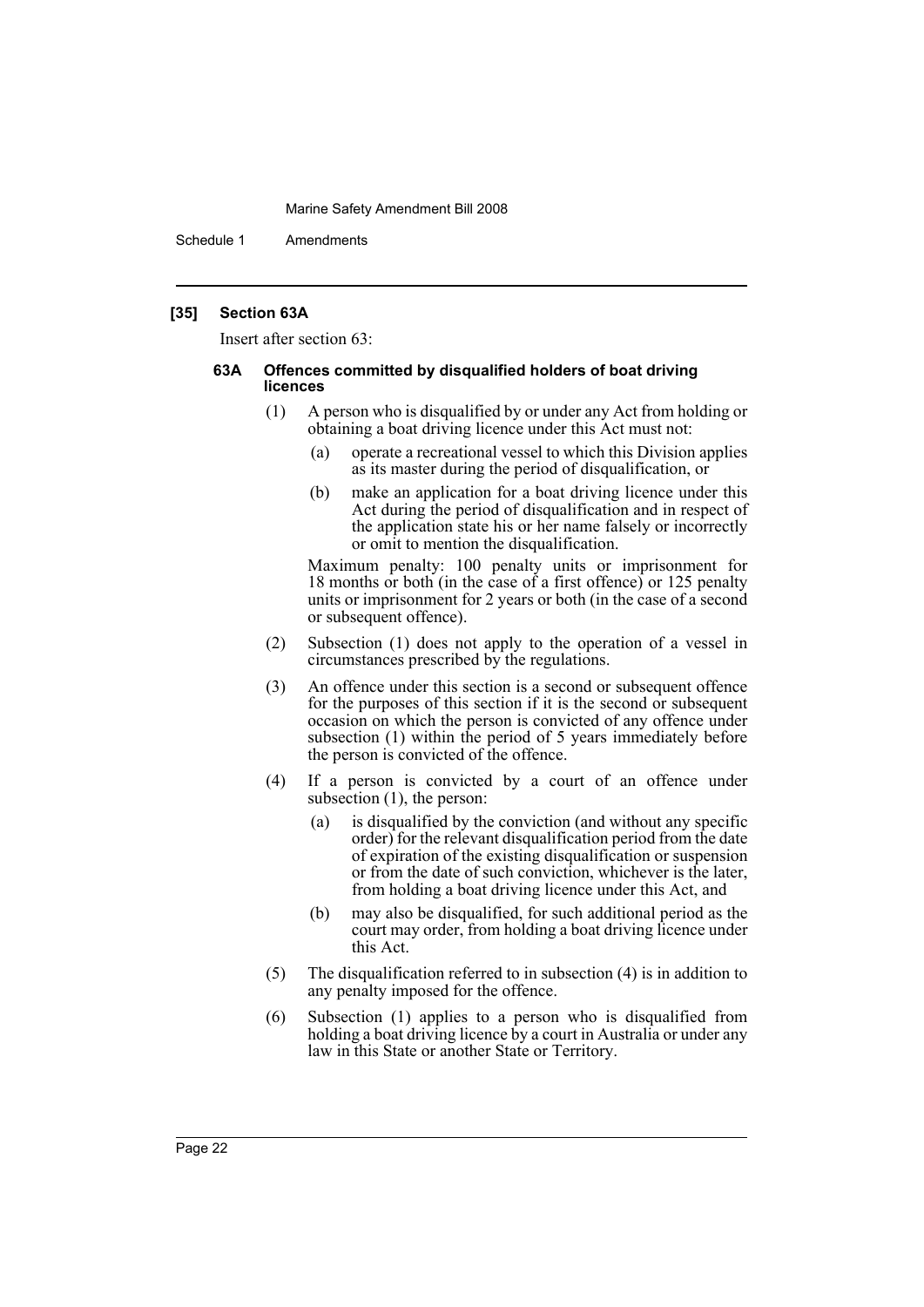Amendments **Schedule 1** and the set of the set of the set of the set of the set of the set of the set of the set of the set of the set of the set of the set of the set of the set of the set of the set of the set of the set

- (7) In this section, the *relevant disqualification period* is:
	- (a) in the case of a first offence under subsection  $(1)$  12 months, or
	- (b) in the case of a second or subsequent offence under subsection (1)—2 years.

# **[36] Section 64 Exemption from requirement to hold boat driving licence**

Omit section 64 (1) (c). Insert instead:

(c) is authorised under the law of another State or a Territory to operate the vessel concerned (being an authorisation that is not suspended) and is operating the vessel in accordance with the conditions of that authorisation.

# **[37] Section 64 (1A)**

Insert after section 64 (1):

- (1A) Subsection (1) does not exempt a person from the requirement to hold a boat driving licence if:
	- (a) the person holds a boat driving licence that is suspended, or
	- (b) the person has held a boat driving licence that has been cancelled and the person is disqualified from applying for another such licence.

# **[38] Section 67**

Omit the section. Insert instead:

# **67 Regulation of marine safety equipment or facilities**

The regulations may make provision for or with respect to the following:

- (a) the installation or carriage on vessels of marine safety equipment or facilities,
- (b) the wearing of safety equipment by persons on vessels or engaged in activities in or over the water.

#### **[39] Section 68A**

Insert after section 68:

# **68A Regulations relating to builders plates for vessels**

(1) Regulations may be made for or with respect to builders plates to be fixed on vessels.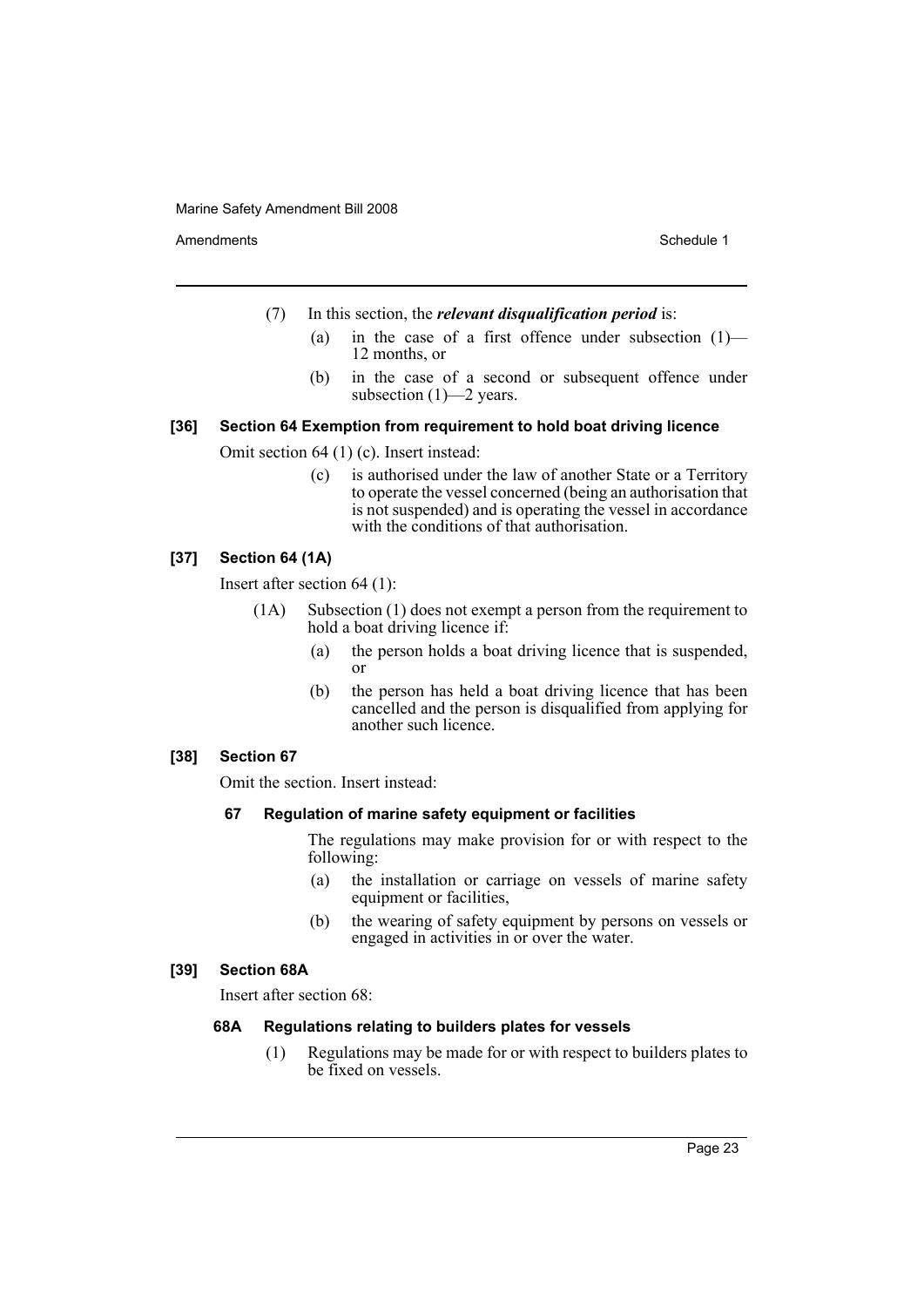Schedule 1 Amendments

- (2) Without limiting the generality of subsection (1), the regulations may make provision for or with respect to the following:
	- (a) prohibiting or regulating the sale or supply of vessels in New South Wales without builders plates,
	- (b) the information to be included on builders plates for vessels, the form of such plates and the manner in which they are to be fixed to vessels,
	- (c) the persons who may fix builders plates to vessels,
	- (d) the alteration and removal of builders plates.

# **[40] Section 71 Definitions**

Omit the definition of *pilotage* from section 71 (1). Insert instead:

*pilotage* means the conduct of a vessel by a pilot as follows:

- (a) inward pilotage, that is, the pilotage of a vessel entering into a pilotage port from the time at which the vessel crosses the port limit until the vessel is at anchor or made fast to the shore,
- (b) outward pilotage, that is, the pilotage of a vessel leaving a pilotage port from the time at which the vessel is no longer at anchor or made fast to the shore until the vessel is clear of the port limit,
- (c) harbour pilotage, that is, the pilotage of a vessel being moved within a pilotage port from the time at which the vessel is no longer at anchor or made fast to the shore until the vessel is at anchor or made fast to the shore.

# **[41] Section 72 Marine pilots in any port to be licensed**

Insert at the end of section 72:

(2) An unlicensed person does not commit an offence against subsection (1) if the person is training as a marine pilot and is acting under the direct supervision of the holder of a marine pilot's licence under this Act that applies to the port concerned.

# **[42] Section 73**

Omit the section. Insert instead:

# **73 Marine pilots in pilotage ports to be provided by pilotage service provider**

A person must not act as the marine pilot of a vessel in a pilotage port unless: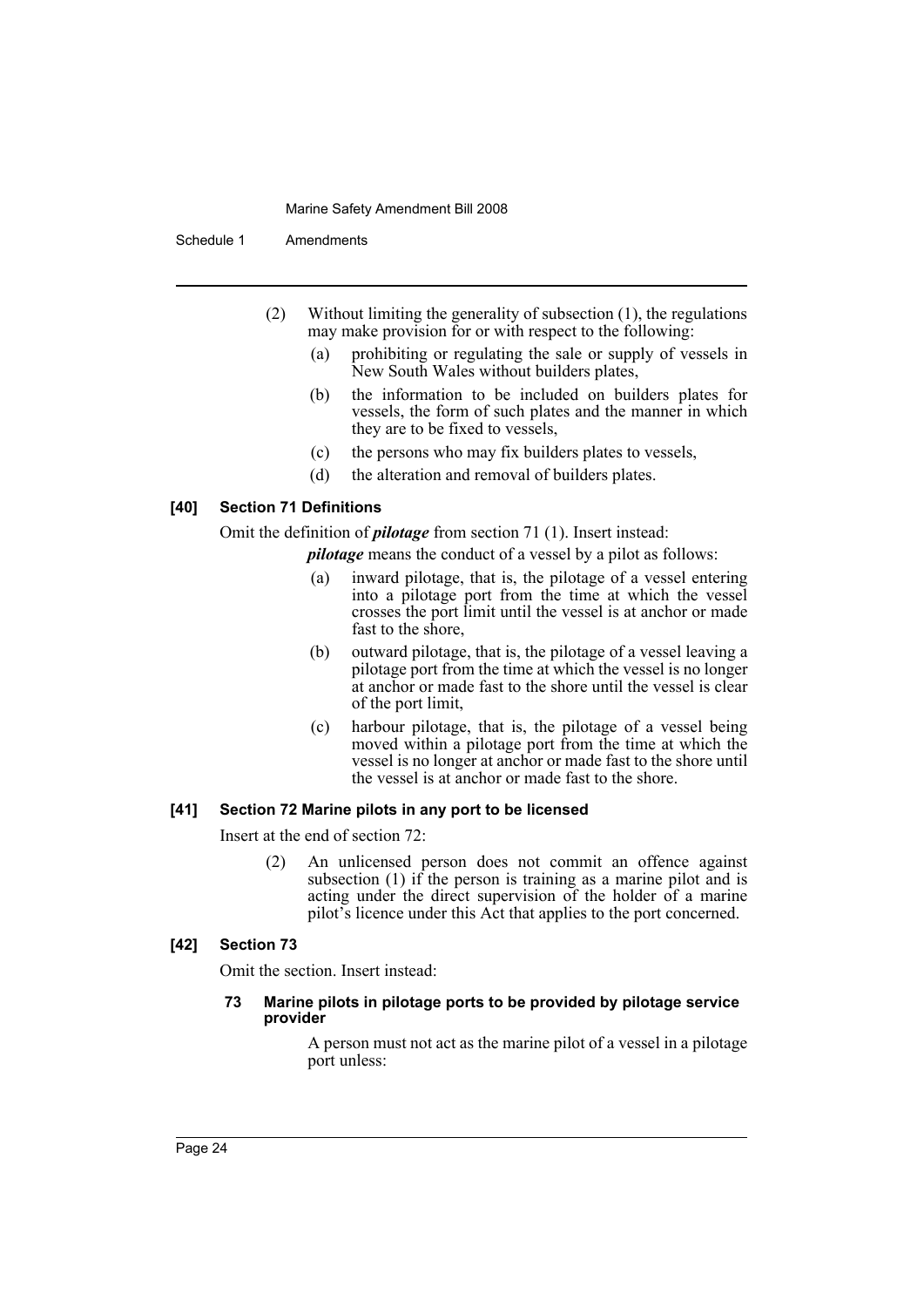Amendments **Schedule 1** and the set of the set of the set of the set of the set of the set of the set of the set of the set of the set of the set of the set of the set of the set of the set of the set of the set of the set

- (a) in a case where the pilotage service provider is the Minister, the person has been authorised by the Minister to act as a marine pilot in that pilotage port, or
- (b) in any other case, the person is employed or engaged by the pilotage service provider.

Maximum penalty: 100 penalty units.

# **[43] Section 74 Pilotage compulsory in pilotage ports**

Insert after section 74 (2):

- (2A) Subsection (2) does not apply to the movement of a vessel if:
	- (a) approval for the movement of the vessel was obtained from the harbour master for the port concerned before the vessel was moved, and
	- (b) the movement of the vessel was recorded in the vessel's log.

#### **[44] Section 75 Vessels exempted from compulsory pilotage**

Insert after section 75 (1) (a):

(a1) a vessel whose master is the holder of a certificate of local knowledge under this Act that applies to that port and vessel,

# **[45] Section 75 (2)**

Insert "or certificate of local knowledge" after "certificate".

#### **[46] Section 80 Immunity of State, marine pilots, pilotage service provider and others**

Insert after section 80 (2):

(3) A reference to a person made available to act as a marine pilot by a pilotage service provider includes a reference to a person who is in training as a marine pilot and acting under the direct supervision of the person made available to act as a marine pilot by the pilotage service provider.

#### **[47] Section 81A**

Insert after section 81:

#### **81A Marine pilot to notify certain matters to harbour master**

It is the duty of a person acting as a marine pilot for a vessel under this Part to immediately notify the harbour master of the port concerned if the master of the vessel does not ensure the carrying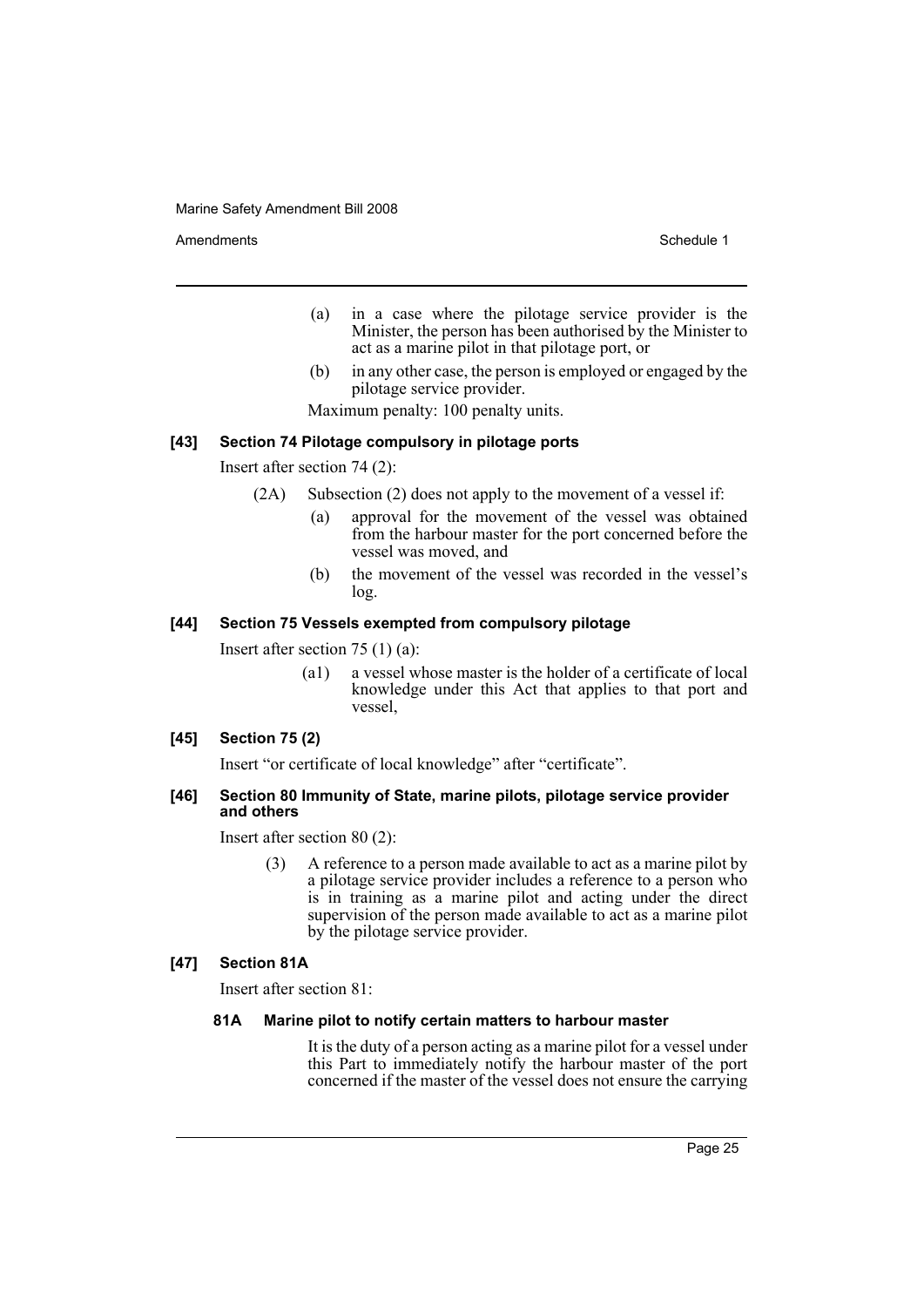Schedule 1 Amendments

out of any order of the person in relation to the conduct of the vessel while under that pilotage.

# **[48] Section 83 Regulations**

Insert at the end of section 83:

(2) The regulations relating to pilotage and marine pilots' licences may apply, adopt or incorporate by reference wholly or partly, and with or without modification, any document published by the Minister in the Gazette or on the website of the Maritime Authority as in force at a particular time or as in force from time to time.

# **[49] Section 85**

Omit the section. Insert instead:

# **85 Appointment of harbour masters**

- (1) The Minister may appoint a person to be the harbour master for any port.
- (2) Two or more persons cannot be appointed as harbour masters for the same port.
- (3) The Minister may revoke the appointment of a harbour master at any time.

# **[50] Section 86 Appointment of persons to exercise functions of harbour masters**

Insert after section 86 (5):

(6) More than one person may be appointed at any one time under this section to exercise the functions of a harbour master.

# **[51] Section 91A**

Insert after section 91:

# **91A Directions of harbour master acting as marine pilot**

- (1) Nothing prevents a harbour master who is acting as a marine pilot for a vessel from giving a direction under this Part in relation to the vessel.
- (2) However, any such direction is taken not to be properly given under this Part unless the person giving the direction has warned the person to whom it is given that it is a direction of the harbour master and that failure to comply with the direction may constitute an offence under section 91.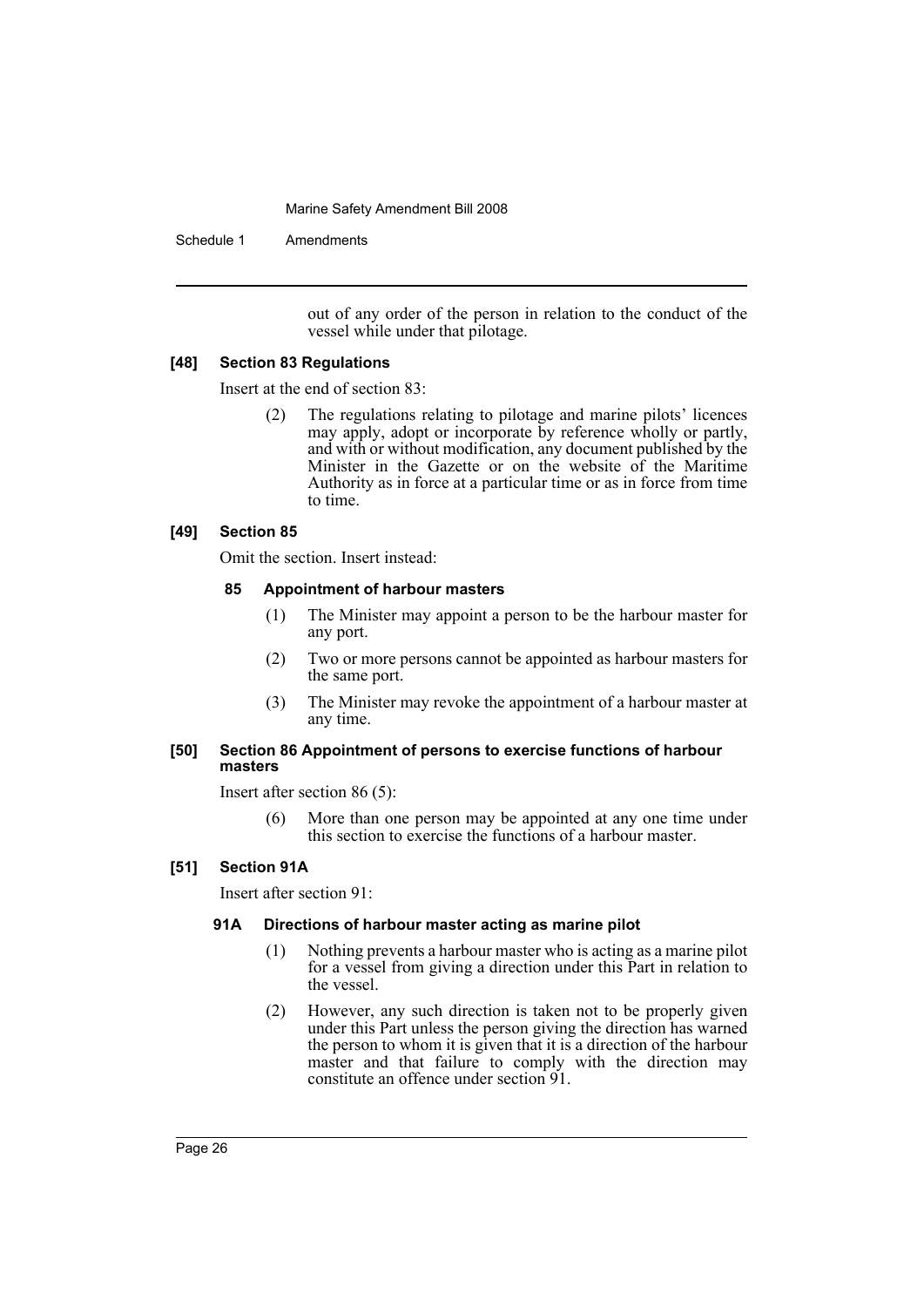Amendments **Amendments** Schedule 1

# **[52] Section 97A**

Insert after section 97:

#### **97A Obstruction of authorised officers and others**

A person must not, without reasonable excuse, prevent or obstruct any authorised officer or other person in the exercise of a function under this Act.

Maximum penalty: 50 penalty units.

# **[53] Section 111 Action by Minister following report of investigation**

Insert after section 111 (2) (d):

(d1) disqualify a person from holding or obtaining a marine safety licence for a specified period,

# **[54] Section 121 Identification of owner and master of vessel**

Insert after section 121 (2):

- (3) Without limiting subsection (2), an authorised officer may require the owner of a vessel to supply a written statement containing the identity and address of the master of the vessel. Any such written statement is admissible in any proceedings as evidence (without proof of signature) of the identity and address of the master of the vessel concerned.
- (4) Without limiting subsection (2), an authorised officer may require the master of a vessel to supply a written statement containing the identity and address of the owner of the vessel. Any such written statement is admissible in any proceedings as evidence (without proof of signature) of the identity and address of the owner of the vessel concerned.

# **[55] Section 125 Offences**

Omit section 125 (1).

# **[56] Part 8, Division 5, heading**

Omit the heading. Insert instead:

# **Division 5 Regulation of public ferry wharves**

#### **[57] Section 125A Public ferry wharves**

Insert at the end of the section:

**Note.** The terms *ferry* and *public passenger service* are defined in section 94 (1) to have the same meanings as they have in the *Passenger Transport Act 1990*.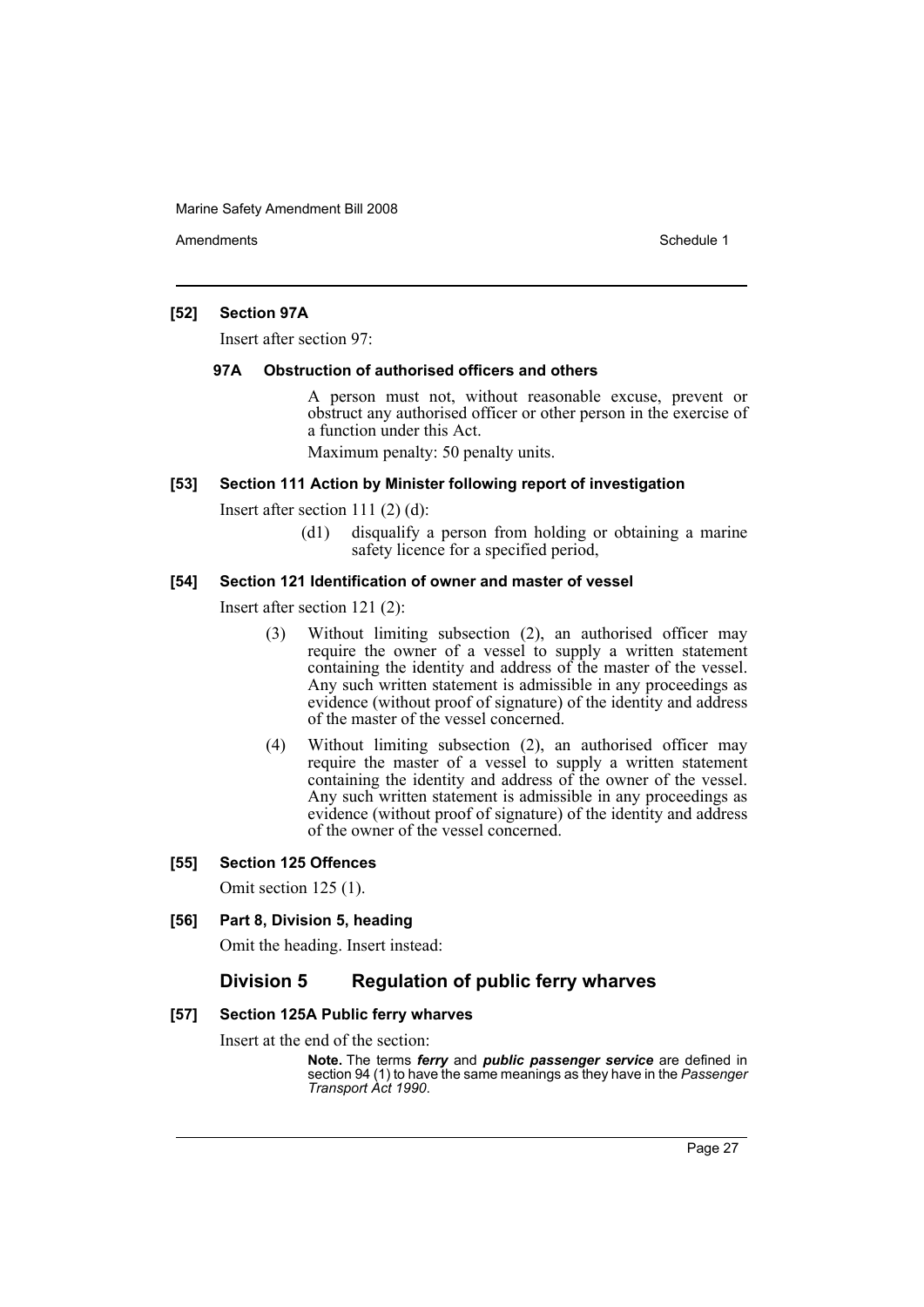Schedule 1 Amendments

# **[58] Section 125B Inspections of public ferry wharves**

Omit section 125B (4).

#### **[59] Section 125C Improvement notices**

Insert after section 125C (5):

(6) An improvement notice may be varied at the request of, or with the consent of, the person to whom it is given.

#### **[60] Section 125J Withdrawal and revocation of notices**

Omit ", if satisfied that the notice was given in error or is incorrect in some respect" from section 125J (1).

# **[61] Sections 125L and 125M**

Insert after section 125K:

# **125L Certificates relating to public ferry wharves**

- (1) For the purposes of carrying out functions under this Division in relation to public ferry wharves, the Minister may, by notice in writing, direct the owner or person responsible for the maintenance of any such wharf to provide to the Minister a report from an appropriately qualified person as to the condition of the wharf within the time specified in the notice.
- (2) If a person is directed under this section to provide a report within a specified time and the report is not provided within that time, the Minister may obtain such a report and may recover from the person as a debt in any court of competent jurisdiction the reasonable charges and expenses incurred in obtaining the report.

#### **125M Regulations relating to public ferry wharves**

- (1) The regulations may make provision for or with respect to any of the following:
	- (a) the inspection of public ferry wharves under this Division,
	- (b) the methodology or standards with which inspections must comply,
	- (c) the provision of inspection reports to persons,
	- (d) the procedures with respect to responses to inspection reports,
	- (e) requirements relating to the maintenance and standards of construction of public ferry wharves,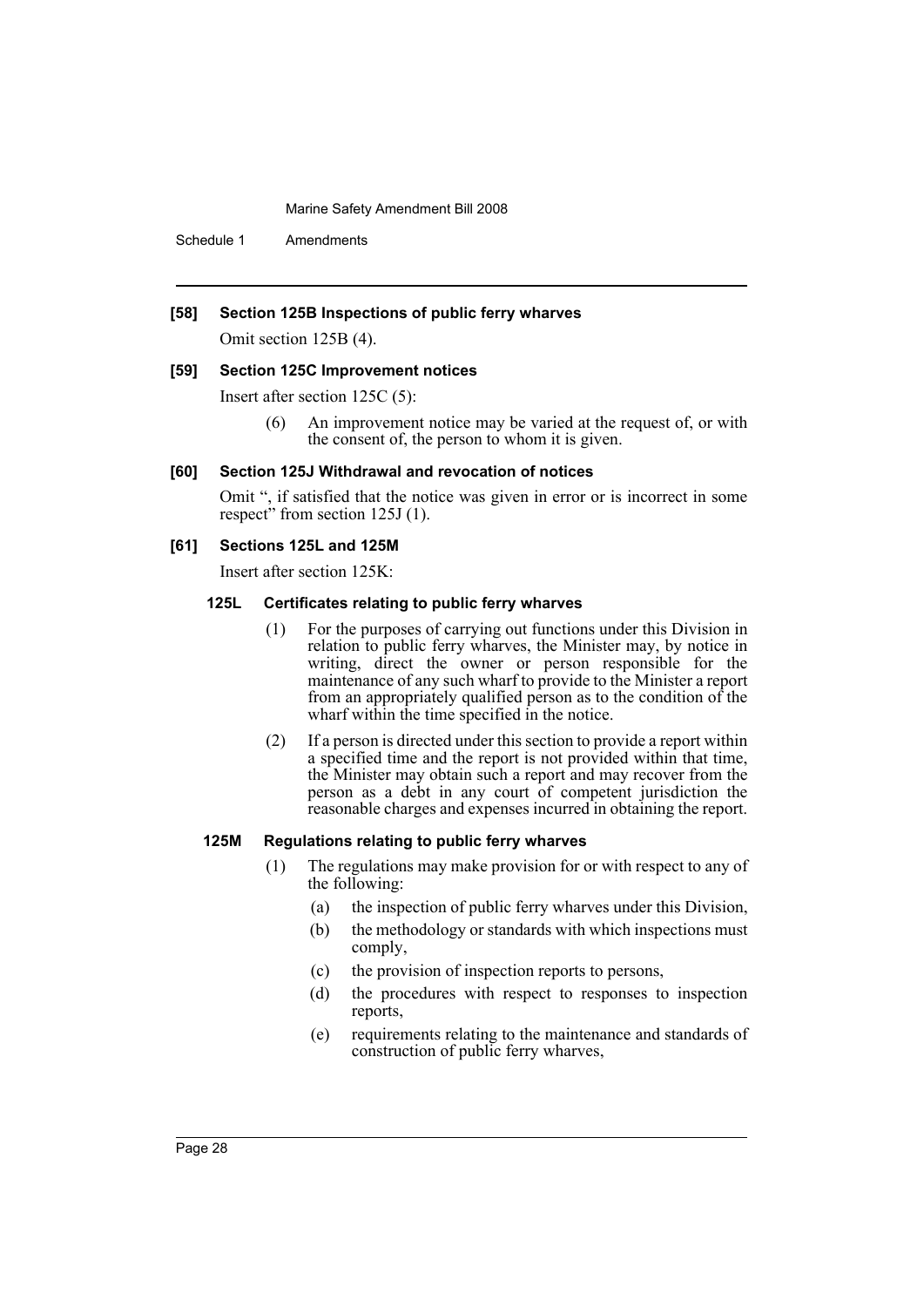Amendments **Schedule 1** and the set of the set of the set of the set of the set of the set of the set of the set of the set of the set of the set of the set of the set of the set of the set of the set of the set of the set

- (f) requirements relating to the preparation of maintenance plans for public ferry wharves and the reporting on and keeping of records in respect of such plans.
- (2) The regulations under this section may apply, adopt or incorporate by reference wholly or partly, and with or without modification, any document published by the Minister in the Gazette or on the website of the Maritime Authority as in force at a particular time or as in force from time to time.

# **[62] Section 127**

Omit the section. Insert instead:

# **127 Offences**

- (1) Proceedings for an offence against this Act or the regulations are to be disposed of summarily before:
	- (a) a Local Court, or
	- (b) the Supreme Court in its summary jurisdiction.
- (2) If proceedings are brought before a Local Court, the maximum monetary penalty that the Local Court may impose for the offence is 100 penalty units, despite any higher maximum monetary penalty provided in respect of the offence.

# **[63] Section 133 Proof of certain matters not required**

Insert at the end of section 133 (1) (b):

, or

(c) any such licence that had been suspended or cancelled has not been delivered to the Minister,

# **[64] Section 133 (2) (c)**

Insert "or operator" after "master".

# **[65] Section 133 (2) (l)**

Insert after section 133 (2) (k):

(l) the times of sunrise and sunset on any day as published in a statement in a newspaper circulating throughout New South Wales.

# **[66] Section 134 Service of instruments (except in proceedings for offences)**

Omit "summons" wherever occurring.

Insert instead "court attendance notice".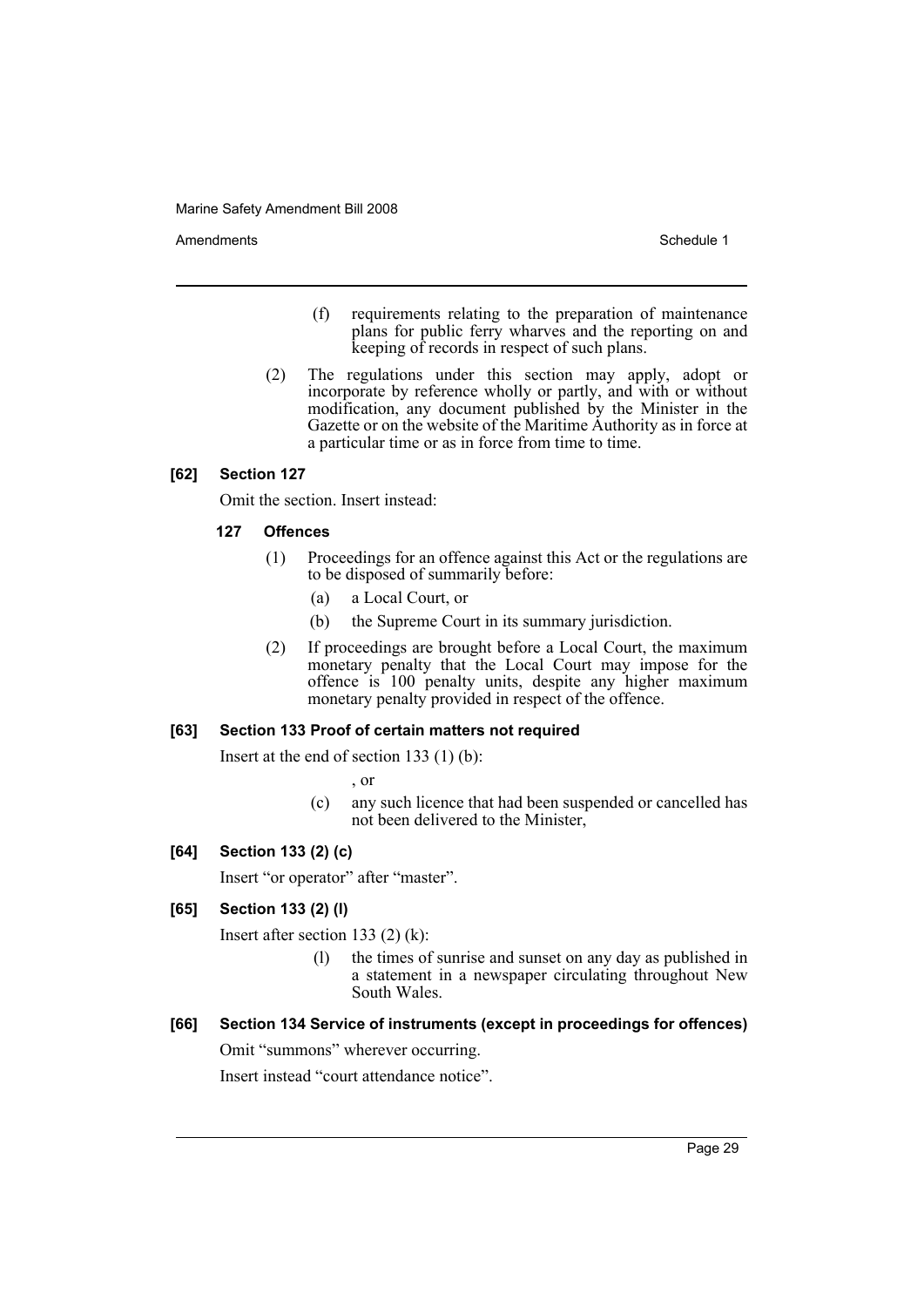Schedule 1 Amendments

# **[67] Section 135 Service of court attendance notice and other process in legal proceedings**

Omit "summons" wherever occurring.

Insert instead "court attendance notice".

# **[68] Section 136A**

Insert after section 136:

# **136A Minister or Maritime Authority may rely on advice**

- (1) In exercising any function under this Act or the regulations, the Minister or the Maritime Authority is entitled to rely (wholly or partly) on a certificate, report or other form of advice obtained from an appropriately qualified person engaged for that purpose.
- (2) The Minister, the State, the Maritime Authority and any person acting on behalf of the Minister, the State or the Maritime Authority do not incur any liability as a consequence of the Minister or the Maritime Authority being satisfied of a matter by relying on advice referred to in this section.

# **[69] Section 137 Regulations**

Insert after section 137 (1):

(1A) The regulations may make provision for or with respect to fees and charges for services provided under this Act, including prescribing the basis on which any such fee or charge is to be determined and the waiver of any such fees or charges.

# **[70] Section 137 (3)**

Insert after section 137 (2):

- (3) A regulation that provides for an application to be made to the Administrative Decisions Tribunal for the review of a decision may be made only with the concurrence of the Minister administering the *Administrative Decisions Tribunal Act 1997*.
- **[71] Section 138 Adoption of codes, standards, treaties and other documents**

Insert "by whatever means" after "published" in section 138 (1).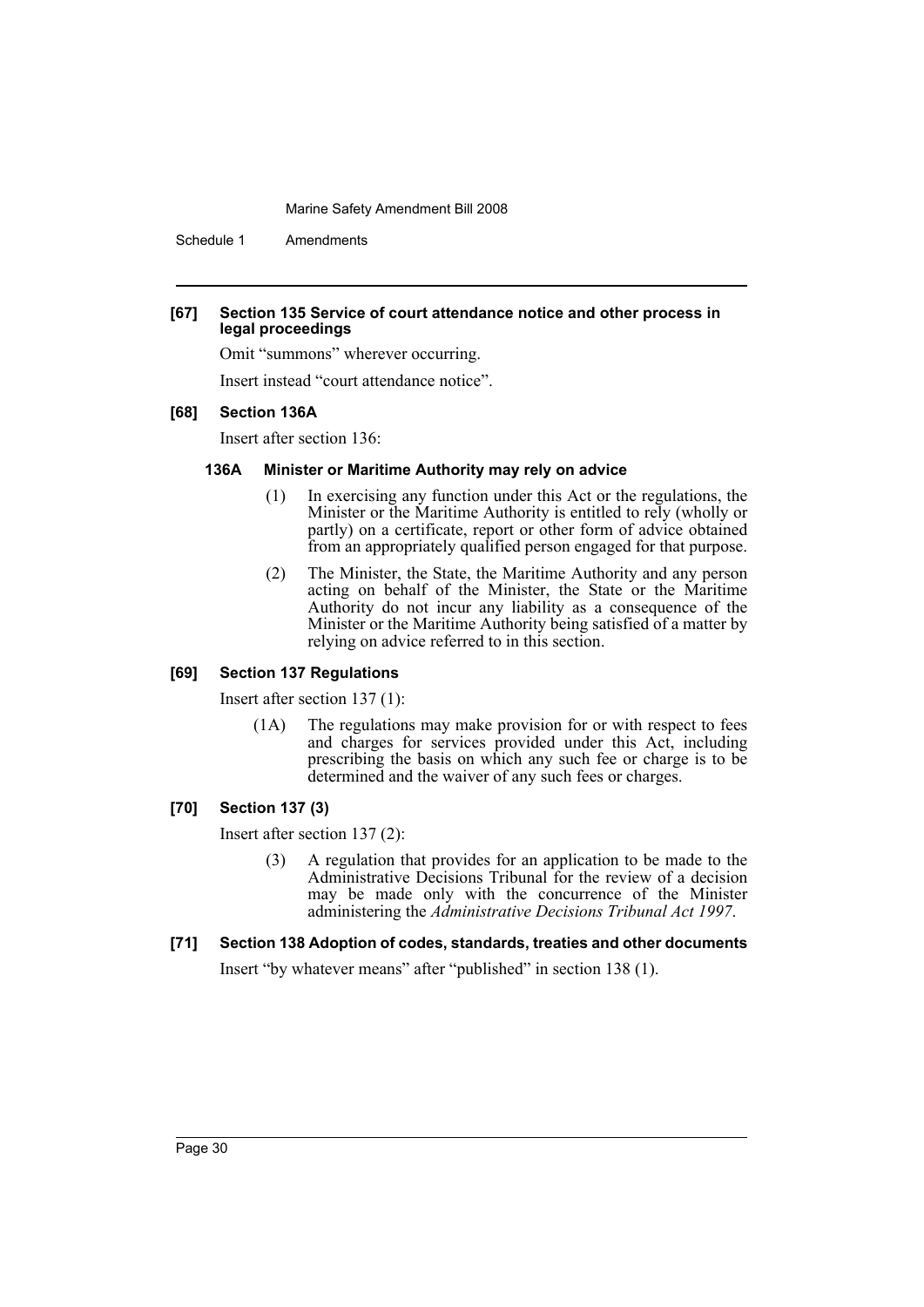Amendments **Amendments** Schedule 1

# **[72] Section 138 (2) and (3)**

Omit section 138 (2). Insert instead:

- (2) Without limiting subsection (1), a regulation may adopt, wholly or in part and with or without modification any of the following documents as in force at a particular time or as in force from time to time:
	- (a) the *National Standard for Commercial Vessels* adopted by the Australian Transport Council as referred to in section 427 of the *Navigation Act 1912* of the Commonwealth,
	- (b) the *Uniform Shipping Laws Code* adopted by the Australian Transport Council as referred to in section 427 of the *Navigation Act 1912* of the Commonwealth or any other code,
	- (c) any Australian Standard or any standard of another country,
	- (d) any treaty, convention or international agreement.
- (3) The regulations may prescribe a person or body who is to be taken to be the statutory marine authority for New South Wales for the purposes of all or specified provisions of the *National Commercial Vessels* subsection  $(2)$   $(a)$ .

# **[73] Section 139 Exemptions**

Omit section 139 (3). Insert instead:

(3) An exemption granted by the regulations, by a licence or approval as referred to in section 18 or by an order of the Minister or other person may be made subject to any condition specified in the regulation, licence, approval or order.

# **[74] Section 139, note**

Insert "18," after "11,".

# **[75] Section 144 Review of Act**

Omit "this Act" from section 144 (2).

Insert instead "the *Marine Safety Amendment Act 2008*".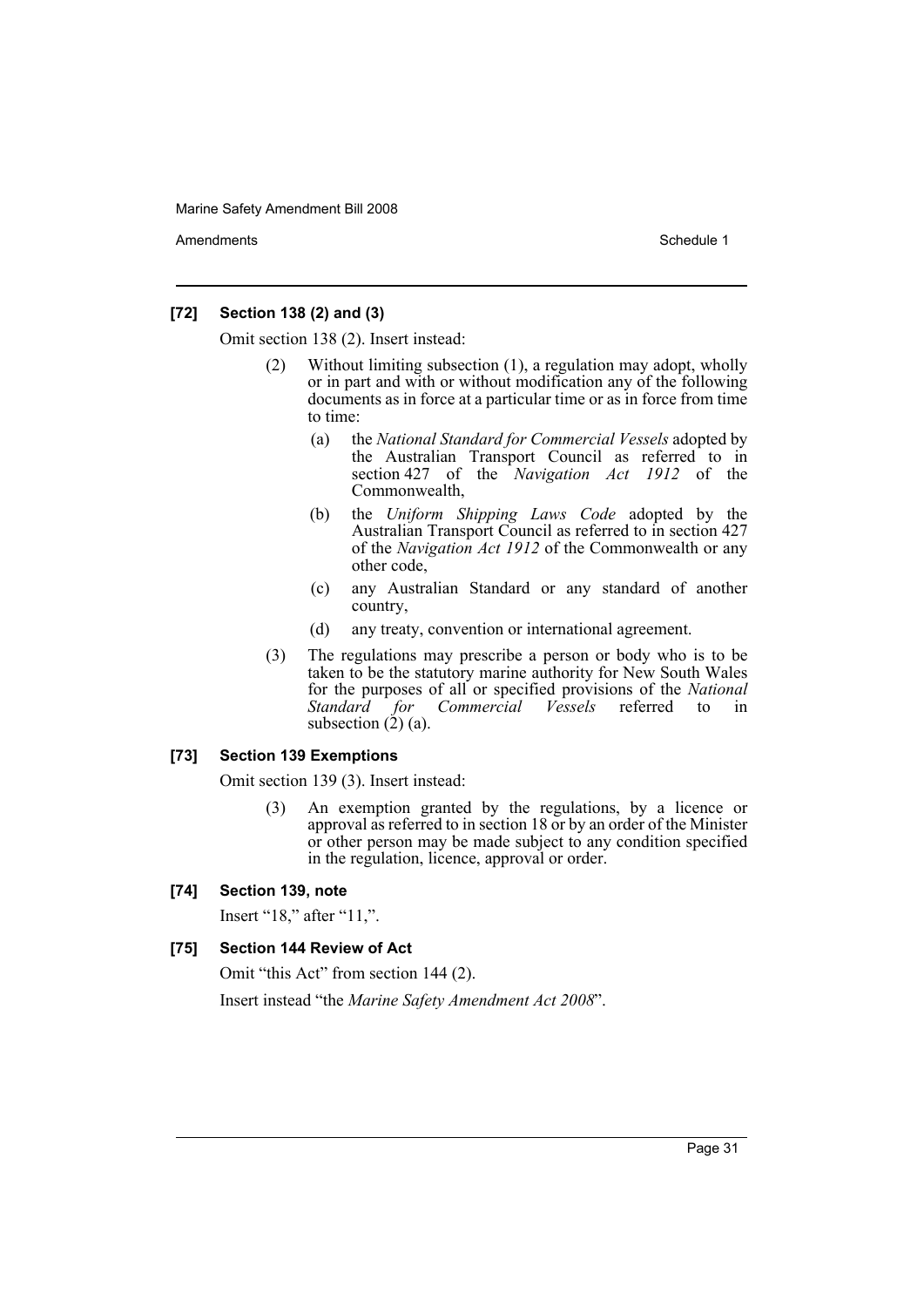Schedule 1 Amendments

# **[76] Schedule 1**

Omit the Schedule. Insert instead:

# **Schedule 1 Alcohol and drug use—random breath testing and related matters**

(Section 28C)

# **Part 1 Interpretation**

# **1 Definitions**

(1) In this Schedule:

*analyst* has the same meaning as in the *Road Transport (Safety and Traffic Management) Act 1999*.

*breath analysis* has the same meaning as in the *Road Transport (Safety and Traffic Management) Act 1999*.

#### *hospital* means:

- (a) any public hospital within the meaning of the *Health Services Act 1997* controlled by an area health service or the Crown, and
- (b) a statutory health corporation or affiliated health organisation within the meaning of the *Health Services Act 1997*, and
- (c) any private hospital within the meaning of the *Private Hospitals and Day Procedure Centres Act 1988*.

*prescribed laboratory* means a laboratory prescribed by regulations under the *Road Transport (Safety and Traffic Management) Act 1999* for the purposes of any of the provisions of Part 2 of that Act.

*prescribed place* means a place prescribed by regulations under the *Road Transport (Safety and Traffic Management) Act 1999* for the purposes of any of the provisions of Part 2 of that Act.

*prescribed sample taker* has the same meaning as in the *Road Transport (Safety and Traffic Management) Act 1999*.

(2) A reference in this Schedule to a police officer authorised by the Commissioner of Police to operate breath analysing instruments includes a reference to a police officer so authorised under the *Road Transport (Safety and Traffic Management) Act 1999*.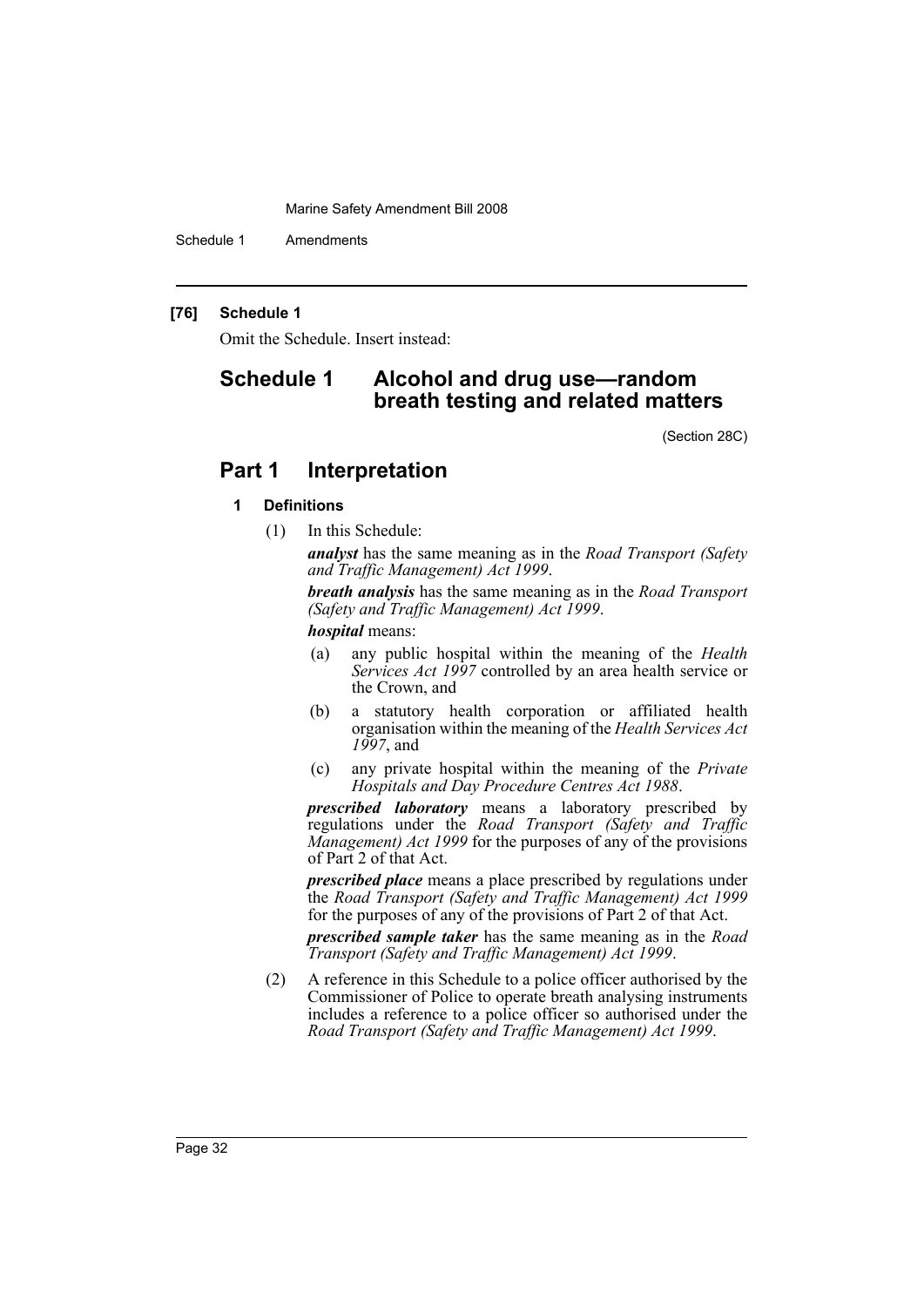Amendments **Amendments** Schedule 1

(3) For the purposes of this Schedule, a power to require a person to provide a sample of blood or urine includes a power to require a person to provide samples of both blood and urine.

# **Part 2 Random breath testing and breath analysis**

# **2 Power to conduct random breath testing**

- (1) A police officer may require a person to undergo a breath test in accordance with the officer's directions if the officer has reasonable cause to believe that the person is or was operating a vessel.
- (2) An authorised officer (other than a police officer) may require a person to undergo a breath test in accordance with the directions of the officer if the officer has reasonable cause to believe:
	- (a) the person is or was operating a vessel while there is or was alcohol in the person's breath or blood, or
	- (b) the person was operating a vessel concerned in an accident which has resulted in the death of, or injury to, any person, or
	- (c) the person was operating a vessel concerned in an accident which has resulted in damage to a vessel that affects the seaworthiness of the vessel or the safety of persons on board the vessel, or has resulted in damage to other property apparently in excess of \$1,000 (or, if another amount is prescribed by the regulations, the prescribed amount).
- (3) An authorised officer to whom subclause (2) applies may only require a person who is or was operating a vessel to undergo a breath test if there is reasonable cause as referred to in that subclause.
- (4) A person must not, when required by a police officer to undergo a breath test under subclause (1) or required by an authorised officer to undergo a breath test under subclause (2), refuse or fail to undergo the breath test in accordance with the directions of the officer.

Maximum penalty: 10 penalty units.

(5) It is a defence to a prosecution for an offence under subclause (4) if the defendant satisfies the court that the defendant was unable on medical grounds, at the time the defendant was required to do so, to undergo a breath test.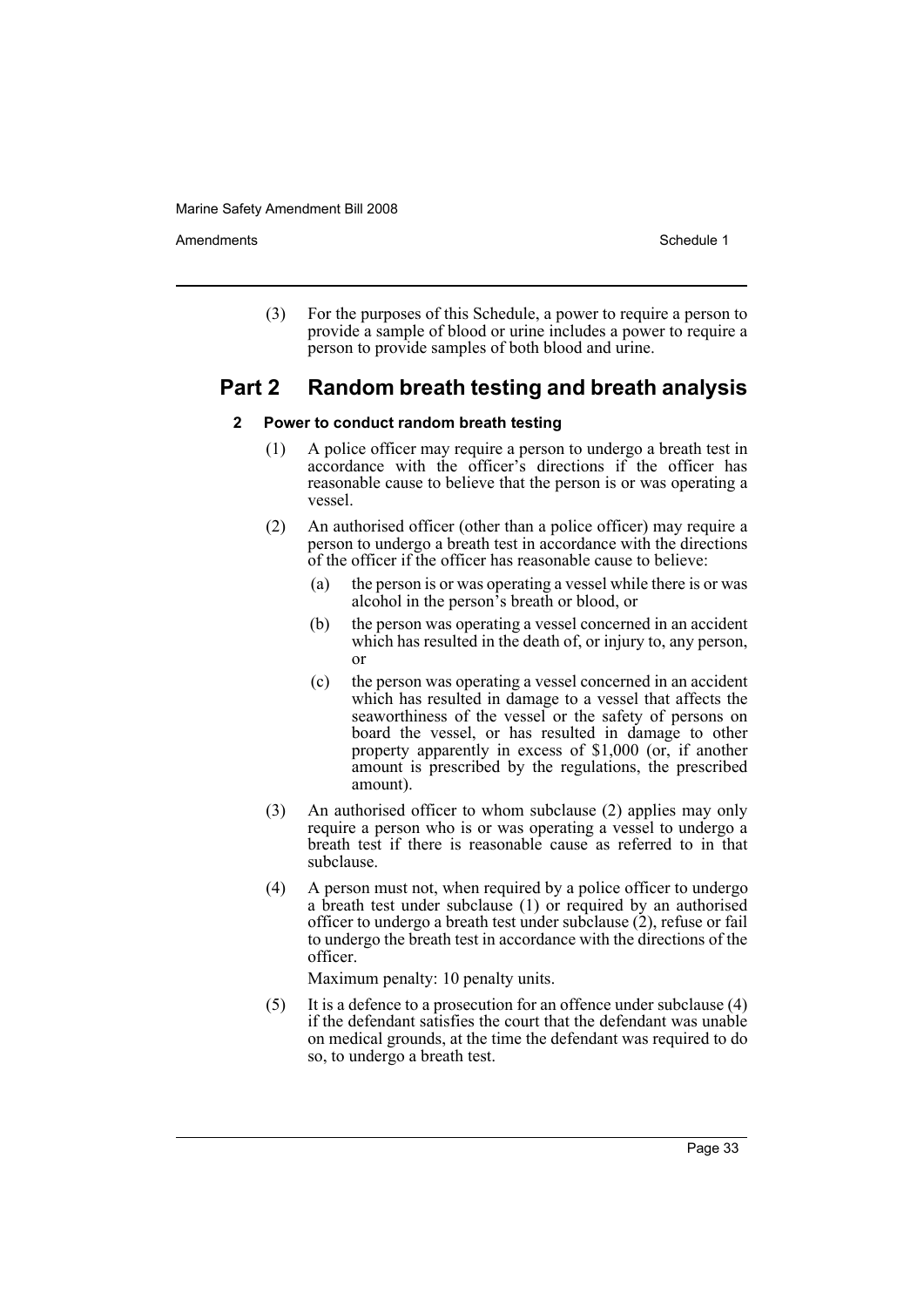Schedule 1 Amendments

(6) Before requiring a person to undergo a breath test under subclause  $(1)$  or  $(2)$ , and for the purpose of determining whether to conduct such a test, an authorised officer may conduct a preliminary assessment to determine if alcohol is present in the person's breath by requiring the person to talk into a device that indicates the presence of alcohol.

#### **3 Arrest following failed breath test**

- (1) An authorised officer may exercise the powers referred to in subclause (2) in respect of a person if:
	- (a) it appears to the officer from a breath test carried out under clause 2  $(1)$  or  $(2)$  by the officer that the device by means of which the test was carried out indicates that there may be present in the person's breath or blood a concentration of alcohol of more than zero grammes in 210 litres of breath or 100 millilitres of blood and the officer has reasonable cause to believe the person is under 18 years of age, or
	- (b) it appears to the officer from a breath test carried out under clause 2  $(1)$  or  $(2)$  by the officer that the device by means of which the test was carried out indicates that there may be present in the person's breath or blood a concentration of alcohol of not less than 0.02 grammes in 210 litres of breath or 100 millilitres of blood and the officer has reasonable cause to believe the person is under 18 years of age or is operating the vessel for commercial purposes, or
	- (c) it appears to the officer from a breath test carried out under clause 2 (1) or (2) by the officer that the device by means of which the test was carried out indicates that there may be present in the person's breath or blood a concentration of alcohol of not less than 0.05 grammes in 210 litres of breath or 100 millilitres of blood, or
	- (d) the person refused to undergo a breath test required by an authorised officer under clause 2 (1) or  $(2)$  or fails to undergo that test in accordance with the directions of the officer.
- (2) An authorised officer may:
	- (a) arrest a person referred to in subclause (1) without warrant, and
	- (b) take the person, or cause the person to be taken, with such force as may be necessary, to a police station or some other place as the officer considers desirable, and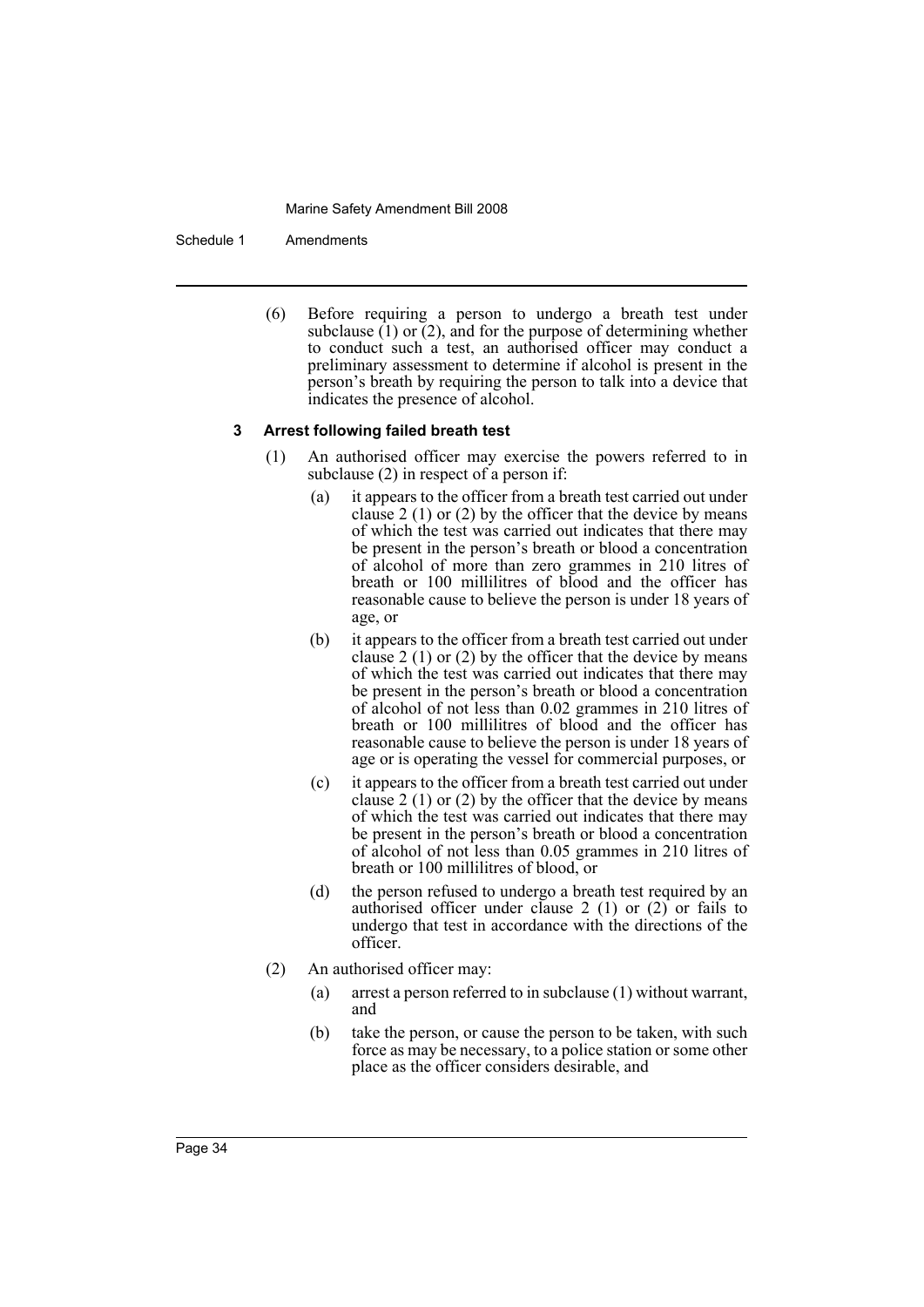Amendments **Amendments** Schedule 1

(c) detain the person, or cause the person to be detained, at that police station or other place for the purposes of this Part.

#### **4 Breath analysis following arrest**

- (1) An authorised officer may require a person who has been arrested under clause 3 to submit to a breath analysis in accordance with the directions of the officer.
- (2) A breath analysis must be carried out by a police officer authorised to do so by the Commissioner of Police at or near a police station or such other place as that officer considers desirable.
- (3) As soon as practicable after a person has submitted to a breath analysis, the police officer operating the breath analysing instrument must deliver a written statement to that person signed by that officer specifying the following:
	- (a) the concentration of alcohol determined by the analysis to be present in that person's breath or blood and expressed in grammes of alcohol in 210 litres of breath or 100 millilitres of blood,
	- (b) the day on and time of the day at which the breath analysis was completed.
- (4) A person who is required by an authorised officer under subclause (1) to submit to a breath analysis must not refuse or fail to submit to that analysis in accordance with the directions of the officer.

Maximum penalty: 30 penalty units or imprisonment for 18 months or both (in the case of a first offence) or 50 penalty units or imprisonment for 2 years or both (in the case of a second or subsequent offence).

(5) It is a defence to a prosecution for an offence under this clause if the defendant satisfies the court that the defendant was unable on medical grounds, at the time the defendant was required to do so, to submit to a breath analysis.

#### **5 Offence—wilfully altering alcohol concentration following request for breath test or breath analysis**

A person must not wilfully do anything to alter the concentration of alcohol in the person's breath or blood:

(a) between the time of the event referred to in clause 2 (1) or (2) in respect of which the person has been required by an authorised officer to undergo a breath test and the time when the person undergoes that test, or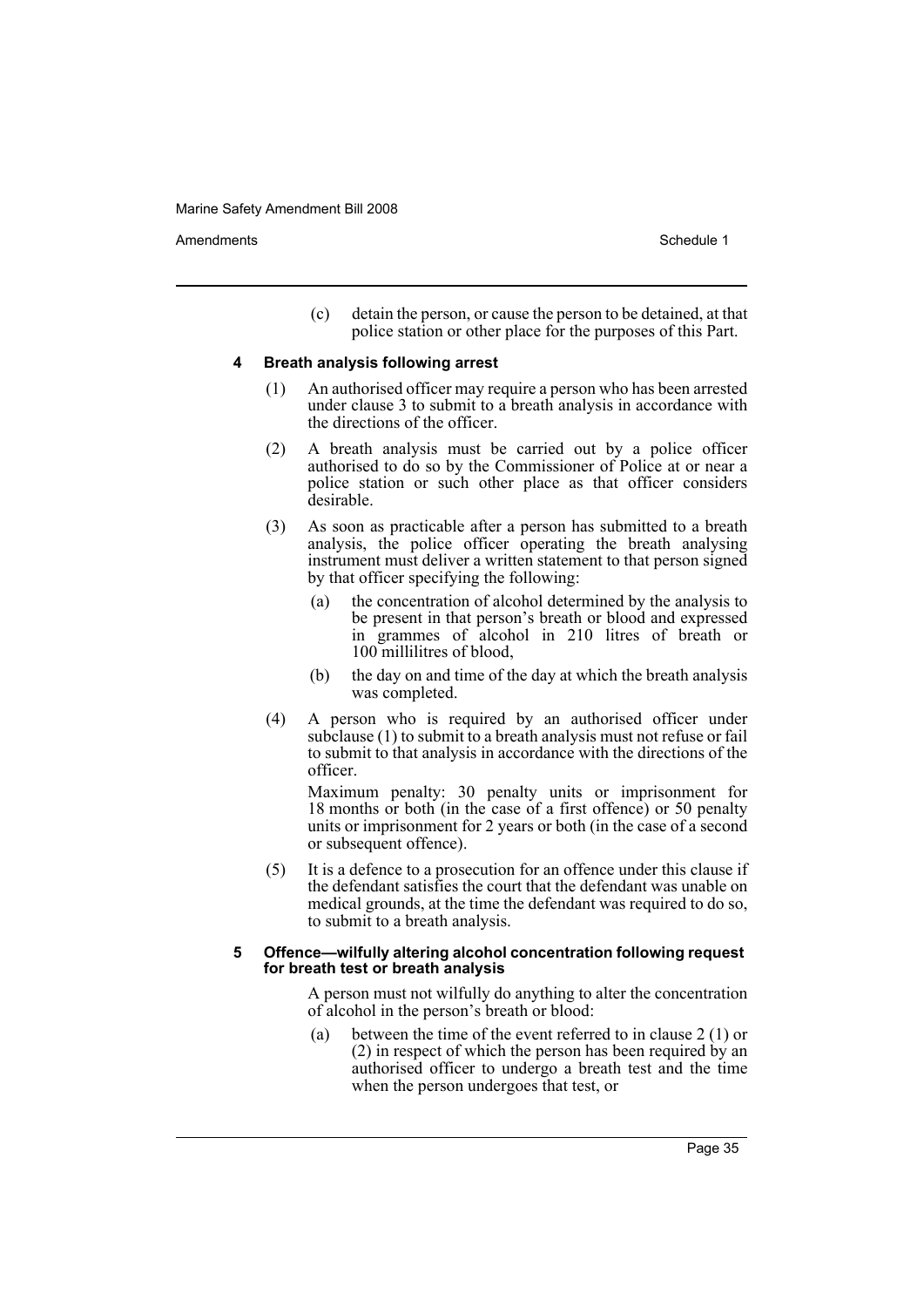#### Schedule 1 Amendments

(b) if the person is required by an authorised officer to submit to a breath analysis—between the time of the event referred to in clause 2 (1) or (2) in respect of which the person has been required by an authorised officer to undergo a breath test and the time when the person submits to the breath analysis.

Maximum penalty: 30 penalty units or imprisonment for 18 months or both (in the case of a first offence) or 50 penalty units or imprisonment for 2 years or both (in the case of a second or subsequent offence).

#### **6 When breath test or breath analysis not permitted**

An authorised officer cannot require a person to undergo a breath test or to submit to a breath analysis:

- (a) if that person has been admitted to hospital for medical treatment, unless the medical practitioner in immediate charge of his or her treatment has been notified of the intention to make the requisition and the medical practitioner does not object on the grounds that compliance with it would be prejudicial to the proper care or treatment of that person, or
- (b) if it appears to the officer that it would, by reason of injuries sustained by that person, be dangerous to that person's medical condition to undergo a breath test or submit to a breath analysis, or
- (c) at any time after the expiration of 2 hours from the occurrence of the event by reason of which an authorised officer was entitled under clause 2 (1) or (2) to require that person to undergo a breath test, or
- (d) at that person's home.

# **7 Procedure to be followed for breath analysis**

- (1) A person who is required under clause 4 (1) to submit to a breath analysis may request the authorised officer making the requisition to arrange for a medical practitioner to take, in the presence of an authorised officer, a sample of that person's blood, for analysis in accordance with this clause at that person's own expense.
- (2) A request by a person under subclause (1), or the taking of a sample of that person's blood, does not absolve that person from the obligation imposed on the person to submit to a breath analysis in accordance with clause 4 (1).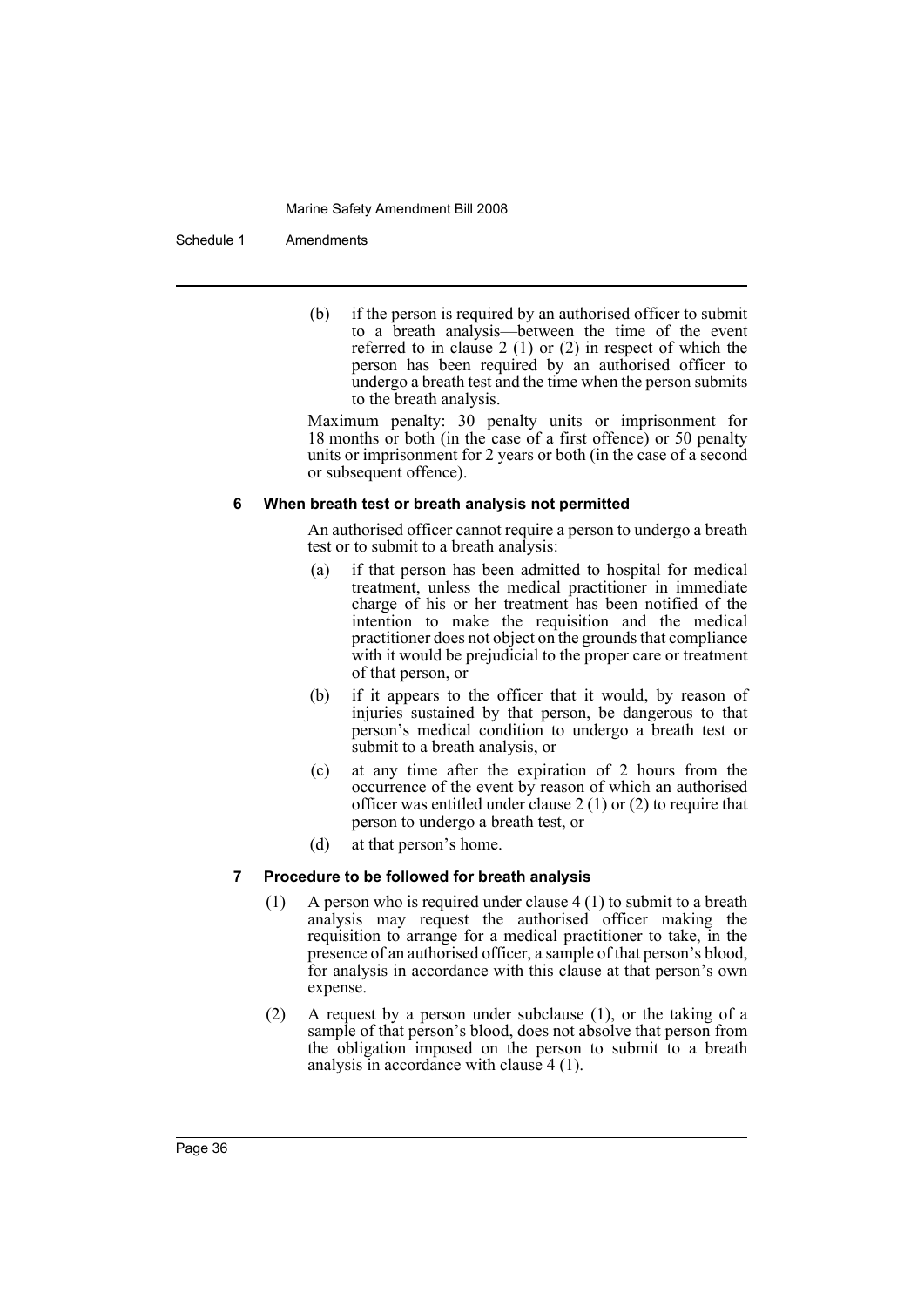Amendments **Amendments** Schedule 1

- (3) A medical practitioner by whom a sample of a person's blood is taken under an arrangement referred to in subclause (1) must:
	- (a) place the sample into a container, and
	- (b) fasten and seal the container, and
	- (c) mark or label the container for future identification, and
	- (d) give to the person from whom the sample is taken a certificate relating to the sample that contains sufficient information to enable the sample to be identified as a sample of that person's blood, and
	- (e) as soon as reasonably practicable after the sample is taken, hand the sample to the authorised officer who was present at the time the sample was taken.
- (4) The authorised officer to whom a sample of blood is handed under subclause (3) must, as soon as reasonably practicable after the sample is handed to the officer, arrange for the sample to be submitted to a prescribed laboratory for analysis by an analyst to determine the concentration of alcohol in the blood.
- (5) The person from whom the sample was taken may, within 12 months after the taking of the sample, apply to the prescribed laboratory for a portion of the sample to be sent, for analysis at that person's own expense, to a medical practitioner or laboratory nominated by the person.
- (6) An analyst at the laboratory to which a sample of blood is submitted for analysis under this clause may carry out an analysis of the sample, or of a portion of the sample, to determine the concentration of alcohol (and, where required, of other drugs) in the blood.
- (7) An analysis referred to in subclause (6) may be carried out, and any act, matter or thing in connection with the analysis (including the receipt of the sample of blood to be analysed and the breaking of any seal securing the sample) may be done, by a person acting under the supervision of an analyst, and in that event is taken to have been carried out or done by the analyst.

# **Part 3 Blood analysis of accident patients following accidents**

# **8 Hospitals to which this Part applies**

In this Part, a reference to a *hospital* includes a reference to any premises, institution or establishment prescribed by the regulations under the *Road Transport (Safety and Traffic*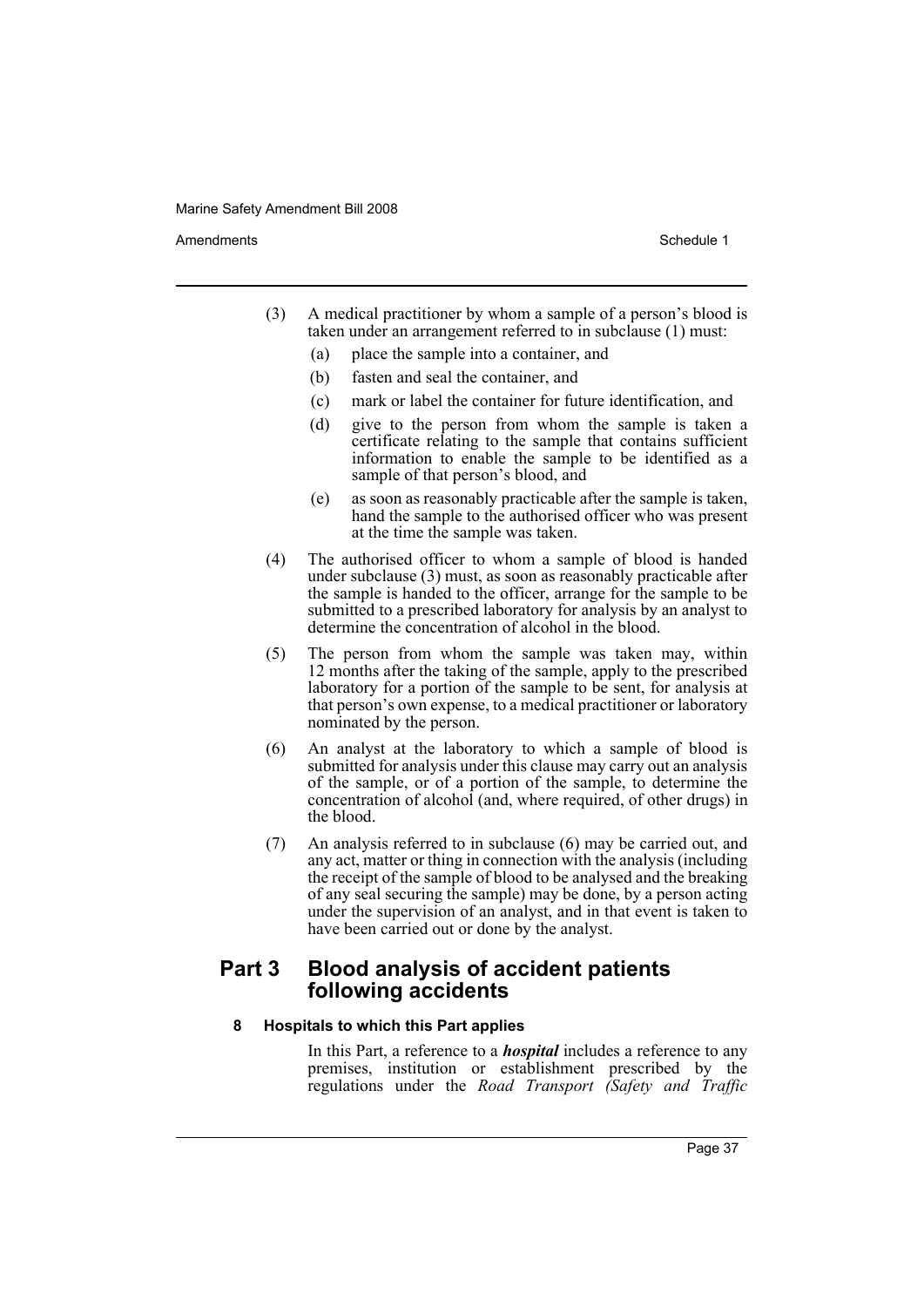Schedule 1 Amendments

*Management) Act 1999* as a hospital for the purposes of Division 4 of Part 2 of that Act.

# **9 Blood samples to be taken in hospitals from accident patients**

- (1) In this clause, *accident patient* means a person at least 15 years of age who attends at or is admitted into a hospital for examination or treatment because the person has been involved in an accident while operating a vessel.
- (2) Any medical practitioner by whom an accident patient is attended at a hospital is under a duty to take a sample of the patient's blood for analysis as soon as practicable.
- (3) The medical practitioner is under a duty to take the sample whether or not the accident patient consents to the taking of the sample.
- (4) If there is no medical practitioner present to attend the accident patient at the hospital, the blood sample is to be taken by a registered nurse who is attending the patient and who is accredited by a hospital as competent to perform the sampling procedures.
- (5) A medical practitioner or nurse is not required by this clause to take a sample of an accident patient's blood:
	- (a) if a sample of the accident patient's blood has already been taken in accordance with this clause by another medical practitioner or nurse, or
	- (b) if the medical practitioner or nurse has been informed by a police officer (or has reasonable grounds to believe) that the sample is required to be taken for the purposes of Part 5 of this Schedule.

# **10 Offence—failure to take blood sample**

- (1) A medical practitioner or nurse must not fail to take a person's blood sample as required under this Part. Maximum penalty: 20 penalty units.
- (2) It is a defence to a prosecution for an offence under subclause  $(1)$ if the medical practitioner or nurse satisfies the court that:
	- (a) he or she believed on reasonable grounds that the taking of blood from the person from whom he or she was required by clause 9 to take a sample of blood would be prejudicial to the proper care and treatment of the person, or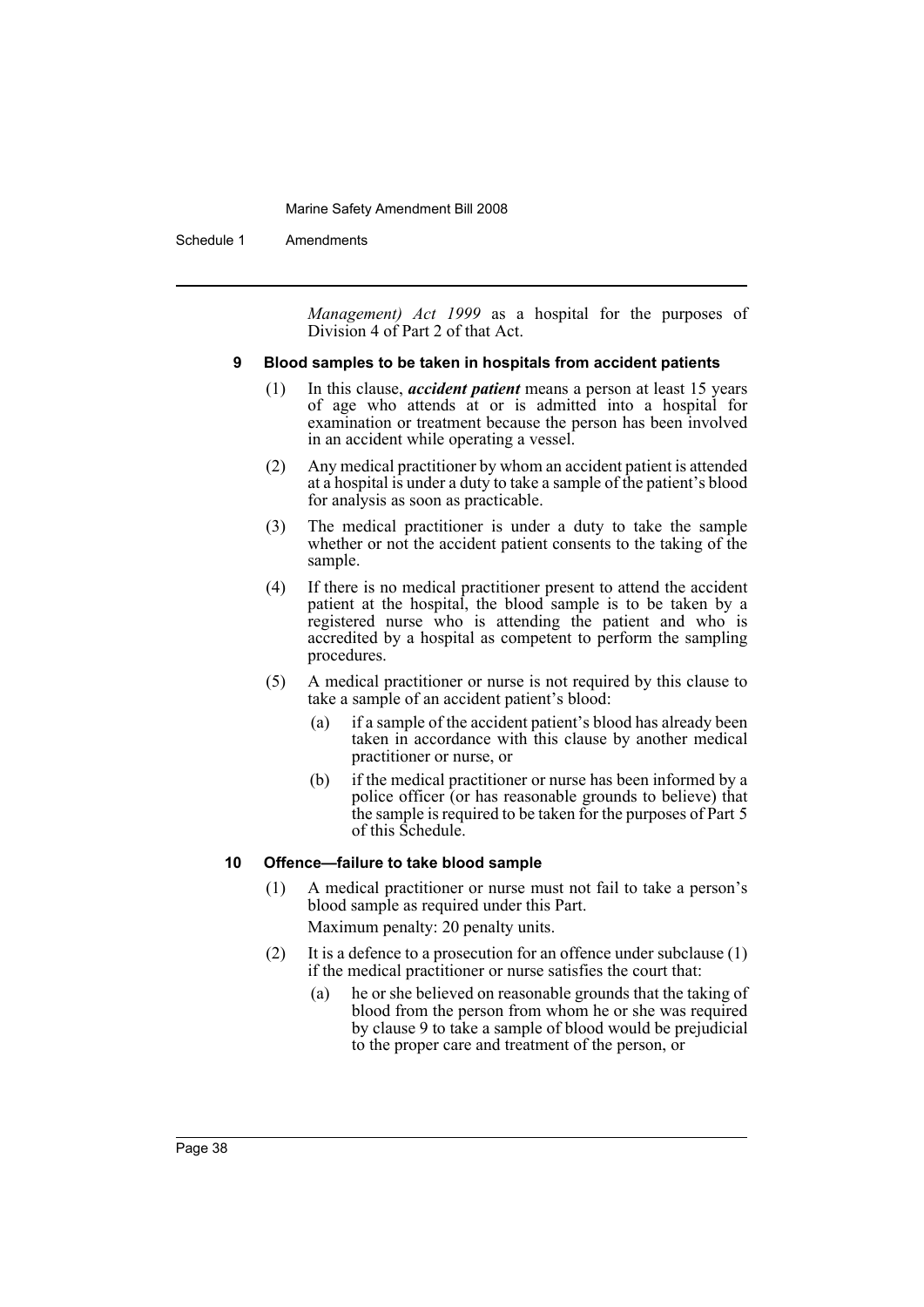Amendments **Amendments** Schedule 1

- (b) he or she did not believe that the person was at least 15 years of age and it was reasonable for him or her not to have so believed, or
- (c) he or she did not believe that the person had attended at or been admitted into the hospital in consequence of an accident involving a vessel that the person was operating, or
- (d) without limiting paragraph (c)—he or she did not believe that the person was a person from whom he or she was required by clause 9 to take a sample of blood and it was reasonable for him or her not to have so believed, or
- (e) the requirement that he or she take a sample of blood from the person arose after the expiration of 12 hours after the accident concerned occurred or he or she believed on reasonable grounds that the requirement so arose, or
- (f) he or she did not know, and could not with reasonable diligence have ascertained, which of 2 or more persons involved in an accident on a vessel was or were a person or persons from whom he or she was required by clause 9 to take a sample or samples of blood, or
- (g) he or she was, by reason of the behaviour of the person, unable to take a sample of blood from the person at the time the person attended at or was admitted into the hospital or a reasonable time after so attending or being admitted, or
- (h) there was reasonable cause for him or her not to take a sample of blood from the person in accordance with this Part.

#### **11 Offence—hindering or obstructing health professional taking blood sample**

- (1) A person must not hinder or obstruct a medical practitioner or nurse in attempting to take a sample of the blood of any other person in accordance with this Part. Maximum penalty: 20 penalty units.
- (2) A person must not:
	- (a) by reason of the person's behaviour, prevent a medical practitioner or nurse from taking a sample of the person's blood in accordance with this Part, or
	- (b) between the time of the accident concerned and the taking of a sample of the person's blood in accordance with this Part, wilfully do anything to alter the concentration of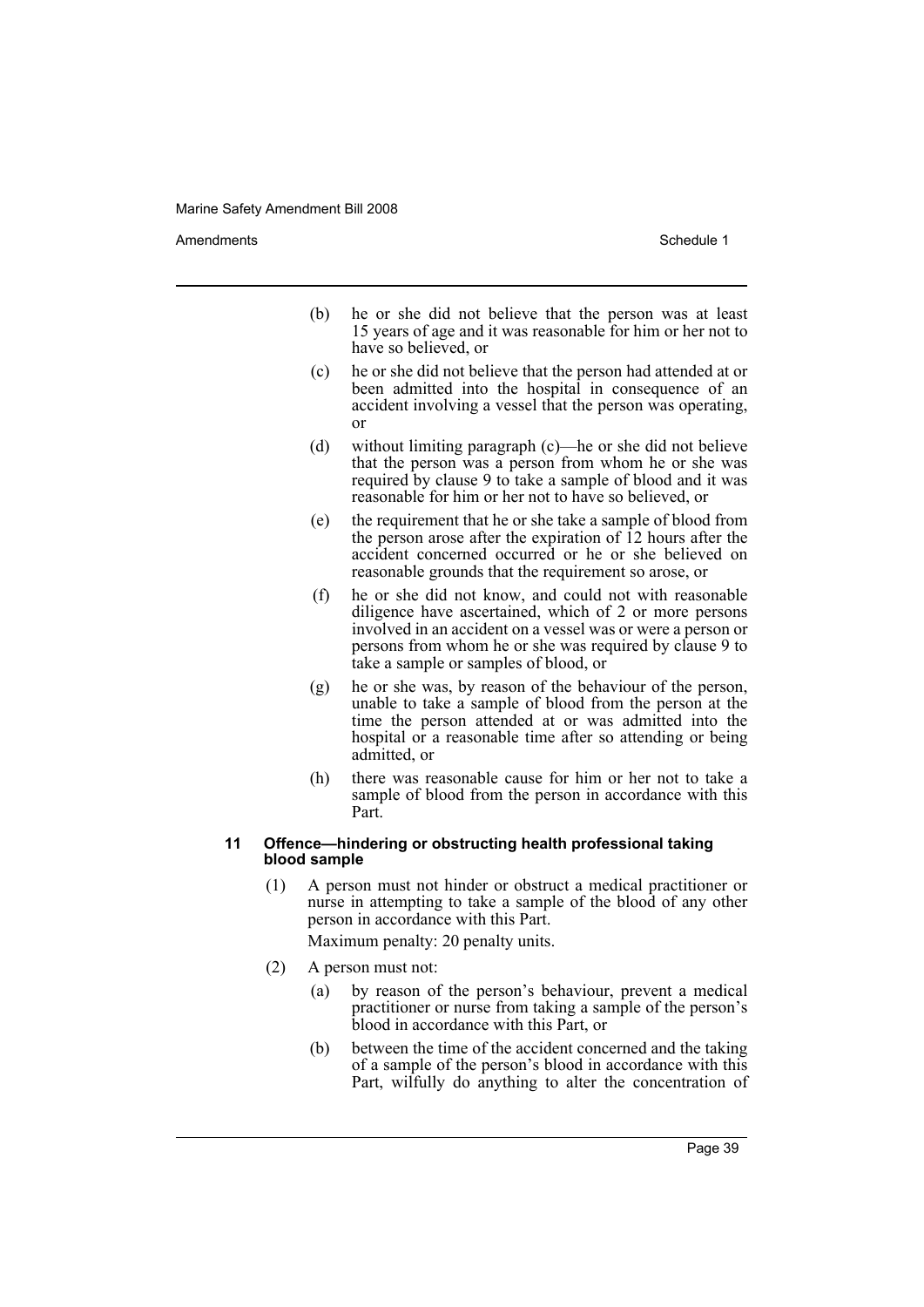Schedule 1 Amendments

alcohol in the person's blood (except at the direction or under the supervision of an appropriate health professional).

Maximum penalty: 30 penalty units or imprisonment for 18 months or both (in the case of a first offence) or 50 penalty units or imprisonment for 2 years or both (in the case of a second or subsequent offence).

- (3) It is a defence to a prosecution of a person for an offence under subclause (2) of wilfully doing anything to alter the concentration of alcohol in the person's blood if he or she satisfies the court that he or she did the thing after the expiration of 2 hours after the accident concerned occurred.
- (4) In this clause, *appropriate health professional* means a medical practitioner or nurse, or a person of a class or description prescribed by the regulations under this Act or the *Road Transport (Safety and Traffic Management) Act 1999*, for the proper care and treatment of the person.

# **12 Analysis of samples of blood taken under this Part**

- (1) The medical practitioner or nurse by whom a sample of a person's blood is taken in accordance with this Part must:
	- (a) place the sample into a container, and
	- (b) fasten and seal the container, and
	- (c) mark or label the container for future identification, and
	- (d) give to the person from whom the sample is taken a certificate relating to the sample that contains sufficient information to enable the sample to be identified as a sample of that person's blood.

Maximum penalty: 20 penalty units.

- (2) The medical practitioner or nurse must, as soon as reasonably practicable after the sample is taken, arrange for the sample to be submitted to a prescribed laboratory for analysis by an analyst to determine the concentration of alcohol in the blood. Maximum penalty: 20 penalty units.
- (3) The person from whom the sample was taken may, within 12 months after the taking of the sample, apply to the prescribed laboratory for a portion of the sample to be sent, for analysis at that person's own expense, to a medical practitioner or laboratory nominated by the person.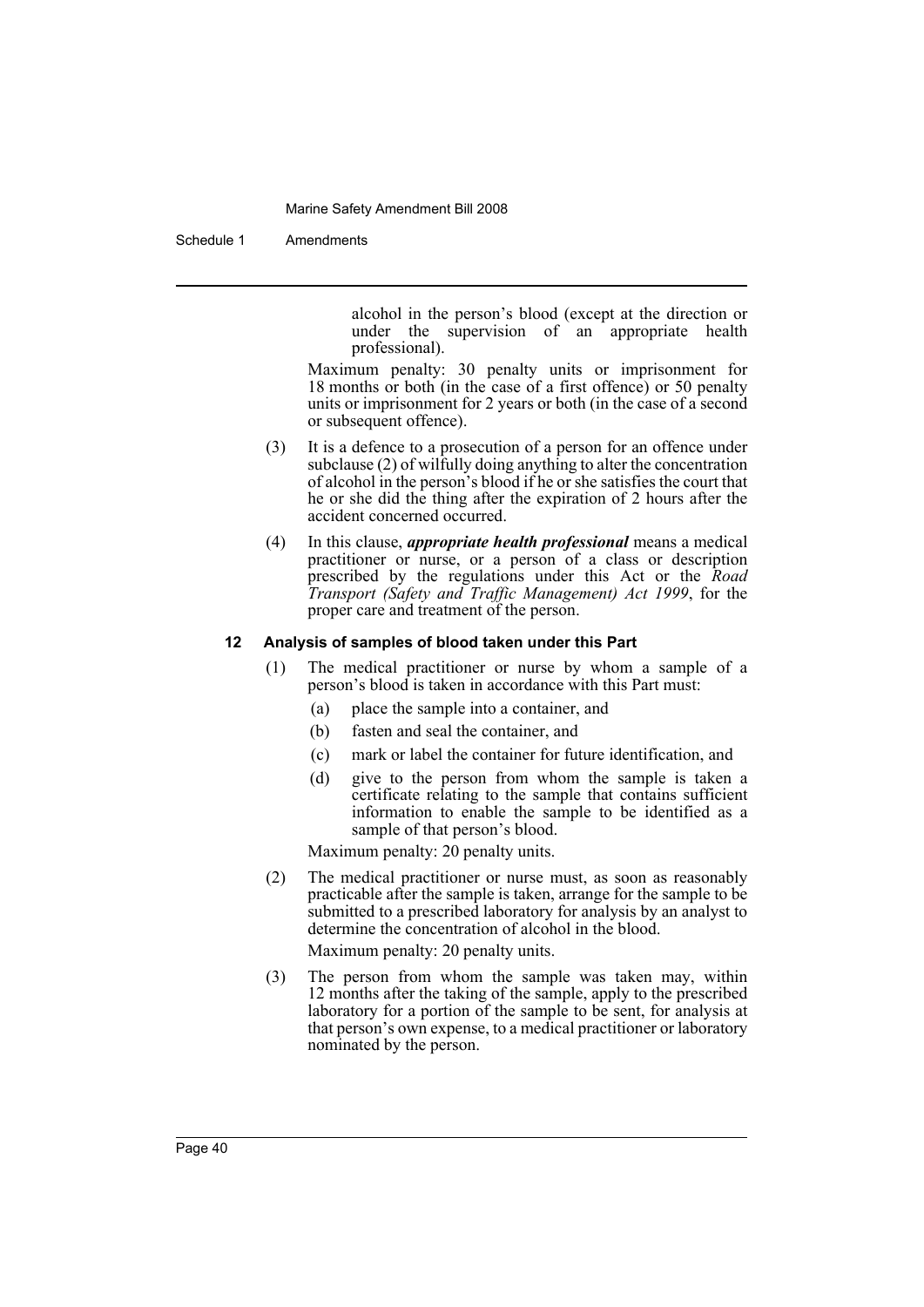Amendments **Amendments** Schedule 1

- (4) A medical practitioner who, in another State or Territory, takes a sample of blood:
	- (a) from a person attended by the medical practitioner in consequence of an accident in New South Wales, and
	- (b) in accordance with provisions of a law of that State or Territory that substantially correspond to the provisions of clause 9,

may arrange for a portion of the sample to be submitted for an analysis by an analyst to determine the concentration of alcohol in the blood.

- (5) An authorised officer may arrange for a sample of a person's blood taken in accordance with this Part to be submitted to a prescribed laboratory for analysis to determine the concentration of alcohol, or of alcohol and other drugs, in the blood.
- (6) An authorised officer may not make arrangements under subclause (5) for analysis of a blood sample to determine the concentration in the blood of a drug other than alcohol unless:
	- (a) the following circumstances apply:
		- (i) the accident that caused the person to attend at or be admitted to hospital was a fatal accident,
		- (ii) the person from whom the sample was taken was operating a vessel involved in the accident, or
	- (b) the following circumstances apply:
		- (i) the authorised officer has reasonable grounds to believe that, at the time of the accident concerned, the person from whom the sample was taken was under the influence of a drug other than alcohol,
		- (ii) no authorised officer attended the scene of the accident that led to the taking of the sample or, although an authorised officer or authorised officers attended the scene of the accident, there was no reasonable opportunity to require the person from whom the sample was taken to submit, in accordance with Part 5, to an assessment of his or her sobriety.
- (7) An analyst to whom a sample of blood, or a portion of a sample of blood (under subclause  $(4)$ ), is submitted for analysis under this clause may carry out an analysis of the sample, or of a portion of the sample, to determine the concentration of alcohol (and, where required, of other drugs) in the blood.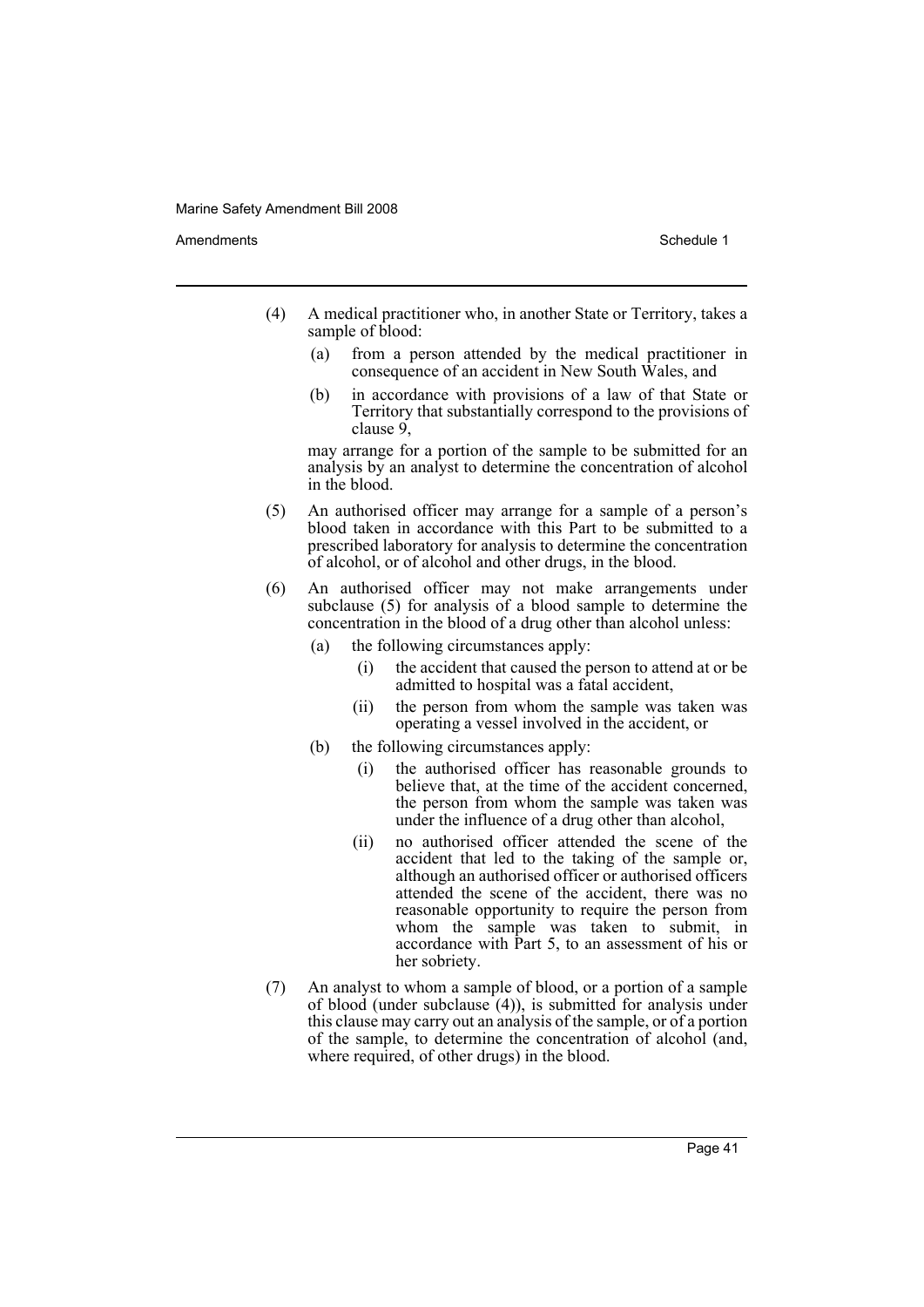#### Schedule 1 Amendments

(8) An analysis referred to in subclause (7) may be carried out, and any act, matter or thing in connection with the analysis (including the receipt of the sample of blood, or the portion of the sample of blood, to be analysed and the breaking of any seal securing the sample or portion) may be done, by a person acting under the supervision of an analyst, and in that event is taken to have been carried out or done by the analyst.

# **13 Supervisee may perform functions of medical practitioner under this Part**

- (1) Any duty of a medical practitioner under this Part and any relevant provisions of the regulations may be performed by a person acting under the supervision of the medical practitioner.
- (2) A duty performed by any such person is taken to have been performed by the medical practitioner.

# **Part 4 Blood and urine analysis of persons who are not accident patients following fatal accidents**

# **14 Power to arrest persons involved in fatal accidents for blood and urine tests**

- (1) This clause applies to a person who:
	- (a) is at least 15 years old, and
	- (b) at the time of an accident was operating a vessel involved in the accident, and
	- (c) is not an accident patient within the meaning of clause 9.
- (2) An authorised officer may exercise the powers referred to in subclause (3) in relation to a person to whom this clause applies if the officer believes that:
	- (a) the accident is a fatal accident, or
	- (b) it is more likely than not that a person will die within 30 days as a consequence of the accident.
- (3) An authorised officer may:
	- (a) arrest the person without warrant, and
	- (b) take the person (or cause the person to be taken) with such force as may be necessary to a hospital or prescribed place, and
	- (c) detain the person, or cause the person to be detained, at the hospital or other prescribed place to enable the person to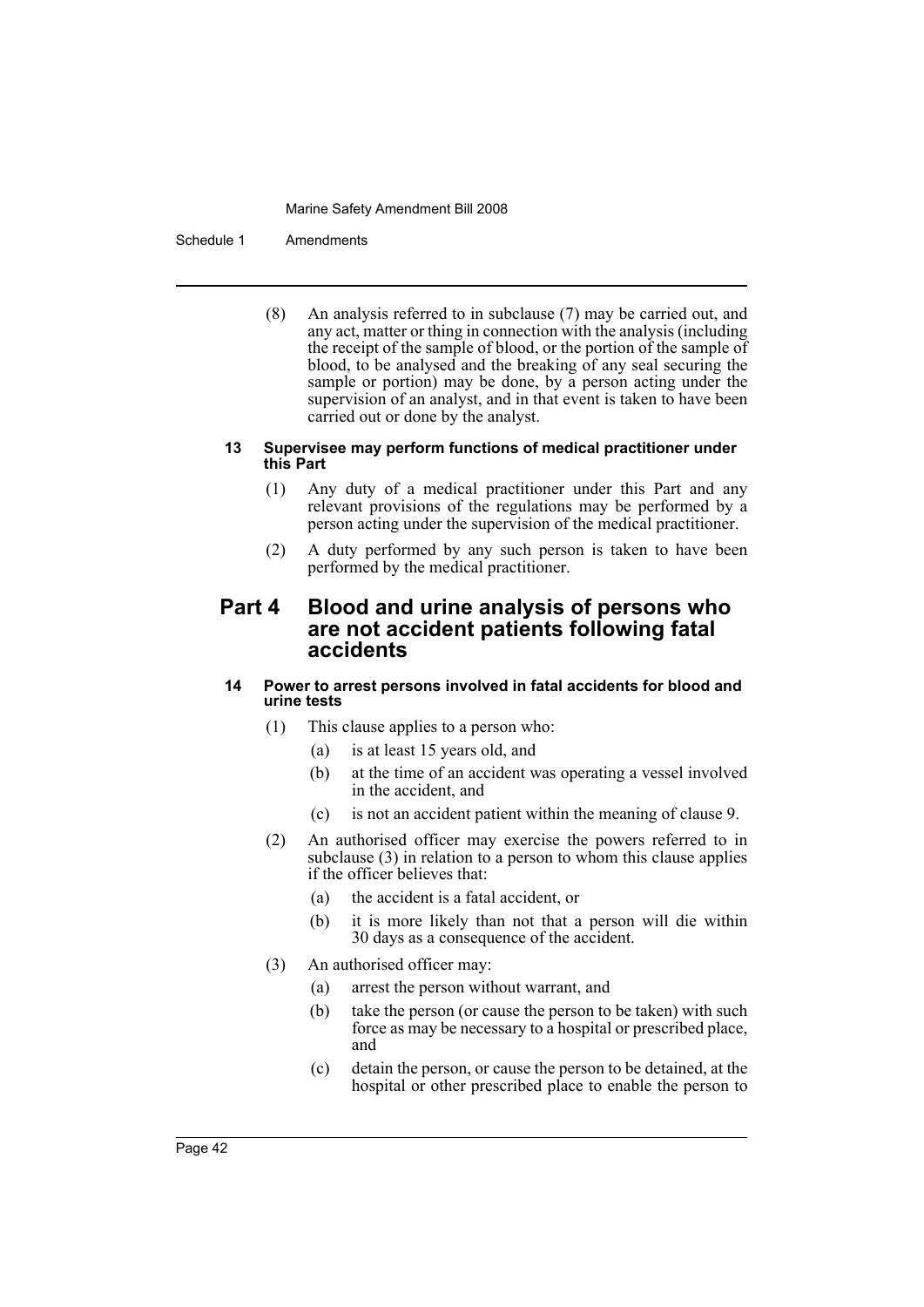Amendments **Amendments** Schedule 1

provide blood and urine samples in accordance with this Part.

(4) In this Part, *accident* means an accident involving a vessel.

#### **15 Procedure for taking samples following arrest**

- (1) Except as provided by clause 16, an authorised officer may require a person who has been arrested under clause 14 to provide samples of the person's blood and urine (whether or not the person consents to the samples being taken) in accordance with the directions of a medical practitioner, registered nurse or prescribed sample taker.
- (2) The authorised officer must inform any such medical practitioner, registered nurse or prescribed sample taker that the samples are required to be taken for the purposes of this Part.
- (3) The medical practitioner, registered nurse or prescribed sample taker by whom or under whose directions a sample of blood is taken in accordance with this Part must:
	- (a) place the sample into a container, and
	- (b) fasten and seal the container, and
	- (c) mark or label the container for future identification, and
	- (d) give to the person from whom the sample is taken a certificate relating to the sample that contains sufficient information to enable the sample to be identified as a sample of that person's blood.
- (4) The medical practitioner, registered nurse or prescribed sample taker must, as soon as reasonably practicable after the sample of blood is taken, arrange for the sample to be submitted to a prescribed laboratory for analysis by an analyst to determine whether the blood contains a drug.
- (5) The person from whom the sample of blood was taken may, within 12 months after the taking of the sample, apply to the prescribed laboratory for a portion of the sample to be sent, for analysis at that person's own expense, to a medical practitioner or laboratory nominated by the person.
- (6) The medical practitioner, registered nurse or prescribed sample taker under whose directions a sample of urine is provided in accordance with this Part must:
	- (a) divide the sample into 2 approximately equal portions, and
	- (b) place each portion into a container, and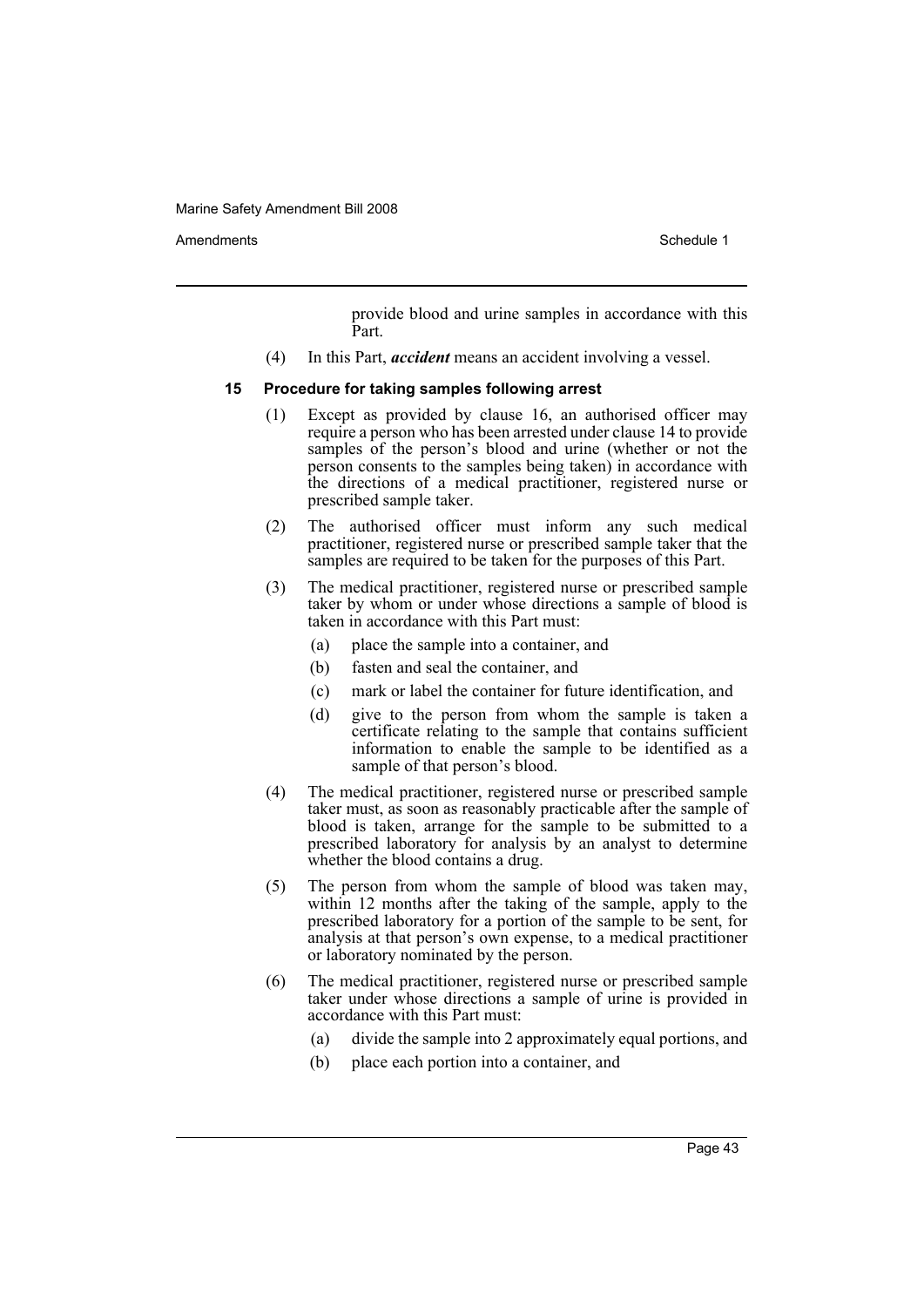Schedule 1 Amendments

- (c) fasten and seal each container, and
- (d) mark or label each container for future identification.
- (7) Of the 2 sealed containers:
	- (a) one must be handed by the medical practitioner, registered nurse or prescribed sample taker to the person from whom it was taken or to some other person on behalf of that person, and
	- (b) the other must be handed by the practitioner, nurse or prescribed sample taker to the authorised officer present when the sample was taken and forwarded to a prescribed laboratory for analysis by an analyst to determine whether the urine contains a drug.
- (8) An analyst at a prescribed laboratory to whom any blood or urine is submitted for analysis under this clause may carry out an analysis of the blood or urine to determine whether it contains a drug, but only if an authorised officer has notified the analyst in writing that a person involved in the accident that led to the sample of blood or urine being submitted for analysis:
	- (a) has died within 30 days of the accident, or
	- (b) has died during the period beginning 30 days after the accident and ending 12 months after the accident and a medical practitioner has given advice that the person died as a result of the accident.
- (9) Any duty of a medical practitioner, registered nurse or prescribed sample taker under this Part and any relevant provisions of the regulations may be performed by a person acting under the supervision of the practitioner, nurse or prescribed sample taker. A duty performed by any such person is taken to have been performed by the medical practitioner, registered nurse or prescribed sample taker.
- (10) An analysis under this clause may be carried out, and anything in connection with the analysis (including the receipt of the blood or urine to be analysed and the breaking of any seal) may be done, by a person acting under the supervision of an analyst and, in that event, is taken to have been carried out or done by the analyst.
- (11) A blood or urine sample that has been provided under this clause must be destroyed by or at the direction of the analyst who has custody of the sample without being analysed if, at the expiry of 13 months after the accident concerned, no authorised officer has made a notification relating to a death under subclause (8).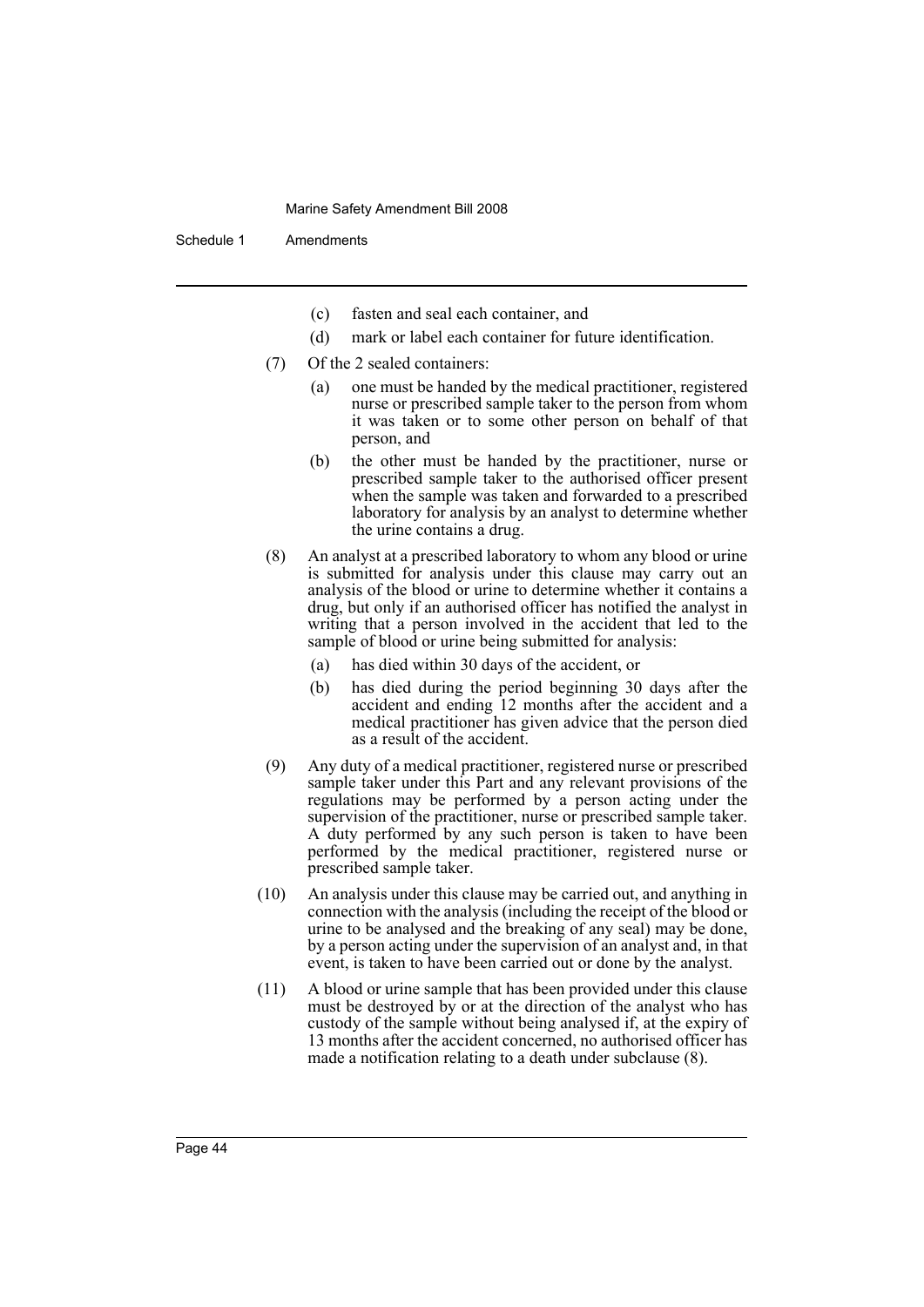Amendments **Amendments** Schedule 1

# **16 When taking of samples not permitted**

An authorised officer cannot require a person to provide a sample under this Part:

- (a) if a medical practitioner, registered nurse or prescribed sample taker has objected on the grounds that compliance would be dangerous to the person's health, or
- (b) if it appears to that officer that it would, because of any injuries to the person, be dangerous to the person's medical condition to provide the sample, or
- (c) at any time after the expiration of 4 hours from the occurrence of the accident concerned.

# **17 Offences related to testing for drugs**

- (1) A person must not:
	- (a) on being required under this Part by an authorised officer to provide samples of blood and urine:
		- (i) refuse or fail to submit to the taking of the sample of blood, or
		- (ii) refuse or fail to provide the sample of urine,

in accordance with the directions of a medical practitioner, registered nurse or prescribed sample taker, or

(b) between the time of the fatal accident concerned and the time when the person provides a sample that the person is required to provide under this Part, wilfully do anything to introduce, or alter the amount of, a drug in the person's blood or urine (except at the direction or under the supervision of an appropriate health professional).

Maximum penalty: 30 penalty units or imprisonment for 18 months or both (in the case of a first offence) or 50 penalty units or imprisonment for 2 years or both (in the case of a second or subsequent offence).

- (2) It is a defence to a prosecution for an offence under subclause  $(1)$  (a) if the defendant satisfies the court that the defendant was unable, on medical grounds, to provide a sample when the defendant was required to do so.
- (3) It is a defence to a prosecution of a person for an offence under subclause  $(1)$  (b) of wilfully doing anything to introduce, or alter the amount of, a drug in the person's blood or urine if the person satisfies the court that the thing was done more than 4 hours after the time of the fatal accident concerned.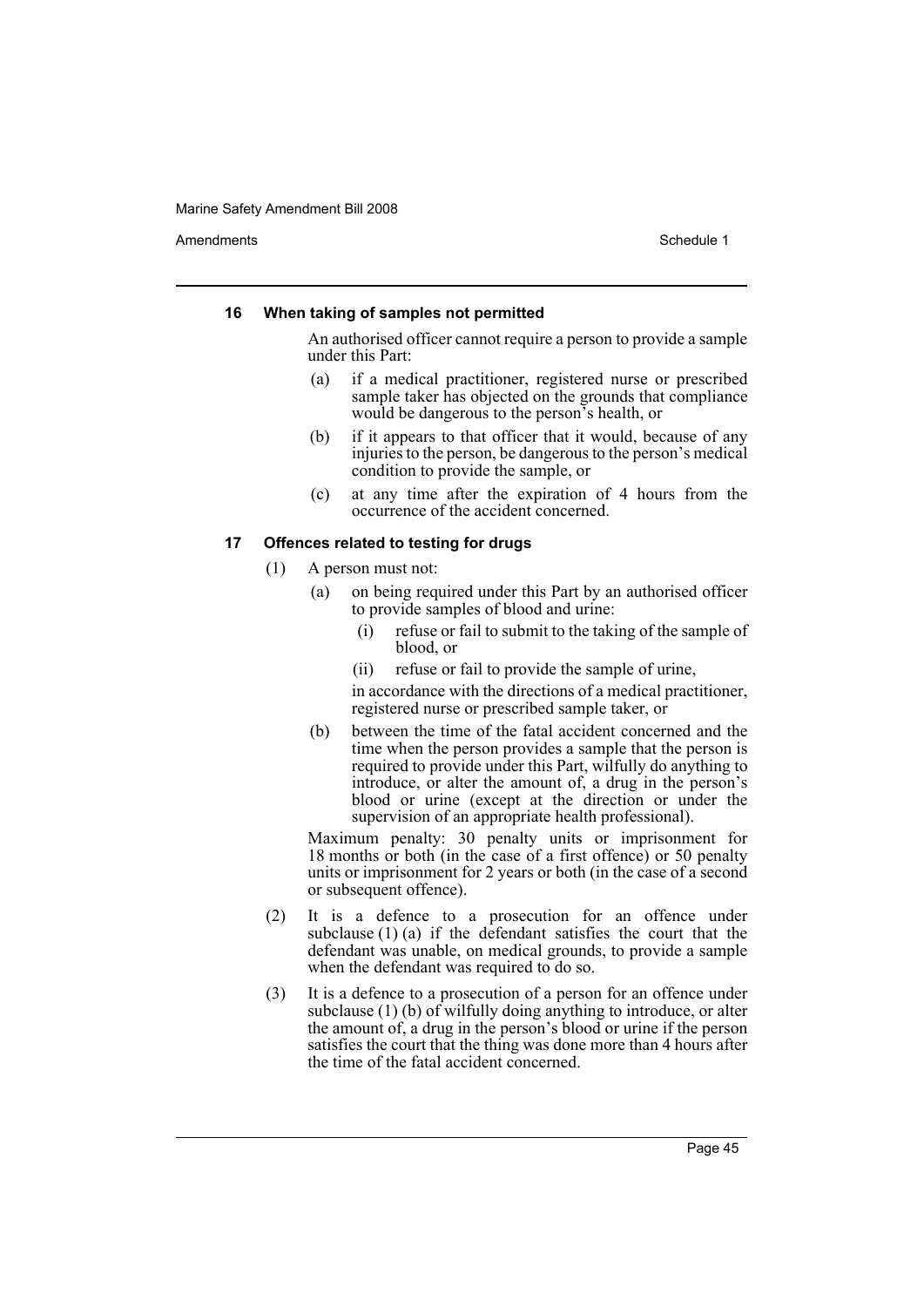Schedule 1 Amendments

- (4) If a medical practitioner, registered nurse or prescribed sample taker is informed by an authorised officer in accordance with this Part that a sample is required to be taken for the purposes of this Part, the medical practitioner, registered nurse or prescribed sample taker must not:
	- (a) fail to take the sample, or
	- (b) fail to comply with any requirement made by clause 15 (3),  $(4)$ ,  $(6)$  or  $(7)$  in relation to the sample.

Maximum penalty: 20 penalty units.

- (5) It is a defence to a prosecution for an offence under subclause (4) if the medical practitioner, registered nurse or prescribed sample taker satisfies the court that:
	- (a) the practitioner, nurse or prescribed sample taker believed on reasonable grounds that the taking of the sample from the person would be prejudicial to the proper care and treatment of the person, or
	- (b) the practitioner, nurse or prescribed sample taker believed on reasonable grounds that the person was less than 15 years of age, or
	- (c) the practitioner, nurse or prescribed sample taker was, because of the behaviour of the person, unable to take the sample, or
	- (d) there was other reasonable cause for the practitioner, nurse or prescribed sample taker not to take the sample.
- (6) A person must not hinder or obstruct a medical practitioner, registered nurse or prescribed sample taker in attempting to take a sample of the blood or urine of any other person in accordance with this Part.

Maximum penalty: 20 penalty units.

# **Part 5 Sobriety assessments and related drug analysis**

# **18 Authorised officer may require sobriety assessment**

- (1) An authorised officer may require a person to submit to an assessment of his or her sobriety in accordance with the directions of the officer if:
	- (a) the person has undergone a breath test in accordance with Part 2 of this Schedule, and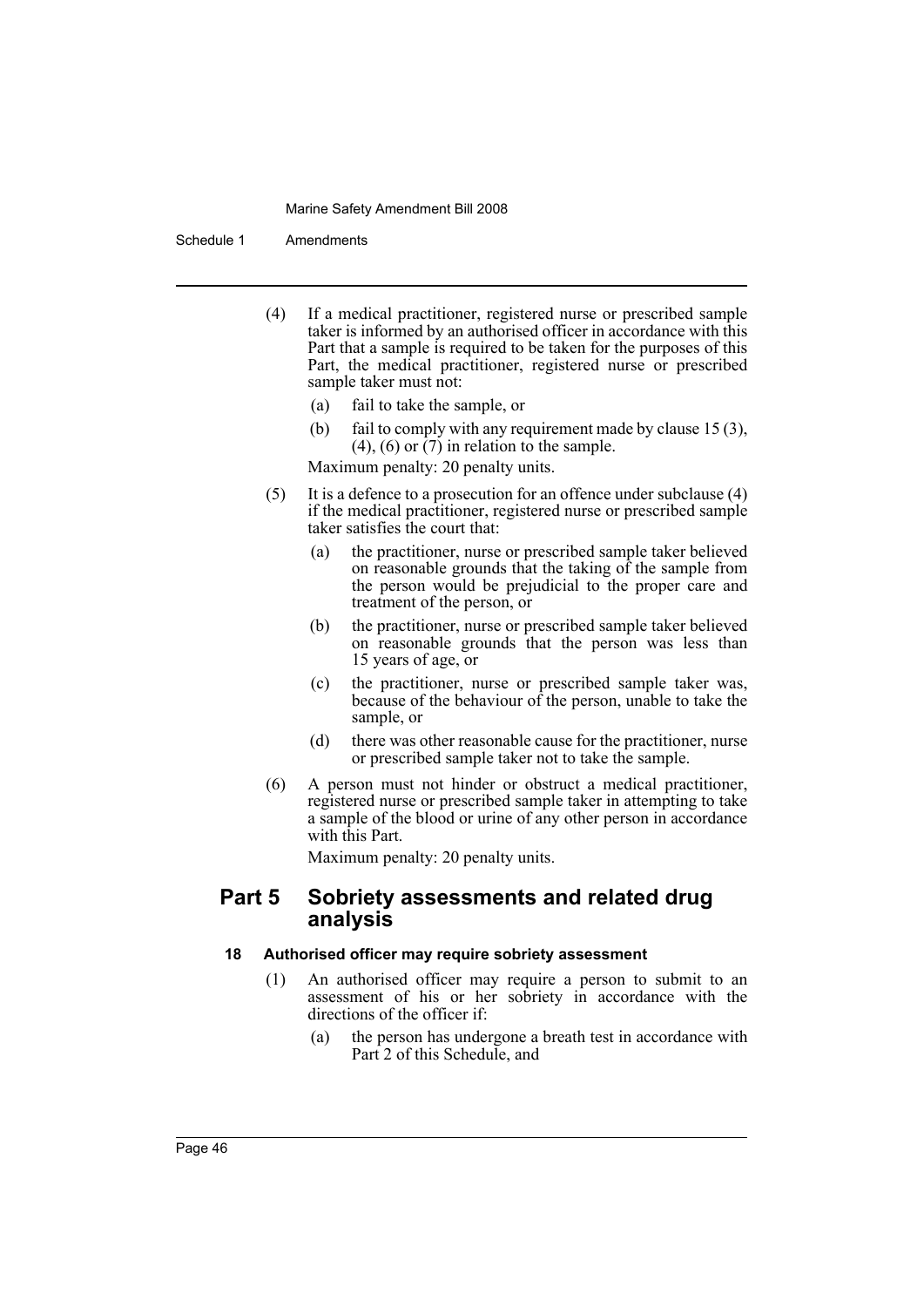Amendments **Amendments** Schedule 1

- (b) the result of the test does not permit the person to be required to submit to a breath analysis.
- (2) A person cannot be required to submit to a sobriety assessment unless:
	- (a) an authorised officer has a reasonable belief that, by the way in which the person is or was operating a vessel the person may be under the influence of a drug, and
	- (b) the assessment is carried out by an authorised officer at or near the place where the person underwent the breath test.

#### **19 Arrest following failure to submit to (or pass) sobriety assessment**

If the person refuses to submit to a sobriety assessment under this Part or, after the assessment has been made, an authorised officer has a reasonable belief that the person is under the influence of a drug, the officer may:

- (a) arrest that person without warrant, and
- (b) take the person (or cause the person to be taken) with such force as may be necessary to a hospital or a prescribed place and there detain the person (or cause the person to be detained) for the purposes of this Part.

#### **20 Procedure for taking samples following arrest**

- (1) Except as provided by clause 21, an authorised officer may require a person who has been arrested under clause 19 to provide samples of the person's blood and urine (whether or not the person consents to them being taken) in accordance with the directions of a medical practitioner, registered nurse or prescribed sample taker.
- (2) The authorised officer must inform any such medical practitioner, registered nurse or prescribed sample taker that the samples are required to be taken for the purposes of this Part.
- (3) The medical practitioner, registered nurse or prescribed sample taker by whom or under whose directions a sample of blood is taken in accordance with this Part must:
	- (a) place the sample into a container, and
	- (b) fasten and seal the container, and
	- (c) mark or label the container for future identification, and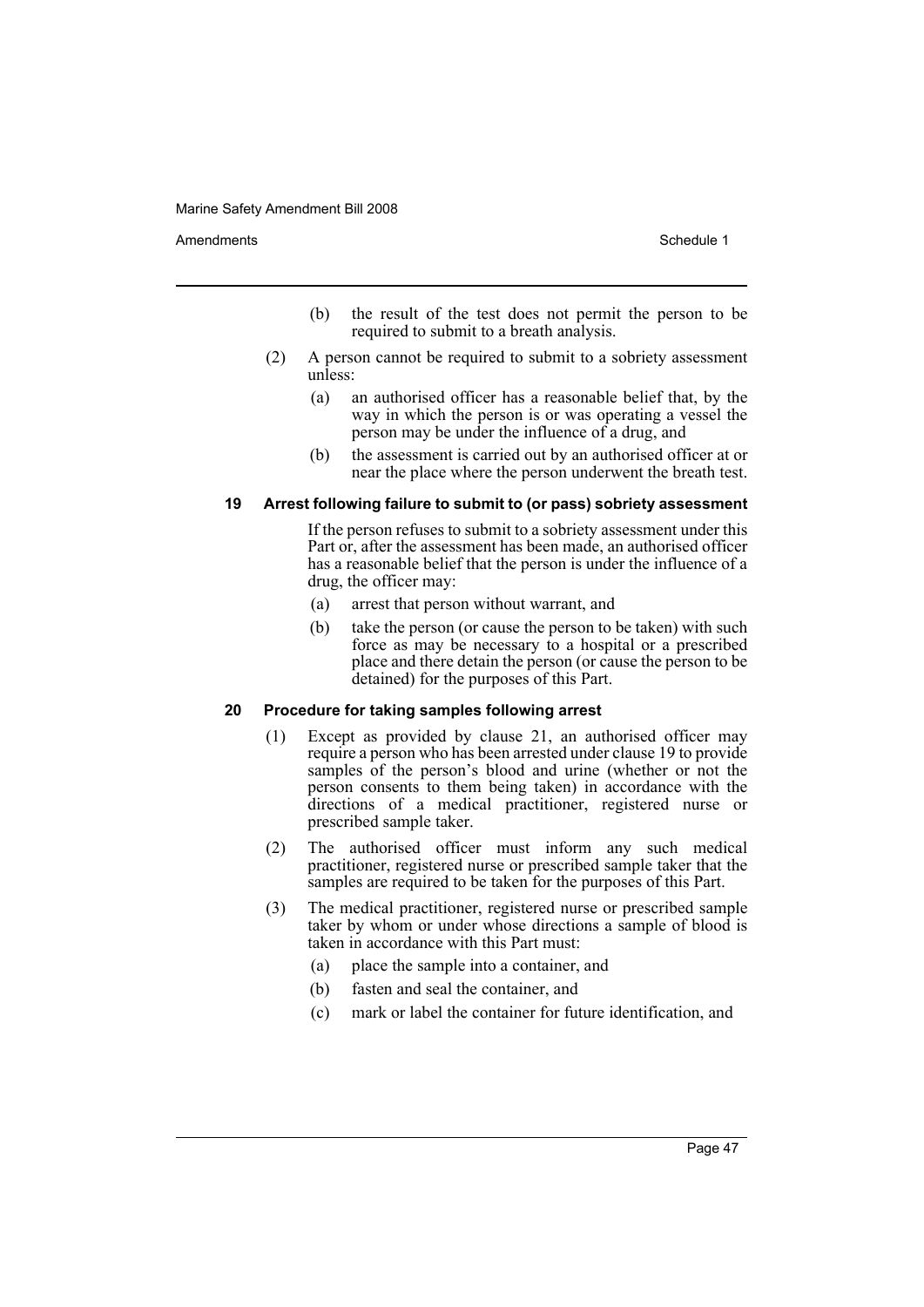Schedule 1 Amendments

(d) give to the person from whom the sample is taken a certificate relating to the sample that contains sufficient information to enable the sample to be identified as a sample of that person's blood.

Maximum penalty: 20 penalty units.

(4) The medical practitioner, registered nurse or prescribed sample taker must, as soon as reasonably practicable after the sample of blood is taken, arrange for the sample to be submitted to a prescribed laboratory for analysis by an analyst to determine whether the blood contains a drug.

Maximum penalty: 20 penalty units.

- (5) The person from whom the sample of blood was taken may, within 12 months after the taking of the sample, apply to the prescribed laboratory for a portion of the sample to be sent, for analysis at that person's own expense, to a medical practitioner or laboratory nominated by the person.
- (6) The medical practitioner, registered nurse or prescribed sample taker by whom or under whose directions a sample of urine is taken in accordance with this Part must:
	- (a) divide the sample into 2 approximately equal portions, and
	- (b) place each portion into a container, and
	- (c) fasten and seal each container, and
	- (d) mark or label each container for future identification.
- (7) Of the 2 sealed containers:
	- (a) one must be handed by the medical practitioner, registered nurse or prescribed sample taker to the person from whom it was taken or to some other person on behalf of that person, and
	- (b) the other must be handed by the practitioner, nurse or prescribed sample taker to the authorised officer present when the sample was taken and forwarded to a prescribed laboratory for analysis by an analyst to determine whether the urine contains a drug.
- (8) An analyst at a prescribed laboratory to whom any blood or urine is submitted for analysis under this clause may carry out an analysis of the blood or urine to determine whether it contains a drug.
- (9) Any duty of a medical practitioner, registered nurse or prescribed sample taker under this Part and any relevant provisions of the regulations may be performed by a person acting under the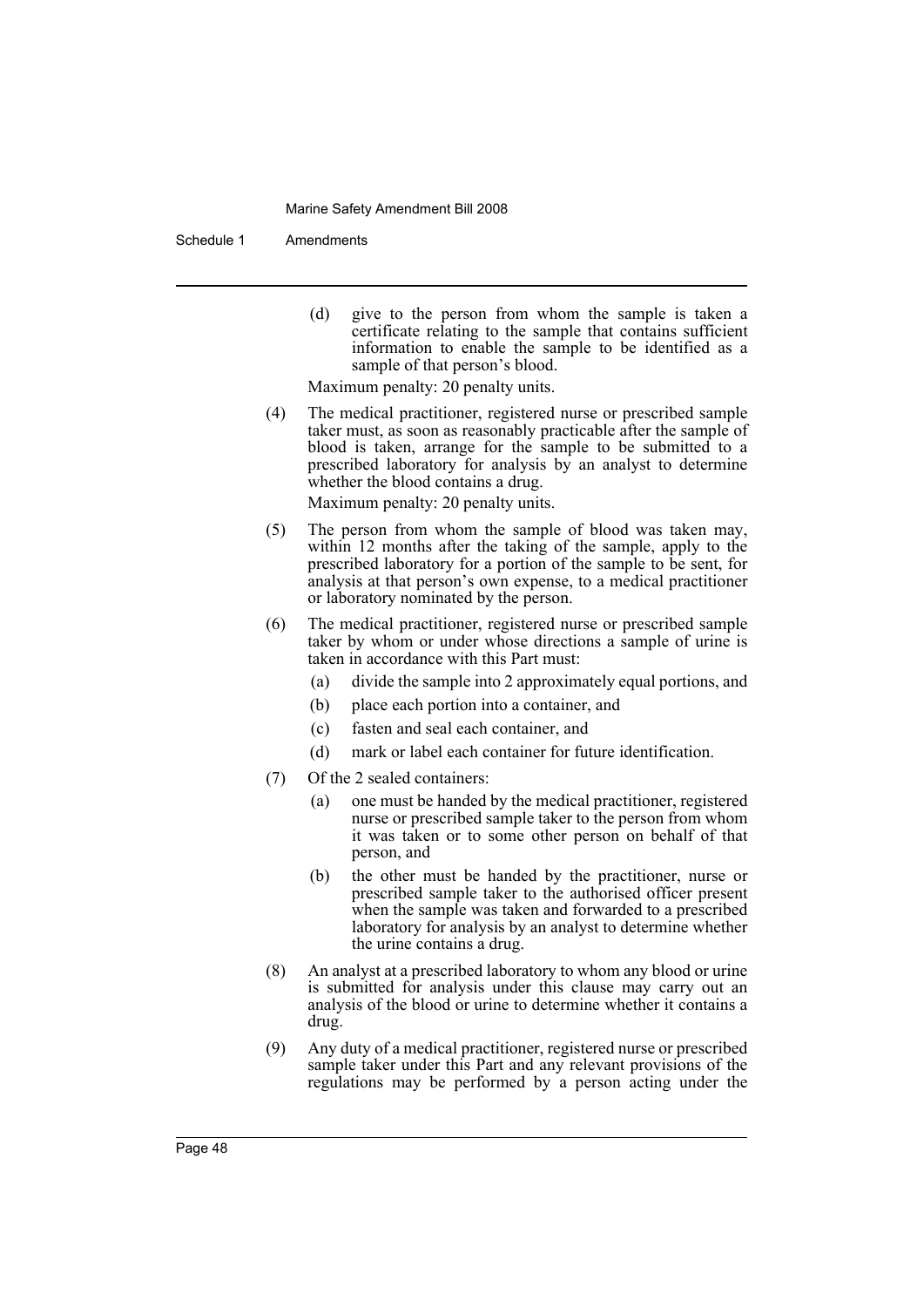Amendments **Amendments** Schedule 1

supervision of the medical practitioner, registered nurse or prescribed sample taker. A duty performed by any such person is taken to have been performed by the medical practitioner, registered nurse or prescribed sample taker.

(10) An analysis under this clause may be carried out, and anything in connection with the analysis (including the receipt of the blood or urine to be analysed and the breaking of any seal) may be done, by a person acting under the supervision of an analyst and, in that event, is taken to have been carried out or done by the analyst.

#### **21 When sobriety assessment and taking of samples not permitted**

An authorised officer cannot require a person to submit to a sobriety assessment or to provide a sample under this Part:

- (a) if the person has been admitted to hospital for medical treatment, unless the medical practitioner in immediate charge of the person's treatment has been notified of the intention to make the requirement and the medical practitioner does not object on the grounds that compliance would be prejudicial to the proper care and treatment of the person, or
- (b) if it appears to that officer that it would, because of the person's injuries, be dangerous to the person's medical condition to submit to the assessment or provide the sample, or
- (c) at any time after the expiration of 4 hours from the occurrence of the event referred to in clause 18 (2) (a) because of which the officer was entitled to require the person to submit to the assessment or provide the sample, or
- (d) at the person's home.

# **22 Offences related to sobriety assessments and testing for drugs**

- (1) A person must not, when required by an authorised officer to submit to an assessment under clause 18, refuse or fail to submit to the assessment in accordance with the directions of the officer. Maximum penalty: 10 penalty units.
- (2) A person must not:
	- (a) on being required under this Part by an authorised officer to provide samples of blood or urine:
		- (i) refuse or fail to submit to the taking of the sample of blood, or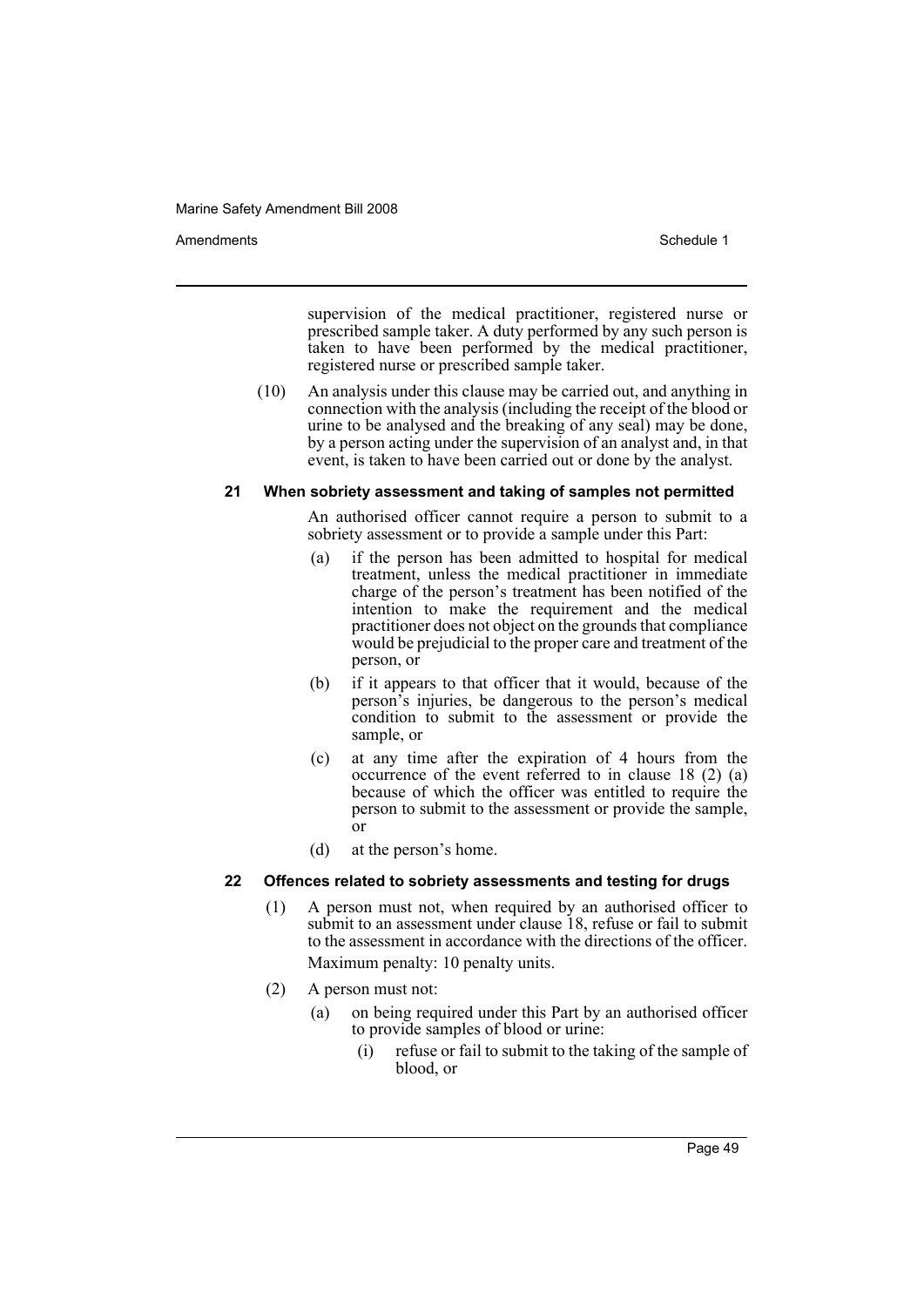Schedule 1 Amendments

(ii) refuse or fail to provide the sample of urine,

in accordance with the directions of a medical practitioner, registered nurse or prescribed sample taker, or

- (b) wilfully do anything to introduce, or alter the amount of, a drug in the person's blood or urine between the time of the event referred to in clause 18 (2) (a) in respect of which the person has been required by an authorised officer to submit to an assessment and the time when the person undergoes that assessment, or
- (c) wilfully do anything to introduce, or alter the amount of, a drug in the person's blood or urine between the time of the event referred to in clause 18 (2) (a) in respect of which the person has been required by an authorised officer to submit to an assessment and the time when the person provides a sample that the person is required to provide under this Part.

Maximum penalty: 30 penalty units or imprisonment for 18 months or both (in the case of a first offence) or 50 penalty units or imprisonment for 2 years or both (in the case of a second or subsequent offence).

- (3) It is a defence to a prosecution for an offence under subclause (1) or (2) (a) if the defendant satisfies the court that the defendant was unable on medical grounds, when the defendant was required to do so, to submit to an assessment or to provide a sample.
- (4) It is a defence to a prosecution of a person for an offence under subclause (2) (b) of wilfully doing anything to introduce, or alter the amount of, a drug in the person's blood or urine if the person satisfies the court that the thing was done more than 4 hours after the time of the event referred to in clause  $18(2)(a)$ .
- (5) If a medical practitioner, registered nurse or prescribed sample taker is informed by an authorised officer in accordance with this Part that a sample is required to be taken for the purposes of this Part, the medical practitioner, registered nurse or prescribed sample taker must not:
	- (a) fail to take the sample, or
	- (b) fail to comply with any requirement made by clause 20 (3) or (4) in relation to the sample.

Maximum penalty: 20 penalty units.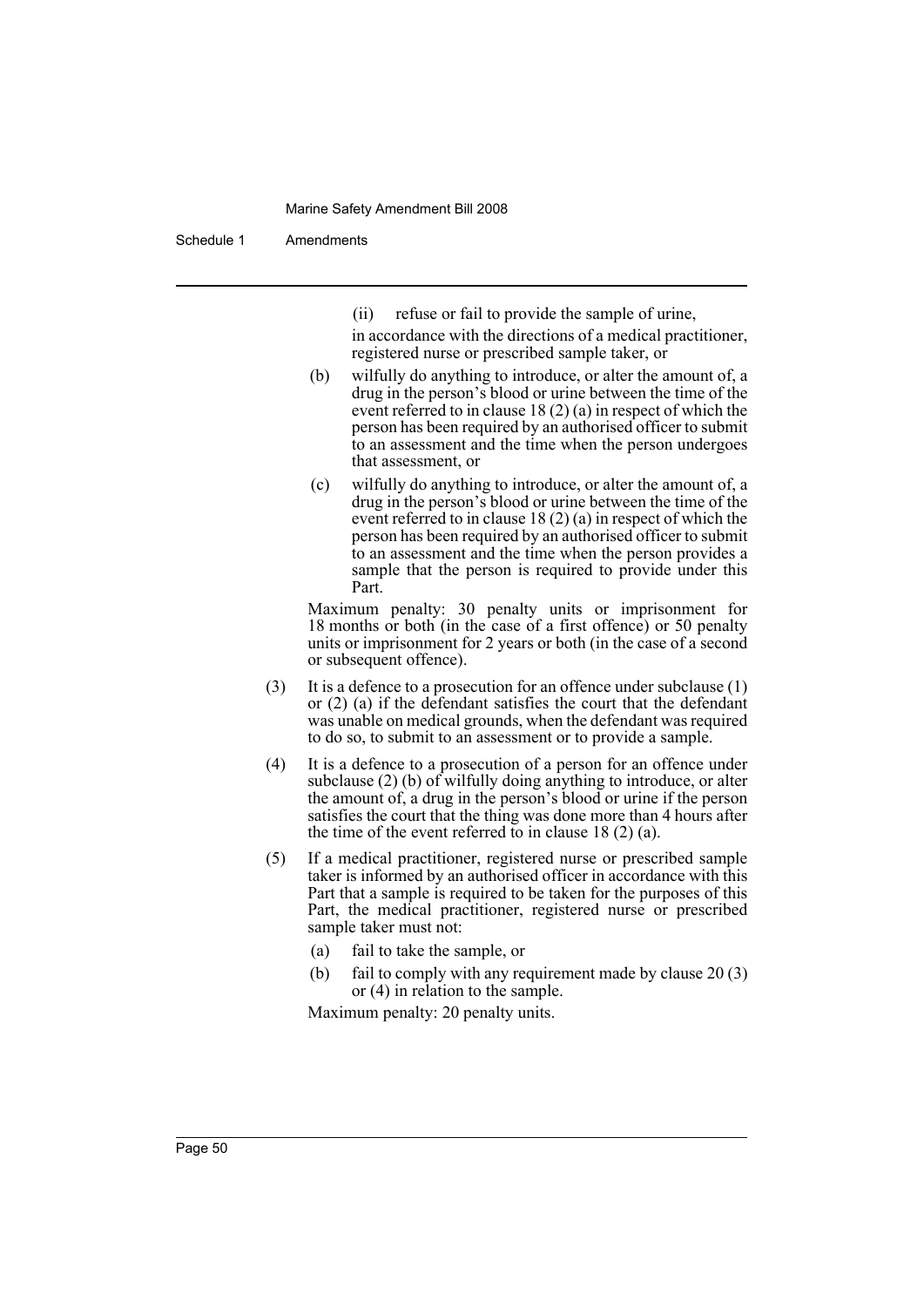Amendments **Amendments** Schedule 1

- (6) It is a defence to a prosecution for an offence under subclause (5) if the medical practitioner, registered nurse or prescribed sample taker satisfies the court that:
	- (a) the practitioner, nurse or prescribed sample taker believed on reasonable grounds that the taking of the sample from the person would be prejudicial to the proper care and treatment of the person, or
	- (b) the practitioner, nurse or prescribed sample taker did not believe that the person was of or above the age of 15 years and it was reasonable for the practitioner, nurse or prescribed sample taker not to have so believed, or
	- (c) the practitioner, nurse or prescribed sample taker was, because of the behaviour of the person, unable to take the sample, or
	- (d) there was other reasonable cause for the practitioner, nurse or prescribed sample taker not to take the sample.
- (7) A person must not hinder or obstruct a medical practitioner, registered nurse or prescribed sample taker in attempting to take a sample of the blood or urine of any other person in accordance with this Part.

Maximum penalty: 20 penalty units.

# **Part 6 Powers of authorised officers**

# **23 Powers of authorised officers**

- (1) An authorised officer may, for the purposes of Part 3 of this Act and this Schedule, exercise the following powers:
	- (a) direct or signal a person who is operating a vessel to manoeuvre the vessel in a specified manner or to a specified place,
	- (b) direct or signal a person to stop the vessel and secure it in a specified manner,
	- (c) board a vessel for the purpose of investigating an offence the authorised officer reasonably suspects to have been committed while the vessel was underway,
	- (d) require any person whom the authorised officer reasonably suspects of having committed an offence against this Schedule or the regulations or who, in the opinion of the authorised officer, is in a position to give evidence relating to the commission of an offence, to state his or her full name and residential address.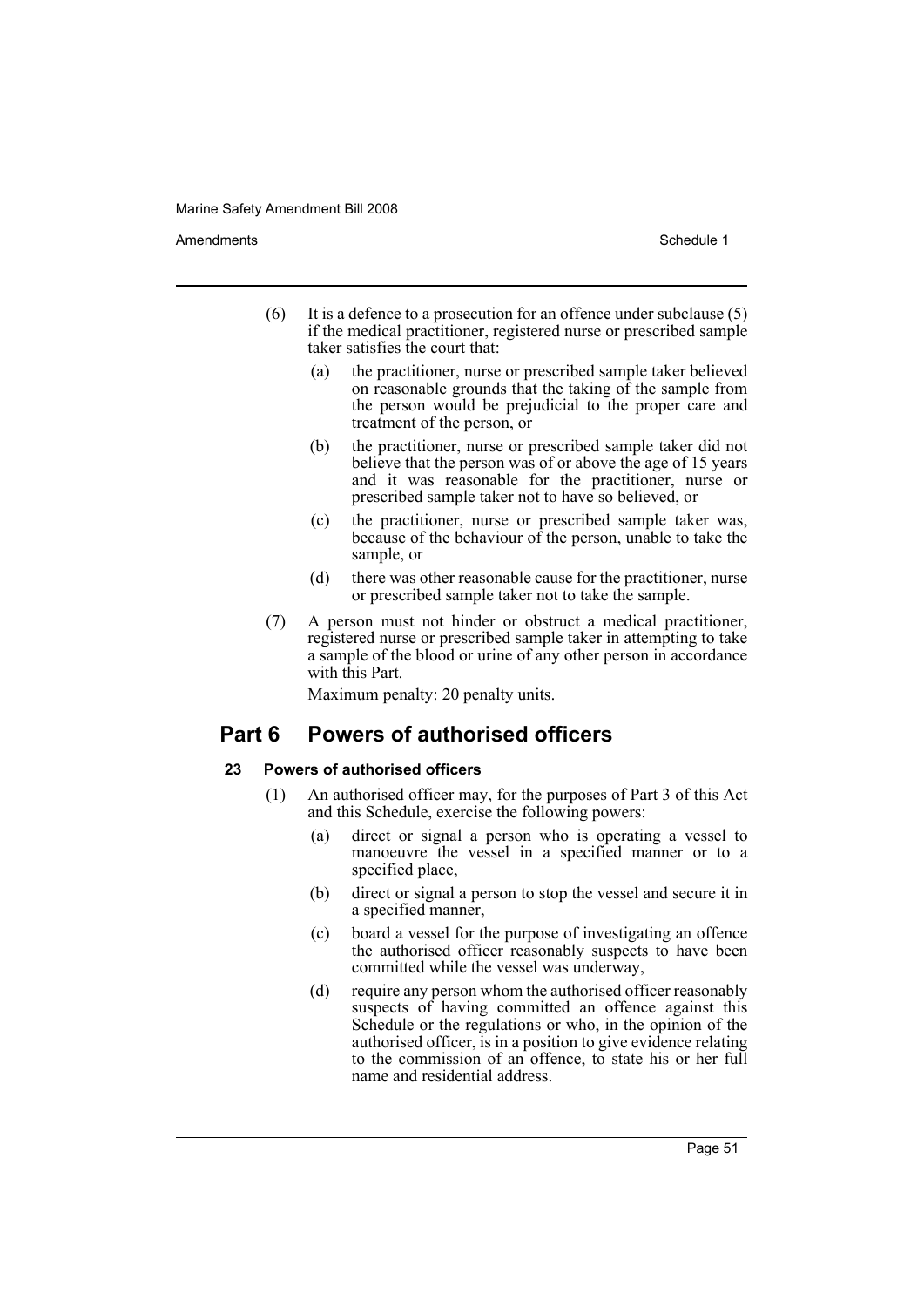Schedule 1 Amendments

- (2) A person who:
	- (a) fails or refuses to comply with a requirement under this clause, or
	- (b) hinders an authorised officer acting in the exercise of the officer's powers under this clause, or
	- (c) when required to state his or her name and residential address, states a false name or address,

is guilty of an offence.

Maximum penalty: 10 penalty units.

- (3) A person is not guilty of an offence of failing or refusing to comply with a requirement under subclause (1) (c) or (d) unless it is established that the authorised officer:
	- (a) warned the person that a failure or refusal to comply with the requirement is an offence, and
	- (b) identified himself or herself as an authorised officer.

# **24 Identification of offender**

- (1) If a person is reasonably suspected by an authorised officer to have committed an offence against Part 3 of this Act, or this Schedule, the owner of the vessel concerned or person in charge of the vessel at the time of the alleged offence may be required to give information as to the full name and residential address of the person suspected of committing the offence and any other person may be required to give any information that may lead to the identification of the person.
- (2) The owner or person in charge may be required to give the information in the form of a written statement signed by the owner or person in charge.
- (3) A person who fails to comply with a requirement under this clause is guilty of an offence.

Maximum penalty: 10 penalty units.

- (4) A person is not guilty of an offence under this clause if it is established that the person did not know and could not with reasonable diligence have established the name and address of the person.
- (5) A written statement purporting to be furnished under this clause and to contain particulars of the name and residential address of a person at the time of commission of an alleged offence against Part 3 of this Act or this Schedule is evidence in proceedings against the person that he or she was the operator of the vessel at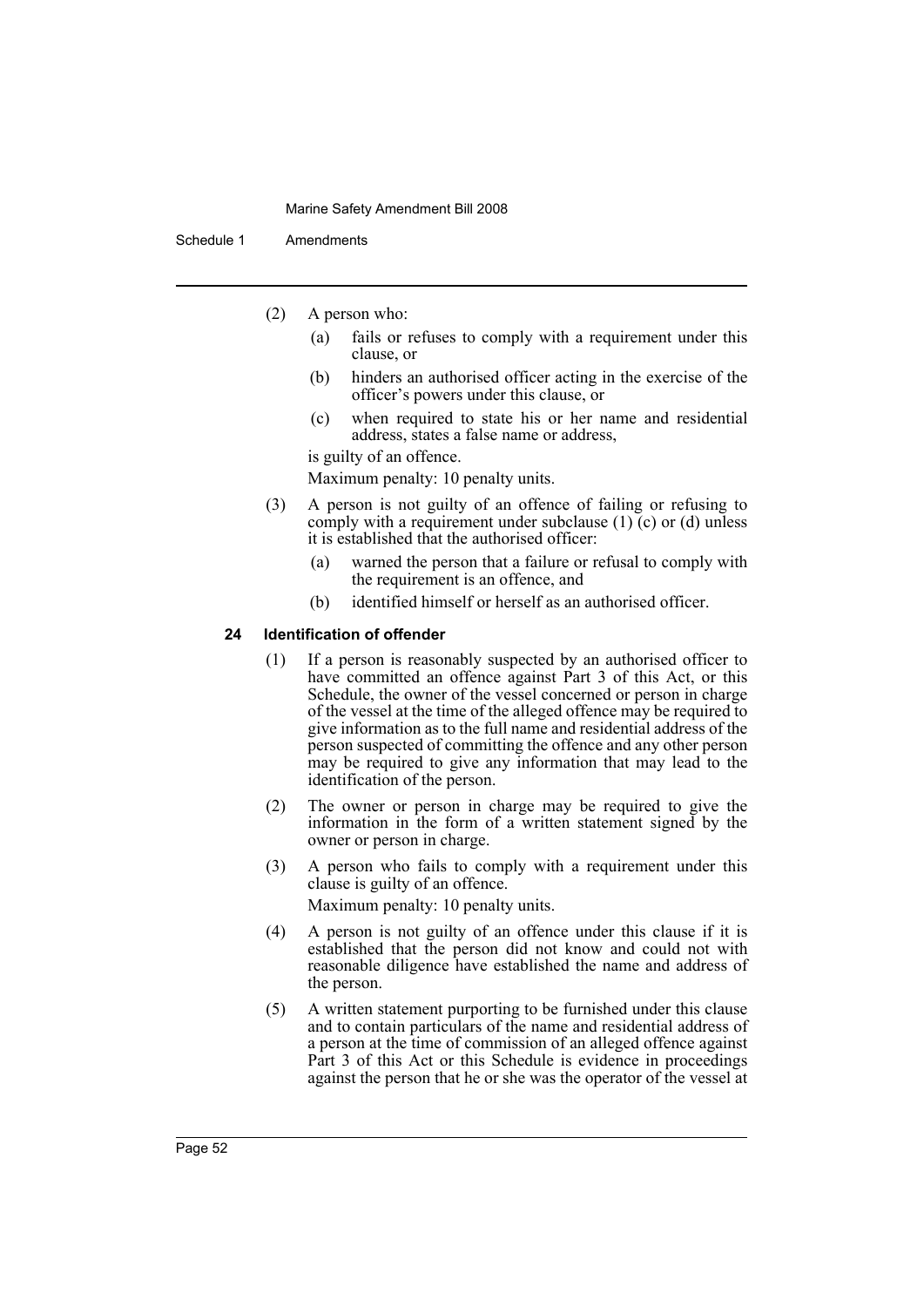Amendments **Amendments** Schedule 1

the time of commission of the alleged offence without proof of signature if the person does not appear before the court.

#### **25 Detention of vessel in certain cases**

- (1) An authorised officer may take charge of and remove any vessel in respect of which an offence under Division 2 or 3 of Part 3 has been committed to any convenient place for safe keeping.
- (2) The court adjudicating may, if it is of the opinion that there was reasonable cause for any such taking charge, removal and safe keeping, order the costs, charges and expenses of it to be paid by the offender.

# **Part 7 Evidentiary and other procedural matters**

#### **26 Evidence of alcohol concentration revealed by breath or blood analysis in proceedings for offence under section 24**

- (1) In proceedings for an offence under section 24, evidence may be given of the concentration of alcohol present in the breath or blood of the person charged as determined by:
	- (a) a breath analysing instrument operated by a police officer authorised to do so by the Commissioner of Police, or
	- (b) an analysis of the person's blood under this Schedule.
- (2) In proceedings for an offence under section 24, the concentration of alcohol so determined is taken to be the concentration of alcohol in the person's breath or blood at the time of the occurrence of the relevant event referred to in clause 2 (1) or (2) if the breath analysis was made, or blood sample taken, within 2 hours after the event unless the defendant proves that the concentration of alcohol in the defendant's breath or blood at the time concerned was:
	- (a) in the case of an offence under section 24 (1)—zero grammes of alcohol in 210 litres of breath or 100 millilitres of blood, or
	- (b) in the case of an offence under section 24 (2)—less than 0.02 grammes of alcohol in 210 litres of breath or 100 millilitres of blood, or
	- (c) in the case of an offence under section 24 (3)—less than 0.05 grammes of alcohol in 210 litres of breath or 100 millilitres of blood, or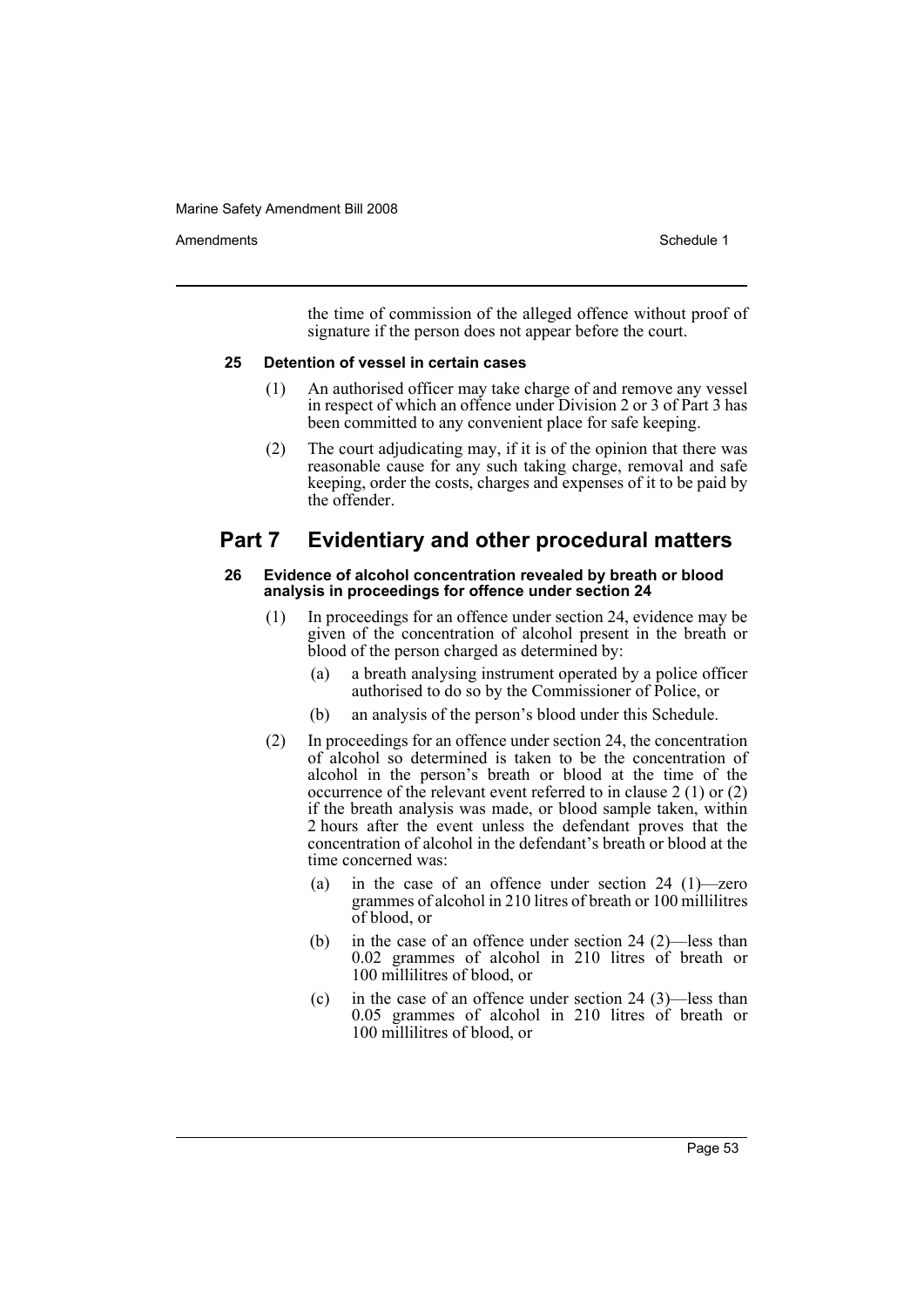Schedule 1 Amendments

- (d) in the case of an offence under section 24 (4)—less than 0.08 grammes of alcohol in 210 litres of breath or 100 millilitres of blood, or
- (e) in the case of an offence under section 24 (5)—less than 0.15 grammes of alcohol in 210 litres of breath or 100 millilitres of blood.
- (3) Nothing in subclause (2) affects the operation of section 25.

#### **27 Certificate evidence about breath or blood analysis in proceedings for offences under section 24**

- (1) In proceedings for an offence under section 24 a certificate purporting to be signed by a police officer certifying that:
	- (a) the officer is authorised by the Commissioner of Police to operate breath analysing instruments, and
	- (b) a person named in the certificate submitted to a breath analysis, and
	- (c) the apparatus used by the officer to make the breath analysis was a breath analysing instrument within the meaning of this Act, and
	- (d) the analysis was made on the day and completed at the time stated in the certificate, and
	- (e) a concentration of alcohol determined by that breath analysing instrument and expressed in grammes of alcohol in 210 litres of breath or 100 millilitres of blood was present in the breath or blood of that person on the day and at the time stated in the certificate, and
	- (f) a statement in writing required by clause 4 (3) was delivered in accordance with that subclause,

is admissible and is prima facie evidence of the particulars certified in and by the certificate.

- (2) In proceedings for an offence under section 24 or Part 2 of this Schedule a certificate purporting to be signed by the Commissioner of Police that the police officer named in the certificate is authorised by the Commissioner of Police to operate breath analysing instruments is admissible and is prima facie evidence of the particulars certified in and by the certificate.
- (3) In proceedings for an offence under section 24 or Part 2 of this Schedule, evidence of the condition of a breath analysing instrument, or of the manner in which it was operated, is not required unless evidence sufficient to raise doubt that the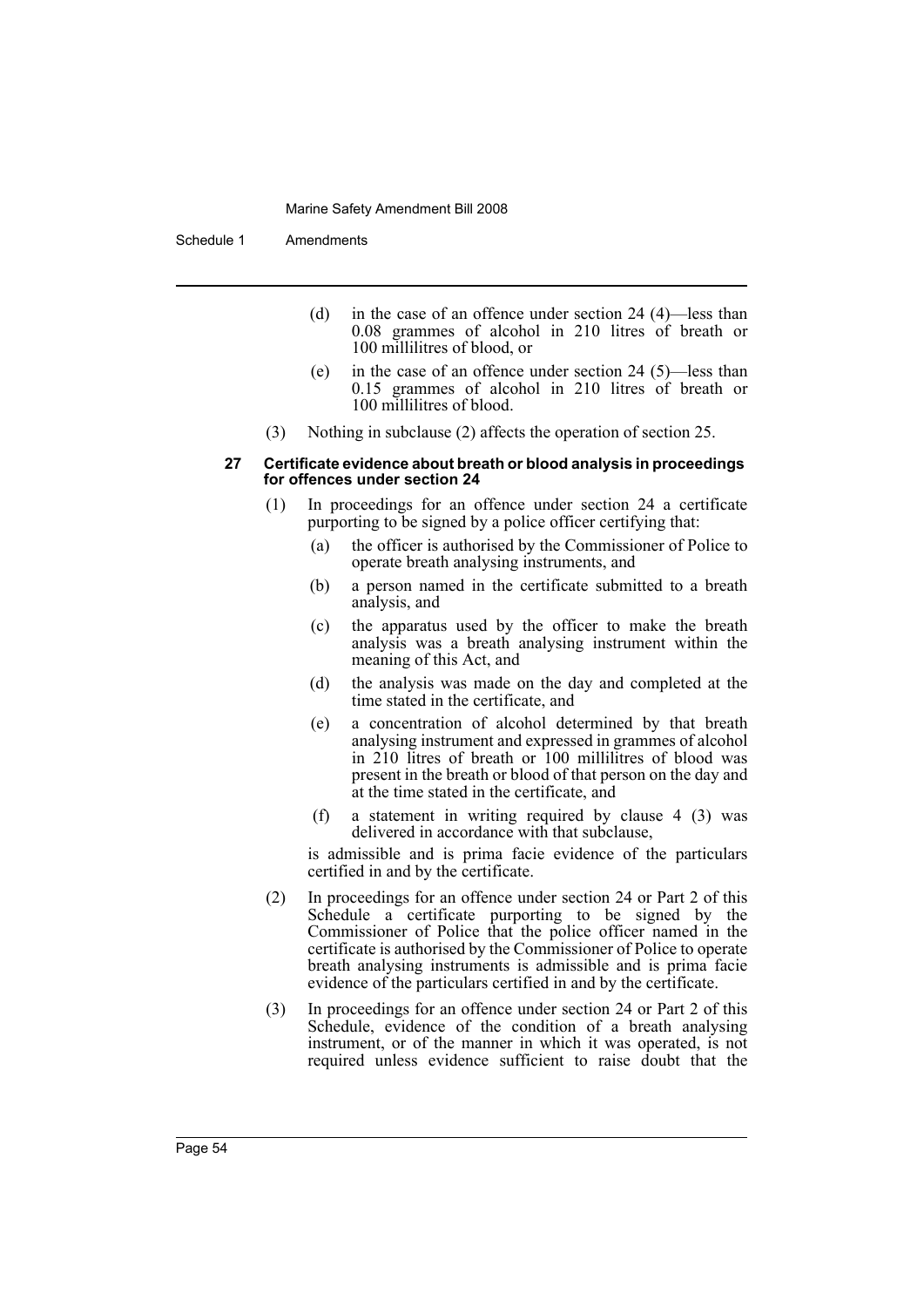Amendments **Amendments** Schedule 1

instrument was in proper condition and properly operated has been adduced.

- (4) In proceedings for an offence under section 24, a certificate purporting to be signed by a medical practitioner or nurse certifying any one or more of the following matters is admissible and is prima facie evidence of the particulars certified in and by the certificate:
	- (a) that he or she was a medical practitioner or nurse who attended a specified person who attended at or was admitted into a hospital as referred to in clause 9,
	- (b) that he or she took a sample of the person's blood in accordance with Part 3 of this Schedule, and any relevant provisions of the regulations, on the day and at the time stated in the certificate,
	- (c) that he or she dealt with the sample in accordance with clause 12 (1) and any relevant provisions of the regulations,
	- (d) that he or she used equipment of a specified description in so taking and dealing with the sample,
	- (e) that the container was sealed, and marked or labelled, in a specified manner.
- (5) In proceedings for an offence under section 24, a certificate purporting to be signed by a police officer certifying any one or more of the following matters is admissible and is prima facie evidence of the particulars certified in and by the certificate:
	- (a) that the officer received a sample of a specified person's blood taken in accordance with Part 3 of this Schedule,
	- (b) that the officer arranged for the sample to be submitted for analysis by an analyst to determine the concentration of alcohol in the blood,
	- (c) that the container was sealed, and marked or labelled, in a specified manner.
- (6) In proceedings for an offence under section 24, a certificate purporting to be signed by an analyst certifying any one or more of the following matters:
	- (a) that the analyst received, on a specified day, a sample of a specified person's blood in a container submitted for analysis under this Schedule,
	- (b) that the container, as received by the analyst, was sealed, and marked or labelled, in a specified manner,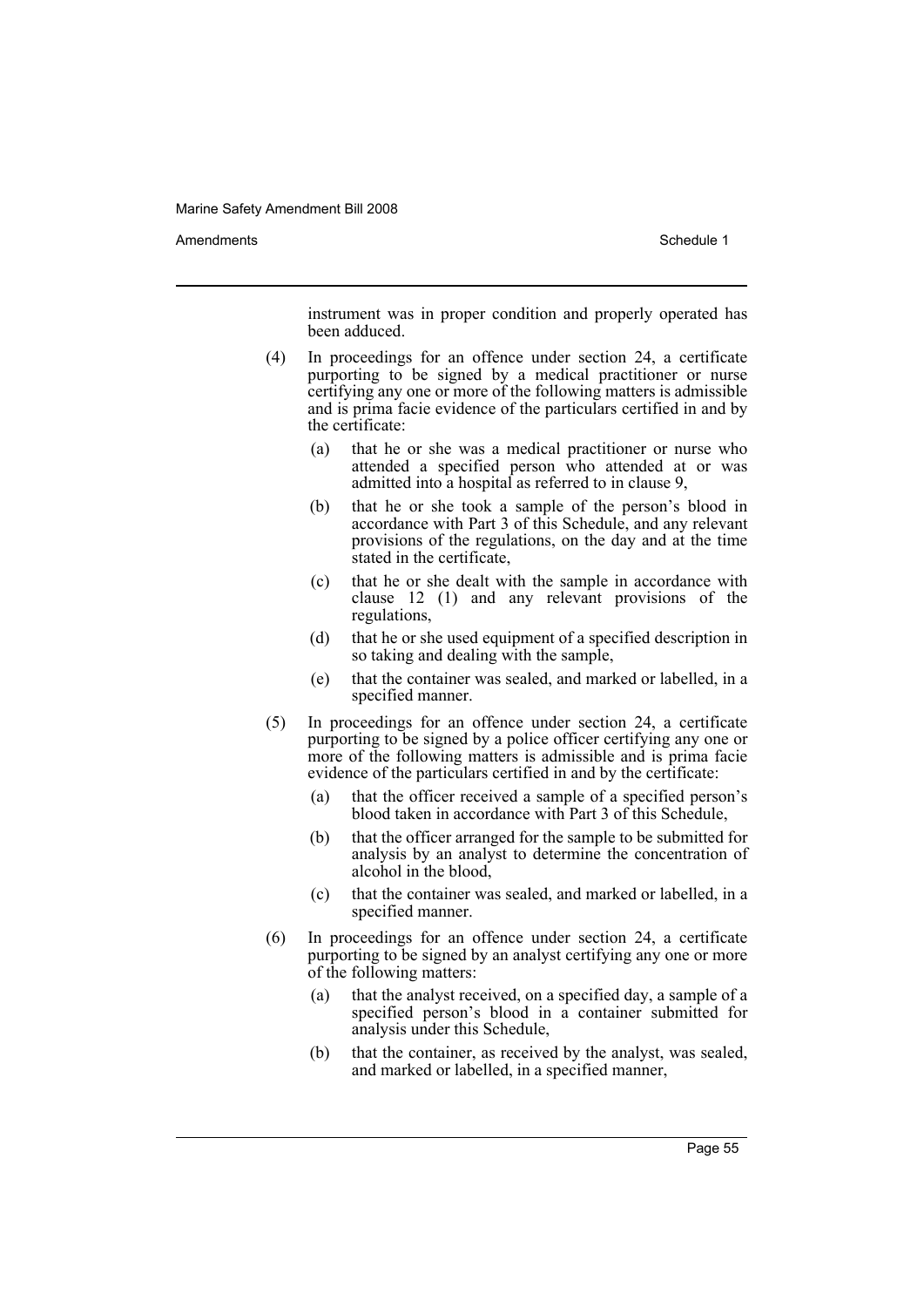Schedule 1 Amendments

- (c) that on receipt by the analyst of the container, the seal was unbroken,
- (d) that the analyst carried out an analysis of the sample to determine the concentration of alcohol in the sample,
- (e) that the concentration of alcohol determined pursuant to the analysis and expressed in grammes of alcohol in 100 millilitres of blood was present in that sample,
- (f) that the analyst was, at the time of the analysis, an analyst within the meaning of this Schedule,

is admissible and is prima facie evidence:

- (g) of the particulars certified in and by the certificate, and
- (h) that the sample was a sample of the blood of that specified person, and
- (i) that the sample had not been tampered with before it was received by the analyst.
- (7) In proceedings for an offence under section 24, a certificate purporting to be signed by a person who, in another State or Territory:
	- (a) took a blood sample, or
	- (b) analysed a blood sample,

in accordance with provisions of a law of that State or Territory that substantially correspond to the provisions of Part 3 of this Schedule is admissible and is prima facie evidence of the particulars certified in and by the certificate, and an analysis to which any such certificate relates is taken to be an analysis under that Part.

#### **28 Evidence of drugs revealed by blood or urine analysis in proceedings for offence under section 28**

In proceedings for an offence under section 28 (1):

- (a) evidence may be given of:
	- (i) the presence of a drug, or

(ii) the presence of a particular concentration of a drug,

in the blood or urine of the person charged, as determined pursuant to an analysis under Part 3, 4 or 5 of this Schedule of a sample of the person's blood or urine, and

(b) the drug the presence of which is so determined or the particular concentration of the drug the presence of which is so determined, as the case may be, is to be taken to have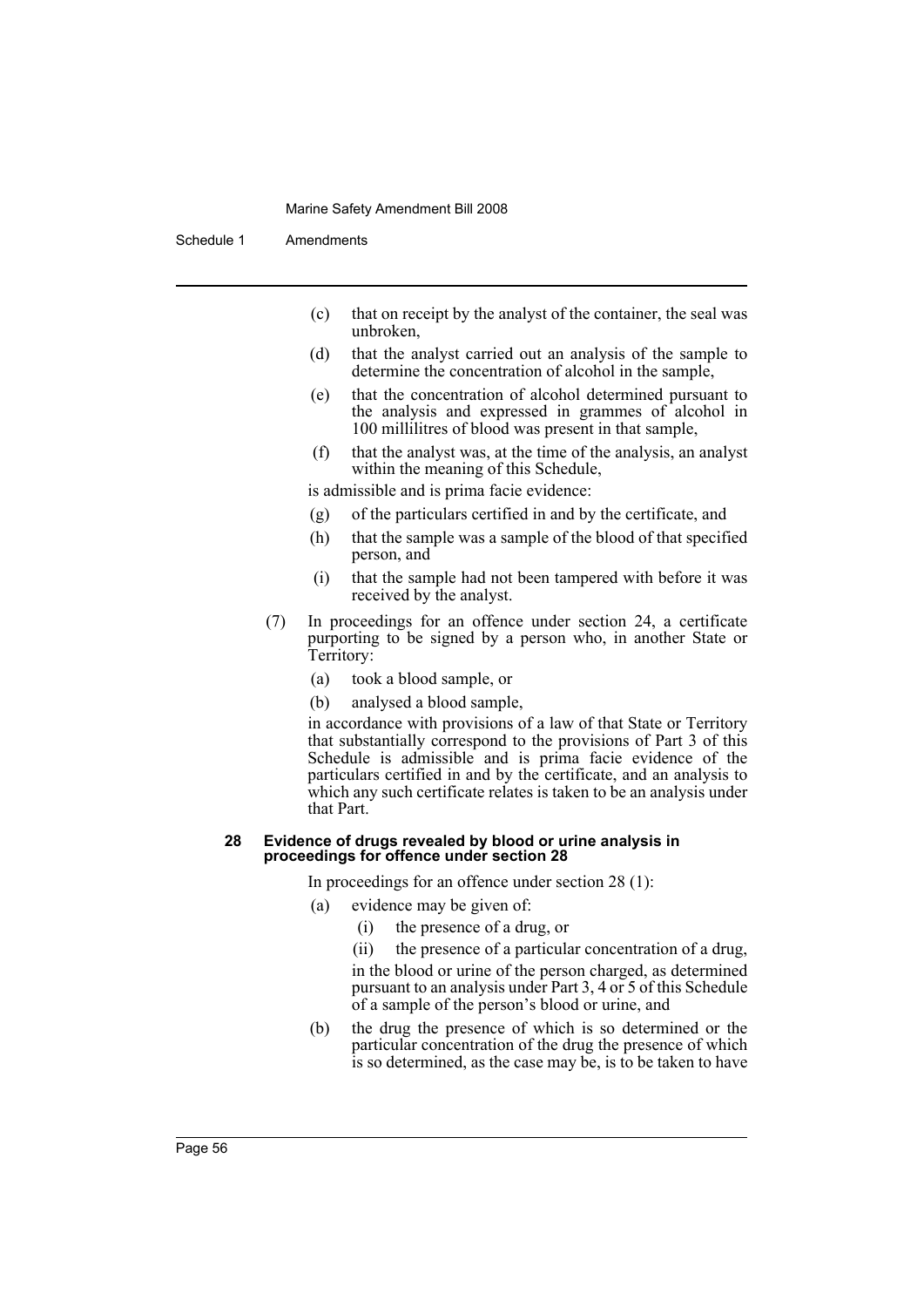Amendments **Amendments** Schedule 1

been present in the blood or urine of that person when the event referred to in section 28 (1) occurred,

if the sample was taken within 4 hours after the event, unless the defendant proves the absence of the drug, or the presence of the drug in a different concentration, when the event occurred.

#### **29 Certificate evidence about blood or urine analysis in proceedings for offences under section 28**

- (1) In proceedings for an offence under section 28 (1), a certificate purporting to be signed by a medical practitioner, nurse or prescribed sample taker certifying any one or more of the following matters is admissible and is prima facie evidence of the particulars certified in and by the certificate:
	- (a) that the medical practitioner, nurse or prescribed sample taker was a medical practitioner, nurse or prescribed sample taker who attended a specified person who attended at or was admitted into a hospital or a prescribed place as referred to in Part 3, 4 or 5 of this Schedule,
	- (b) that the medical practitioner, nurse or prescribed sample taker took a sample of the person's blood or urine in accordance with Part 3, 4 or 5 of this Schedule and any relevant provisions of the regulations, on the day and at the time stated in the certificate,
	- (c) that the medical practitioner, nurse or prescribed sample taker dealt with the sample in accordance with Part 3, 4 or 5 of this Schedule and any relevant provisions of the regulations,
	- (d) that the container was sealed, and marked or labelled, in a specified manner.
- (2) In proceedings for an offence under section 28 (1), a certificate purporting to be signed by a police officer certifying any one or more of the following matters is admissible and is prima facie evidence of the particulars certified in and by the certificate:
	- (a) that the officer received a sample of a specified person's blood or urine taken in accordance with Part 3, 4 or 5 of this Schedule,
	- (b) that the officer arranged for the sample to be submitted for analysis by an analyst to determine whether any drug was present in the sample,
	- (c) that the container was sealed, and marked or labelled, in a specified manner.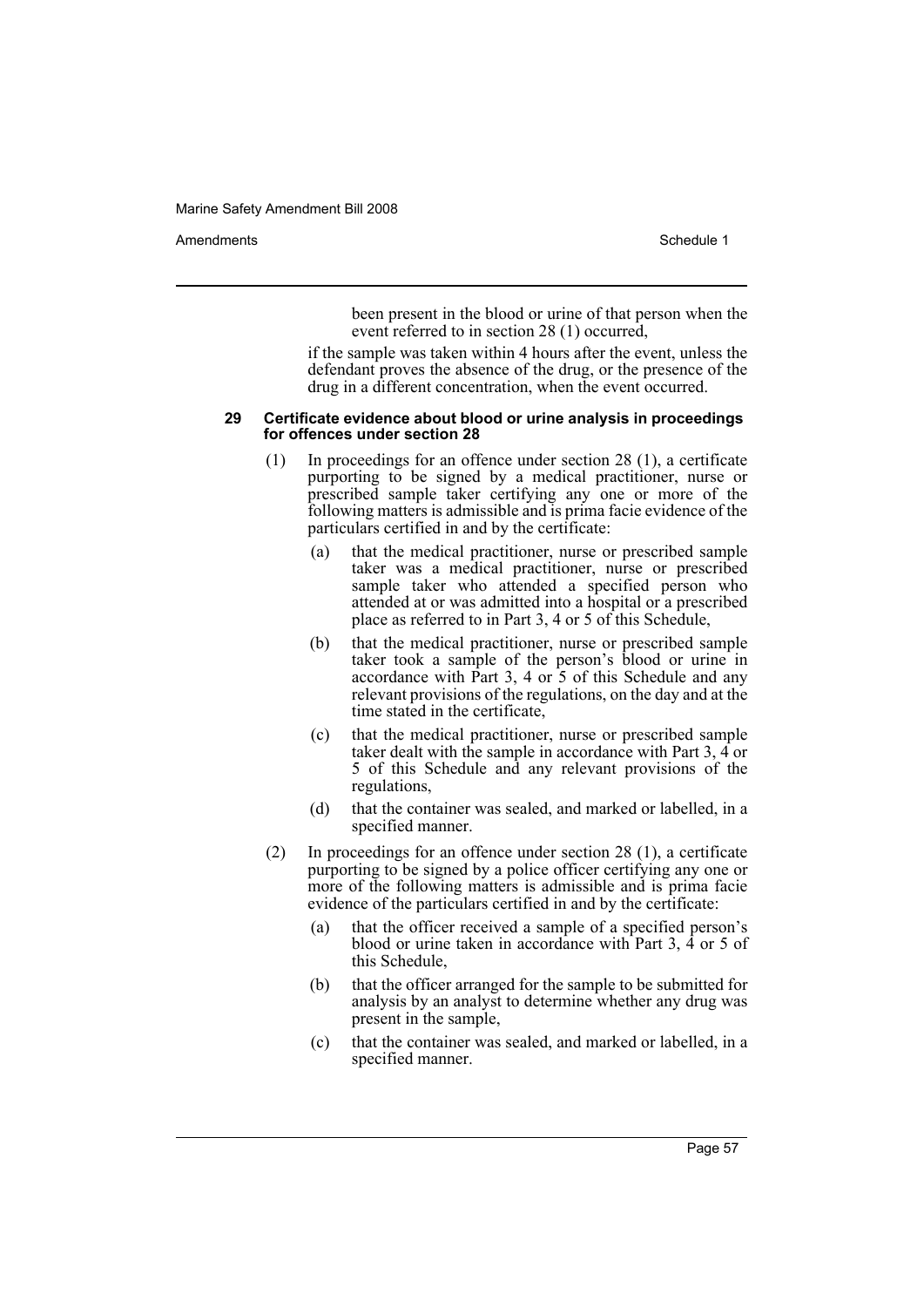Schedule 1 Amendments

- (3) In proceedings for an offence under section 28 (1), a certificate purporting to be signed by an analyst certifying any one or more of the following matters:
	- (a) that the analyst received, on a specified day, a sample of a specified person's blood or urine in a container submitted for analysis under Part 3, 4 or 5 of this Schedule,
	- (b) that the container, as received by the analyst, was sealed, and marked or labelled, in a specified manner,
	- (c) that on receipt by the analyst of the container, the seal was unbroken,
	- (d) that the analyst carried out an analysis of the sample to determine whether any drug was present in the sample,
	- (e) that a specified drug ascertained pursuant to the analysis was present in that sample and, if so certified, was present in that sample in a specified concentration,
	- (f) that the analyst was, at the time of the analysis, an analyst within the meaning of this Schedule,

is admissible and is prima facie evidence:

- (g) of the particulars certified in and by the certificate, and
- (h) that the sample was a sample of the blood or urine of that specified person, and
- (i) that the sample had not been tampered with before it was received by the analyst.
- (4) Subclauses  $(1)$ – $(3)$ :
	- (a) do not apply to proceedings brought on a charge that, by the operation of clause  $32(4)$ , cannot be laid, and
	- (b) do not enable evidence to be given of or in relation to:
		- (i) the presence of a drug other than alcohol, or
		- (ii) the presence of a particular concentration of a drug other than alcohol,

in the blood of a person charged with an offence under section 28 (1), as determined by an analysis under Part 3 of this Schedule, unless the court is satisfied that the analysis was not arranged in contravention of clause 12 (6).

# **30 Certificate evidence may specify minimum concentrations**

If, in any proceedings in which evidence is permitted to be given of the results of an analysis, undertaken for the purposes of this Act, of a sample of a person's blood or urine, evidence is given by a certificate under this Act to the effect that alcohol or another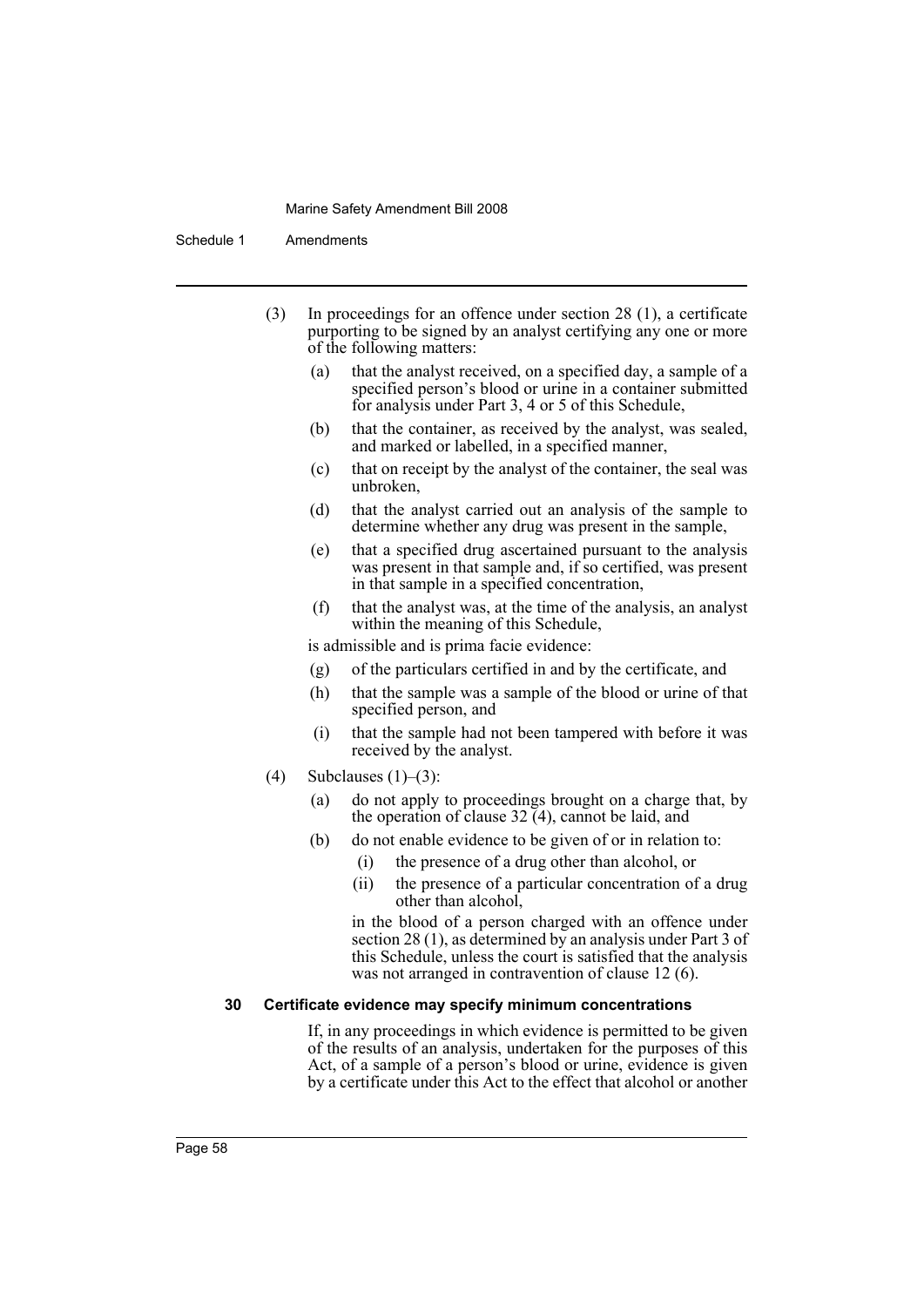Amendments **Amendments** Schedule 1

specified drug was found by the analysis to be present in the sample in a concentration not less than a specified concentration:

- (a) the certificate is to be treated as though it stated that the concentration of alcohol or of the other drug concerned was determined by the analysis to be present in the specified minimum concentration, and
- (b) the evidence given by the certificate is not open to challenge on the basis that the analysis, merely because it purports to determine a concentration in terms of a minimum, does not meet the requirements of this Act.

#### **31 Evidence of breath test, breath analysis or blood or urine analysis and related facts not admissible in insurance cases to prove intoxication or drug use**

- (1) For the purposes of any contract of insurance, any of the following facts are not admissible as evidence of the fact that a person was at any time under the influence of or in any way affected by intoxicating liquor or incapable of operating or of exercising effective control over a vessel:
	- (a) the fact that a person has undergone a breath test or submitted to a breath analysis under Part 2 of this Schedule,
	- (b) the result of a breath test or breath analysis,
	- (c) the fact that a person has been convicted of an offence under section  $2\hat{4}$  or clause 2 (4), 4 (4) or 5.
- (2) For the purposes of any contract of insurance, the results of any analysis of blood or urine under Part 3, 4 or 5 of this Schedule are not admissible as evidence of the fact that a person was at any time under the influence of or in any way affected by intoxicating liquor or other drug or incapable of operating or of exercising effective control over a vessel.
- (3) Nothing in subclause (1) or (2) precludes the admission of any other evidence to show a fact referred to in the subclause.
- (4) The provisions of this clause have effect despite anything contained in any contract of insurance.
- (5) Any covenant, term, condition or provision in any contract of insurance is void:
	- (a) to the extent that the operation of this clause is excluded, limited, modified or restricted, or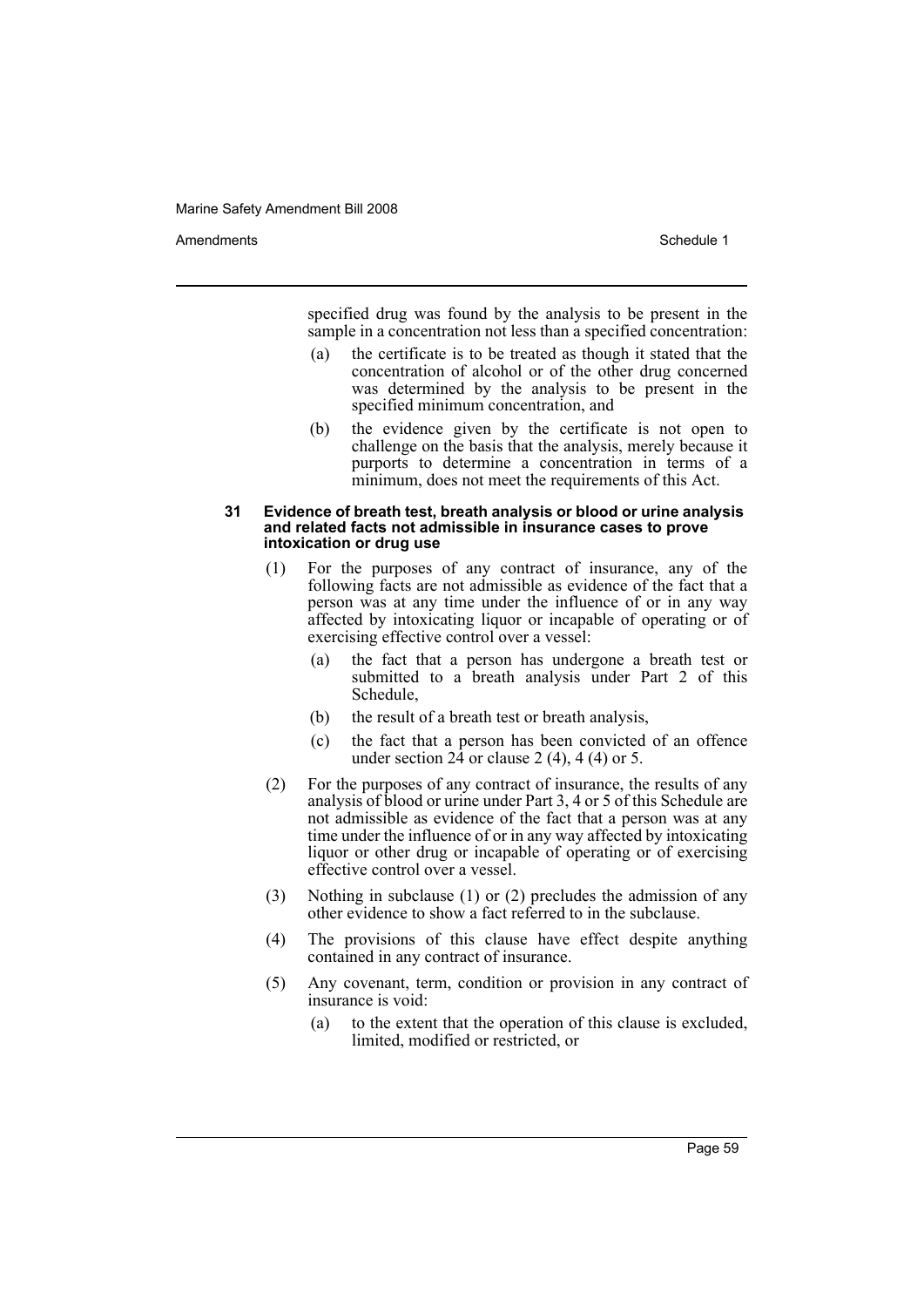Schedule 1 Amendments

- (b) to the extent that it purports to exclude or limit the liability of the insurer in the event of any person being convicted of an offence under section 24 or Part 2 of this Schedule.
- (6) However, nothing in subclause (5) precludes the inclusion in a contract of insurance of any other covenant, term, condition or provision under which the liability of the insurer is excluded or limited.

# **32 Double jeopardy in relation to alcohol and other drug offences**

- (1) If a person has been convicted of an offence under clause 4 (4), 5,  $17(1)$  or (6) or 22(2), the person is not liable to be convicted of an offence under section 28 (1) if the offence for which the person has been convicted and the other offence arose directly or indirectly out of the same circumstances.
- (2) If a person has been convicted of an offence under section 28 (1), the person is not liable to be convicted of an offence under clause 4 (4), 5, 17 (1) or (6) or 22 (2) if the offence for which the person has been convicted and the other offence arose directly or indirectly out of the same circumstances.
- (3) If, by reason of the occurrence of an event referred to in clause 2 (1) or (2), a person is required by an authorised officer to undergo a breath test and as a consequence of that test to submit to a breath analysis and the person submits to the breath analysis in accordance with the directions of an authorised officer, the person cannot be charged with an offence under section 28  $(1)$  of operating a vessel, at the time of that event, while the person was under the influence of intoxicating liquor.
- (4) A person who has had a sample of blood taken in accordance with Part 3 of this Schedule because of an accident is not to be charged with an offence under section 28 (1) if it is alleged as a component of the offence that the person was under the influence of alcohol and the offence relates to the same accident.

# **Part 8 Miscellaneous**

# **33 Personal liability for good faith taking of samples**

(1) A medical practitioner, nurse or prescribed sample taker does not incur any civil or criminal liability in respect of anything properly and necessarily done by the practitioner, nurse or prescribed sample taker in the course of taking a sample of blood or urine from a person for the purpose of its being used by an analyst to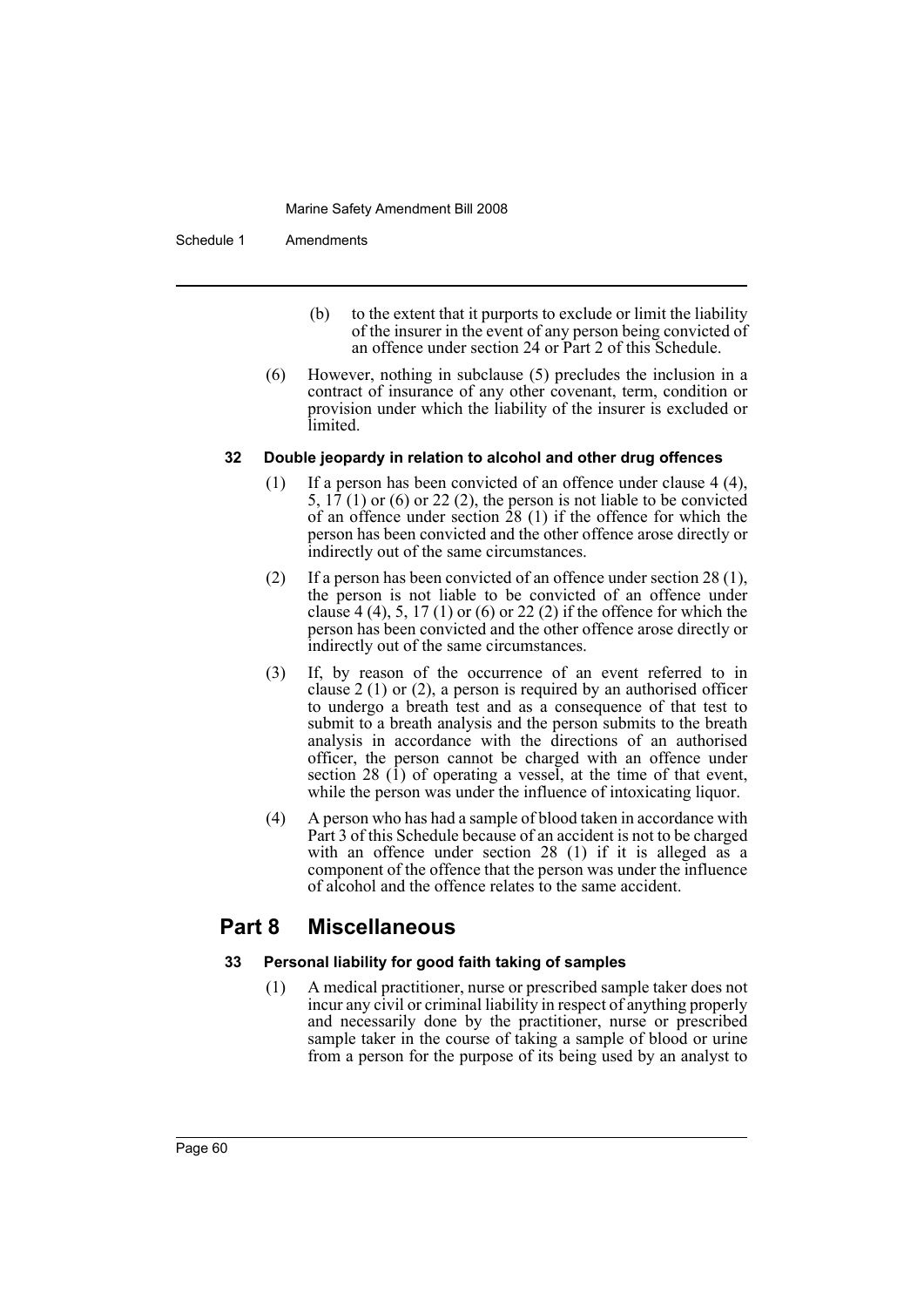Amendments **Schedule 1** and the set of the set of the set of the set of the set of the set of the set of the set of the set of the set of the set of the set of the set of the set of the set of the set of the set of the set

detect the presence of any drug if the practitioner, nurse or prescribed sample taker:

- (a) believed on reasonable grounds that he or she was required under this Act to take the sample of blood or urine from the person, or
- (b) believed on reasonable grounds that the person was involved in an accident on a vessel (whether in New South Wales or elsewhere) and he or she did not know, and could not with reasonable diligence have ascertained, whether or not he or she was required to take the sample from the person under Part 3 or 4 of this Schedule, or
- (c) was informed by an authorised officer that the person was a person from whom the practitioner, nurse or prescribed sample taker was required under this Act to take the sample of blood or urine.
- (2) Subclause (1) extends to any person acting under the supervision of the medical practitioner, nurse or prescribed sample taker as referred to in clause 13, 15 (9) or 20  $(9)$ .

# **34 Regulations for the purposes of Part 3 and this Schedule**

- (1) Regulations may be made for the purposes of Part 3 and this Schedule.
- (2) Without limiting subclause (1), the regulations may make provision for or with respect to the following:
	- (a) the methods and conditions to be observed by medical practitioners or nurses in taking samples of blood or urine under this Schedule,
	- (b) the storage of samples so taken,
	- (c) the delivery or transmission of samples so taken to the persons from whom they are taken, to authorised officers or to analysts,
	- (d) the destruction of samples so taken.

# **[77] Schedule 4 Savings, transitional and other provisions**

Insert at the end of clause 1 (1):

*Marine Safety Amendment Act 2008*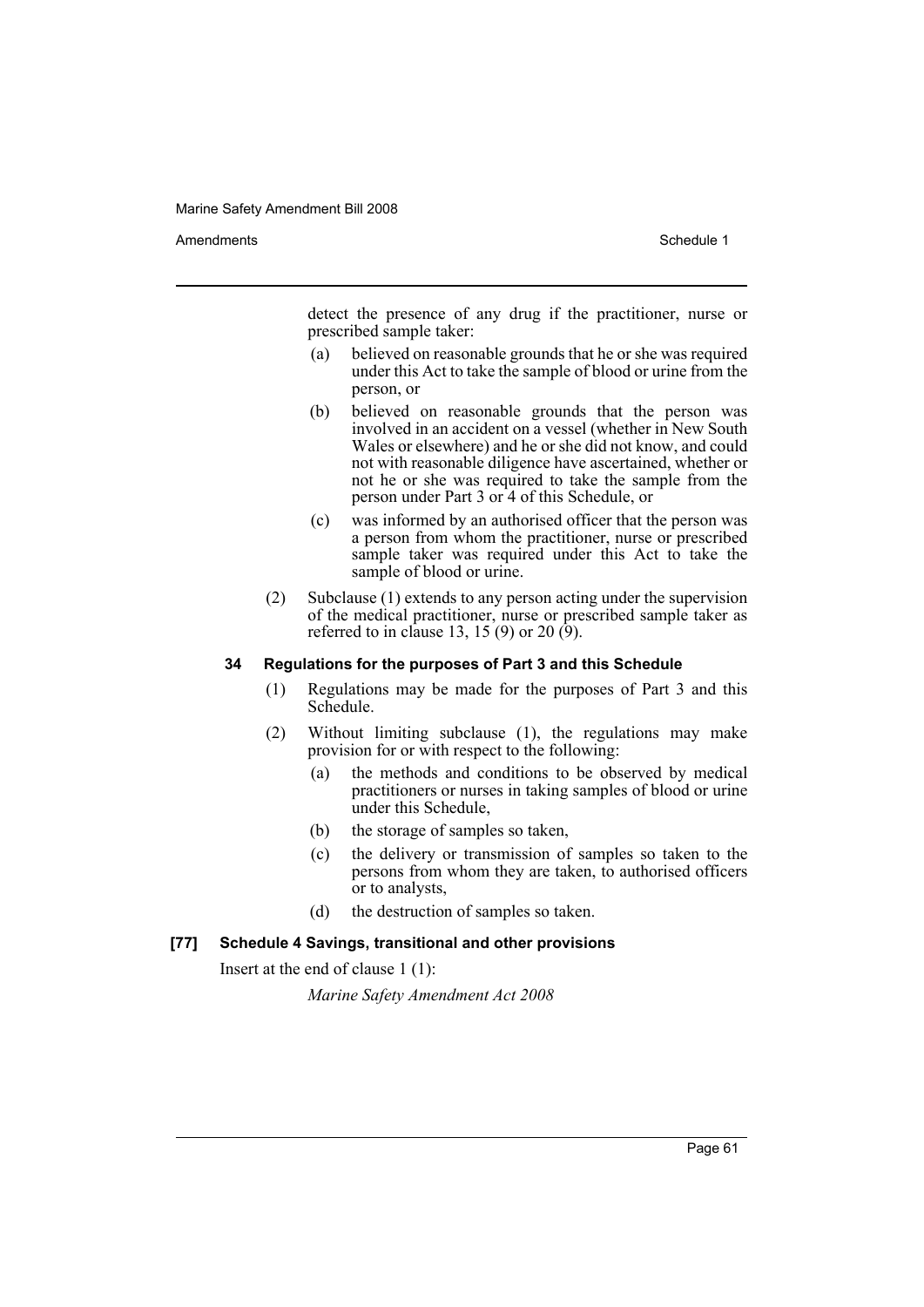Schedule 1 Amendments

# **[78] Schedule 4, clause 1 (4) and (5)**

Insert after clause 1 (3):

- (4) The regulations may make provision for or with respect to the following:
	- (a) providing that a specified provision of this Act or the regulations has no effect until a specified Act or Regulation referred to in Schedule 2, or a specified provision of any such Act or Regulation, is repealed,
	- (b) construing all references in this Act or the regulations, or specified references, to marine safety licences or a particular type of marine safety licence as meaning, or including a reference to, a licence, permit or other authorisation, or a particular type of licence, permit or other authorisation, issued under an Act or Regulation referred to in Schedule 2.
- (5) For the avoidance of doubt, any provision of the regulations made for the purposes of this clause may, if the regulations so provide, have effect despite any specified provision of this Act (including a provision of this Schedule).

# **[79] Schedule 4, Part 4**

Insert after Part 3:

# **Part 4 Provisions consequent on enactment of Marine Safety Amendment Act 2008**

#### **14 Definitions**

In this clause:

*amending Act* means the *Marine Safety Amendment Act 2008*.

#### **15 Amendments not to apply to offences occurring before the commencement of amendments**

- (1) Proceedings for offences committed, or alleged to have been committed, before the substitution of Part 3 and Schedule 1 by the amending Act are to be determined as if the amendments had not been enacted.
- (2) Accordingly, the law (including any relevant provision of this Act) that would have been applicable to the proceedings had the amendments not been enacted continues to apply to the proceedings as if the amendments had not been enacted.